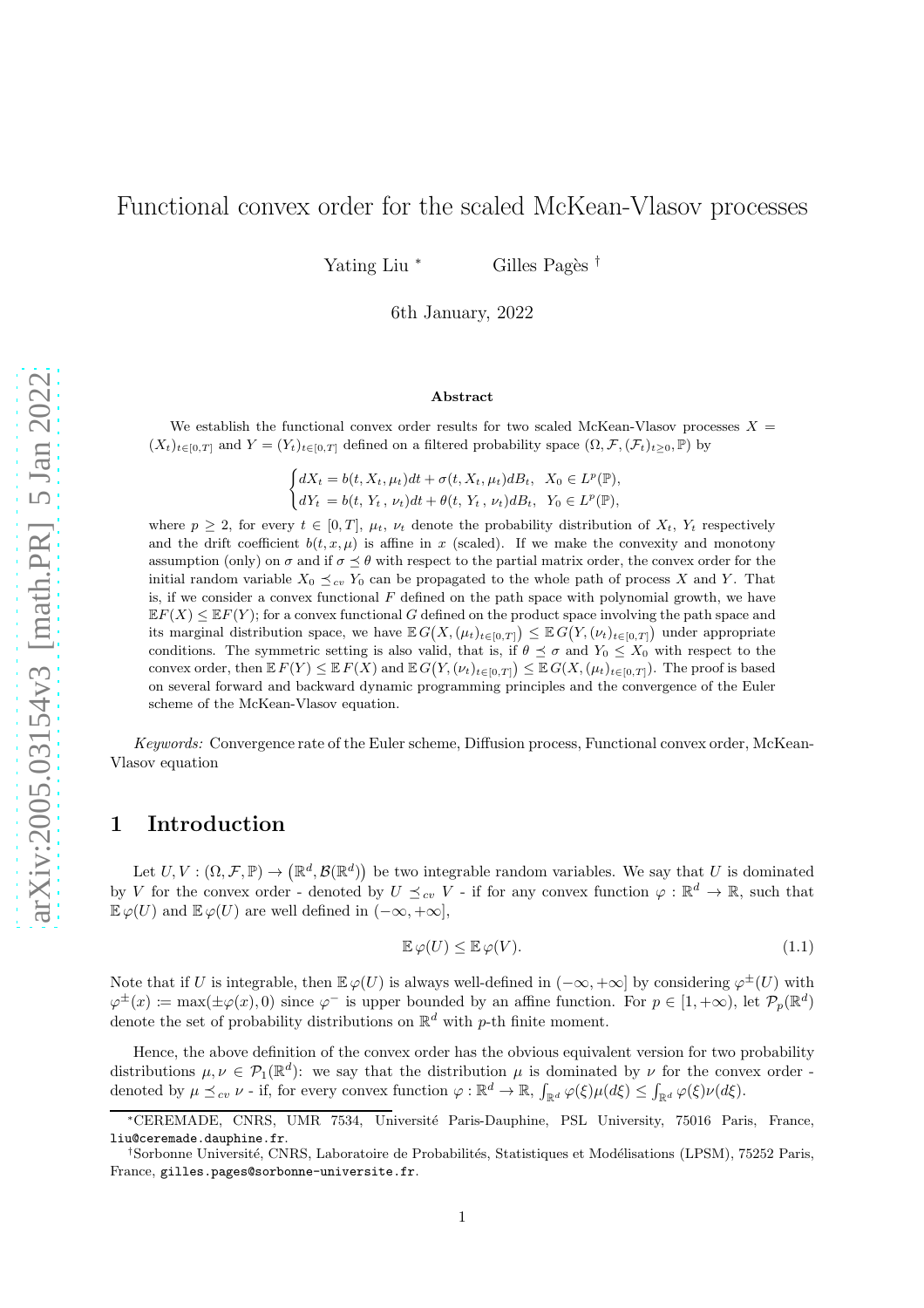Also note that, as  $U$  and  $V$  have a finite first moment, then

<span id="page-1-3"></span>
$$
U \preceq_{cv} V \quad \Longrightarrow \quad \mathbb{E} \ U = \mathbb{E} \ V \tag{1.2}
$$

by simply considering the two linear functions  $\varphi(x) = \pm x$ . In fact, the connection between the distributions of U and V, say  $\mu$  and  $\nu$ , is much stronger than this necessary condition or the elementary domination inequality  $var(U) \leq var(V)$  when  $U, V \in L^2(\mathbb{P})$ . Indeed, a special case of Kellerer's theo-rem ([\[Kel72,](#page-21-0) [HR12\]](#page-21-1)) shows that  $\mu \preceq_{cv} \nu$  if and only if there exists a probability space  $(\tilde{\Omega}, \tilde{\mathcal{A}}, \tilde{\mathbb{P}})$  and a couple  $(\tilde{U}, \tilde{V})$  such that  $U \sim \mu$ ,  $\tilde{V} \sim \nu$  and  $\mathbb{E}(\tilde{V} | \tilde{U}) = U$ . Similarly Strassen's theorem ([\[Str65\]](#page-21-2)) establishes the equivalence with the existence of a martingale Markovian kernel  $\binom{1}{1} K(x, dy)$  $\binom{1}{1} K(x, dy)$  $\binom{1}{1} K(x, dy)$  such that  $\nu(dy) = \int_{\mathbb{R}^d} K(x, dy) \mu(dx)$  and  $\int_{\mathbb{R}^d} yK(x, dy) = x$  for every  $x \in \mathbb{R}^d$ .

The functional convex order for two Brownian martingale diffusion processes having a form  $dX_t =$  $b(t, X_t)dt + \sigma(t, X_t)dB_t$  has been studied in [\[Pag16\]](#page-21-3), [\[ACJ19a\]](#page-20-0) and [\[JP19\]](#page-21-4) (among other references). Such functional convex order results have applications in quantitative finance to establish robust bounds for various option prices including those written on path-dependent payoffs. In this paper, we extend such functional convex order results to the McKean-Vlasov equation, which was originally introduced in [\[McK67\]](#page-21-5) as a stochastic model naturally associated to a class of non-linear PDEs. Nowadays, it refers to the whole family of stochastic differential equations whose coefficients not only depend on the position of the process  $X_t$  at time t but also on its probability distribution  $\mathbb{P}_{X_t} = \mathbb{P} \circ X_t^{-1}$ . Thanks to this specific structure, the McKean-Vlasov equations have become widely used to model phenomenons in Statistical Physics (see e.g. [\[MA01\]](#page-21-6)), in mathematical biology (see e.g. [\[BFFT12\]](#page-20-1) and [\[BFT15\]](#page-20-2)), but also in social sciences and in quantitative finance often motivated by the development of the Mean-Field Games (see e.g. [\[CD13\]](#page-20-3), [\[CD15\]](#page-20-4), [\[CL18\]](#page-21-7) and [\[CD18a\]](#page-20-5)). Moreover, results in this paper can be used to establish the convex bounds and the convex partitions, which may be extended to applications within the framework of Mean-Field Games in a future work (see further Section [3\)](#page-7-0). For example, the modeling of the gas storage (see e.g. [\[Gas19\]](#page-21-8)), or the stochastic control of McKean–Vlasov type when the control appears in the volatility coefficient (see e.g. [\[BDL11\]](#page-20-6), [\[Yon13\]](#page-21-9)).

We consider now a filtered probability space  $(\Omega, \mathcal{F}, (\mathcal{F}_t)_{t\geq 0}, \mathbb{P})$  satisfying the usual condition and an  $(\mathcal{F}_t)$ -standard Brownian motion  $(B_t)_{t\geq 0}$  defined on this space and valued in  $\mathbb{R}^q$ . Let  $\mathbb{M}_{d\times q}(\mathbb{R})$  denote the set of matrices with d rows and q columns equipped with the operator norm  $\|\cdot\|$  defined by  $\|A\| :=$  $\sup_{|z|_q\leq 1} |Az|$ , where  $|\cdot|$  denotes the canonical Euclidean norm on  $\mathbb{R}^d$  generated by the canonical inner product  $\langle \cdot | \cdot \rangle$ . Let  $X = (X_t)_{t \in [0,T]}$  and  $Y = (Y_t)_{t \in [0,T]}$  be two d-dimensional McKean-Vlasov processes, respective solutions to

$$
dX_t = b(t, X_t, \mu_t) dt + \sigma(t, X_t, \mu_t) dB_t, \quad X_0 \in L^p(\mathbb{P}),
$$
\n(1.3)

<span id="page-1-2"></span><span id="page-1-1"></span>
$$
dY_t = b(t, Y_t, \nu_t) dt + \theta(t, Y_t, \nu_t) dB_t, \quad Y_0 \in L^p(\mathbb{P}), \tag{1.4}
$$

where  $p \geq 2$ ,  $b : [0, T] \times \mathbb{R}^d \times \mathcal{P}_p(\mathbb{R}^d) \to \mathbb{R}^d$ ,  $\sigma, \theta : [0, T] \times \mathbb{R}^d \times \mathcal{P}_p(\mathbb{R}^d) \to \mathbb{M}_{d \times q}$  and, for every  $t \in [0, T]$ ,  $\mu_t$  and  $\nu_t$  respectively denote the probability distribution of  $X_t$  and  $Y_t$ .

In this paper, we will only consider the scaled McKean-Vlasov processes, which means the drift function  $b: (t, x, \mu) \in [0, T] \times \mathbb{R}^d \times \mathcal{P}_p(\mathbb{R}^d) \mapsto b(t, x, \mu) \in \mathbb{R}^d$  is affine in x (see further Assumption [II-](#page-2-0)(1)).

We define a *partial order* between two matrices in  $\mathbb{M}_{d \times a}$  as follows:

<span id="page-1-4"></span>
$$
\forall A, B \in \mathbb{M}_{d \times q}, \quad A \preceq B \quad \text{if} \quad BB^{\top} - AA^{\top} \text{ is a positive semi-definite matrix}, \tag{1.5}
$$

where  $A^{\top}$  stands for the transpose of the matrix A. Moreover, we introduce the  $L^{p}$ -Wasserstein distance  $\mathcal{W}_p$  on  $\mathcal{P}_p(\mathbb{R}^d)$  defined for any  $\mu, \nu \in \mathcal{P}_p(\mathbb{R}^d)$  by

$$
\mathcal{W}_p(\mu,\nu) = \left(\inf_{\pi \in \Pi(\mu,\nu)} \int_{\mathbb{R}^d \times \mathbb{R}^d} d(x,y)^p \pi(dx,dy)\right)^{\frac{1}{p}}
$$

<span id="page-1-0"></span><sup>&</sup>lt;sup>1</sup>For every  $x \in \mathbb{R}^d$ ,  $K(x, dy)$  is a probability measure on  $(\mathbb{R}^d, \mathcal{B}or(\mathbb{R}^d))$  and the function  $x \mapsto K(x, A)$  is Borel for every fixed Borel set A of  $\mathbb{R}^d$ .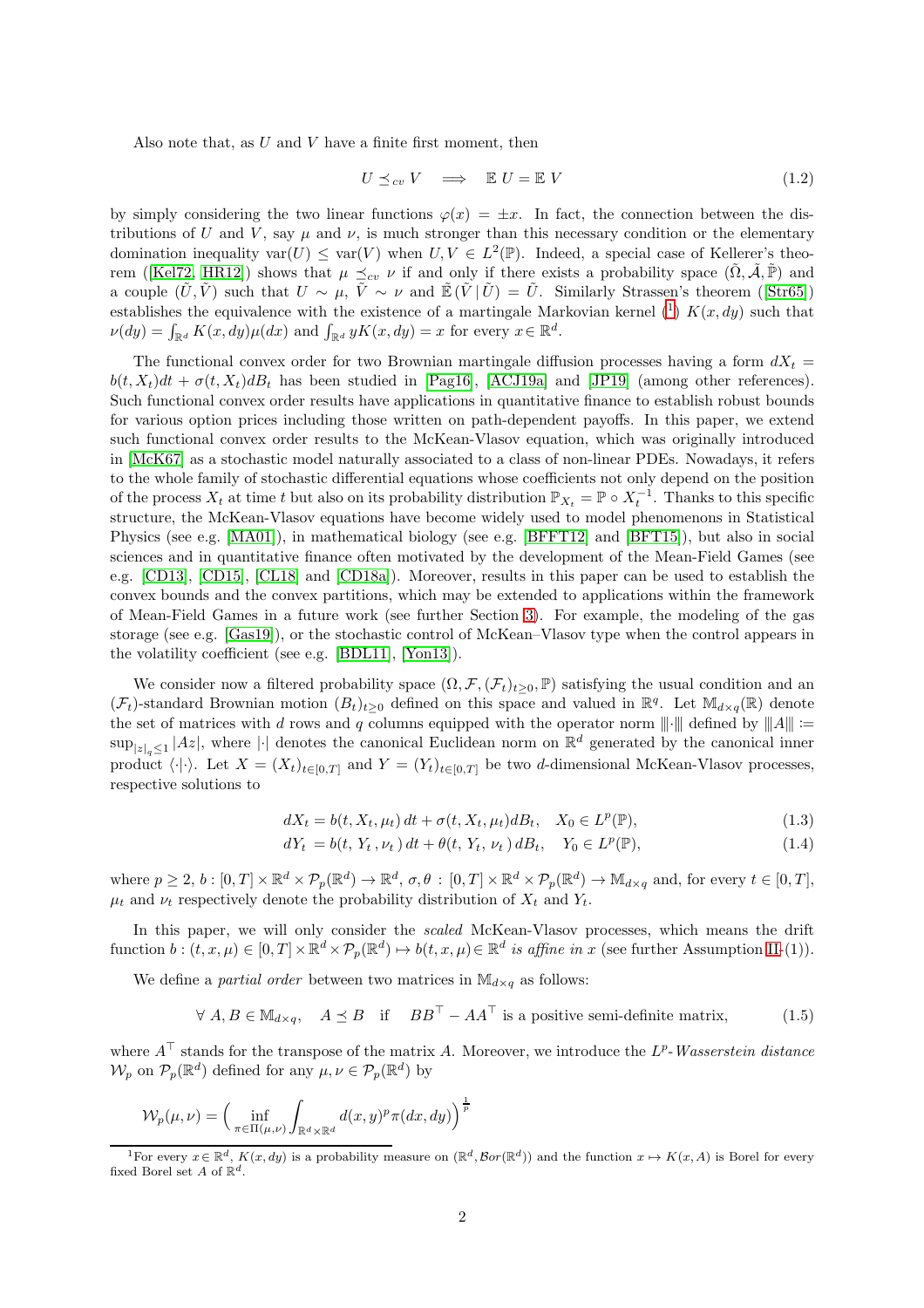<span id="page-2-1"></span>
$$
= \inf \left\{ \left[ \mathbb{E} |X - Y|^p \right]^{\frac{1}{p}}, X, Y : (\Omega, \mathcal{A}, \mathbb{P}) \to (\mathbb{R}^d, \operatorname{Bor}(\mathbb{R}^d)) \text{ with } \mathbb{P}_X = \mu, \mathbb{P}_Y = \nu \right\},\qquad(1.6)
$$

where in the first line of [\(1.6\)](#page-2-1),  $\Pi(\mu, \nu)$  denotes the set of all probability measures on  $(\mathbb{R}^d \times \mathbb{R}^d, Bor(\mathbb{R}^d)^{\otimes 2})$ with marginals  $\mu$  and  $\nu$ .

Throughout this paper, we make the following two assumptions on the coefficients  $b, \sigma$  and the starting values  $X_0$  and  $Y_0$ . Both depend on an integrability exponent  $p \in [2, +\infty)$ .

<span id="page-2-2"></span>Assumption I. Assume  $||X_0||_p \vee ||Y_0||_p < +\infty$ . The functions b,  $\sigma$  and  $\theta$  are  $\rho$ -Hölder continuous in t and Lipschitz continuous in x and in  $\mu$  in the following sense: for every  $s, t \in [0, T]$  with  $s \leq t$ , there exist a positive constant  $\tilde{L}$  such that

$$
\forall x \in \mathbb{R}^d, \forall \mu \in \mathcal{P}_p(\mathbb{R}^d),
$$
  
\n
$$
|b(t, x, \mu) - b(s, x, \mu)| \lor ||\sigma(t, x, \mu) - \sigma(s, x, \mu)|| \lor ||\theta(t, x, \mu) - \theta(s, x, \mu)||
$$
  
\n
$$
\leq \tilde{L}(1 + |x| + \mathcal{W}_p(\mu, \delta_0))(t - s)^{\rho},
$$
\n(1.7)

where  $\delta_0$  denotes the Dirac mass at 0; for every  $t \in [0, T]$ , there exists  $L > 0$  such that

$$
\forall x, y \in \mathbb{R}^d, \forall \mu, \nu \in \mathcal{P}_p(\mathbb{R}^d),
$$
  
\n
$$
|b(t, x, \mu) - b(t, y, \nu)| \lor ||\sigma(t, x, \mu) - \sigma(t, y, \nu)|| \lor ||\theta(t, x, \mu) - \theta(t, y, \nu)||
$$
  
\n
$$
\leq L\Big(|x - y| + \mathcal{W}_p(\mu, \nu)\Big).
$$
\n(1.8)

<span id="page-2-0"></span>Assumption II. (1) The function b is affine in x and constant in  $\mu$  w.r.t the convex order in the sense that for every  $\mu, \nu \in \mathcal{P}_p(\mathbb{R}^d)$  with  $\mu \preceq_{cv} \nu$ , we have

<span id="page-2-4"></span><span id="page-2-3"></span>
$$
\forall (t, x) \in [0, T] \times \mathbb{R}^d, \quad b(t, x, \mu) = b(t, x, \nu). \tag{1.9}
$$

(2) For every fixed  $t \in \mathbb{R}_+$  and  $\mu \in \mathcal{P}_p(\mathbb{R}^d)$ , the function  $x \mapsto \sigma(t, x, \mu)$  is convex in the sense that

$$
\forall x, y \in \mathbb{R}^d, \forall \lambda \in [0, 1], \quad \sigma(t, \lambda x + (1 - \lambda)y, \mu) \leq \lambda \sigma(t, x, \mu) + (1 - \lambda)\sigma(t, y, \mu). \tag{1.10}
$$

(3) For every fixed  $(t, x) \in \mathbb{R}_+ \times \mathbb{R}^d$ , the function  $\mu \mapsto \sigma(t, x, \mu)$  is non-decreasing with respect to the convex order, that is,

<span id="page-2-5"></span>
$$
\forall \mu, \nu \in \mathcal{P}_p(\mathbb{R}^d), \quad \mu \leq_{cv} \nu \quad \Longrightarrow \quad \sigma(t, x, \mu) \leq \sigma(t, x, \nu). \tag{1.11}
$$

(4) For every  $(t, x, \mu) \in \mathbb{R}_+ \times \mathbb{R}^d \times \mathcal{P}_p(\mathbb{R}^d)$ , we have

$$
\sigma(t, x, \mu) \le \theta(t, x, \mu). \tag{1.12}
$$

(5)  $X_0 \preceq_{cv} Y_0$ .

Remark 1.1. Note that if Assumption II is satisfied with some  $p_0 \ge 1$  (especially when  $p_0 = 1$ ) then it is satisfied for any  $p \geq p_0$  by the restrictions of b and  $\sigma$  to  $[0,T] \times \mathbb{R}^d \times \mathcal{P}_p(\mathbb{R}^d)$  since  $\mathcal{P}_p(\mathbb{R}^d) \subset \mathcal{P}_{p_0}(\mathbb{R}^d)$ . Idem for Assumption I, except of course for the integrability of  $X_0$  and  $Y_0$ , since  $\mathcal{W}_{p_0} \leq \mathcal{W}_p$ . More generally we will often use without specific mention that the restriction to  $\mathcal{P}_p(\mathbb{R}^d)$  of a  $\mathcal{W}_1$ -continuous (resp. Lipschitz) functional  $\Phi : \mathcal{P}_1(\mathbb{R}^d) \to \mathbb{R}$  is  $\mathcal{W}_p$ -continuous (resp. Lipschitz).

Let E denote a separable Banach space equipped with the norm  $|\cdot|_E$ . A function  $f:(E, |\cdot|_E) \to \mathbb{R}$ has an r-polynomial growth for some  $r \geq 0$  if there exists a constant  $C \in \mathbb{R}^*_+$  such that for every  $x \in E, |f(x)| \leq C(1 + |x|_F^r)$  $_{E}^{r}$ ). Moreover, let

 $\mathcal{C}([0,T], \mathcal{P}_p(\mathbb{R}^d)) := \big\{(\mu_t)_{t \in [0,T]} \text{ such that the mapping } t \mapsto \mu_t\big\}$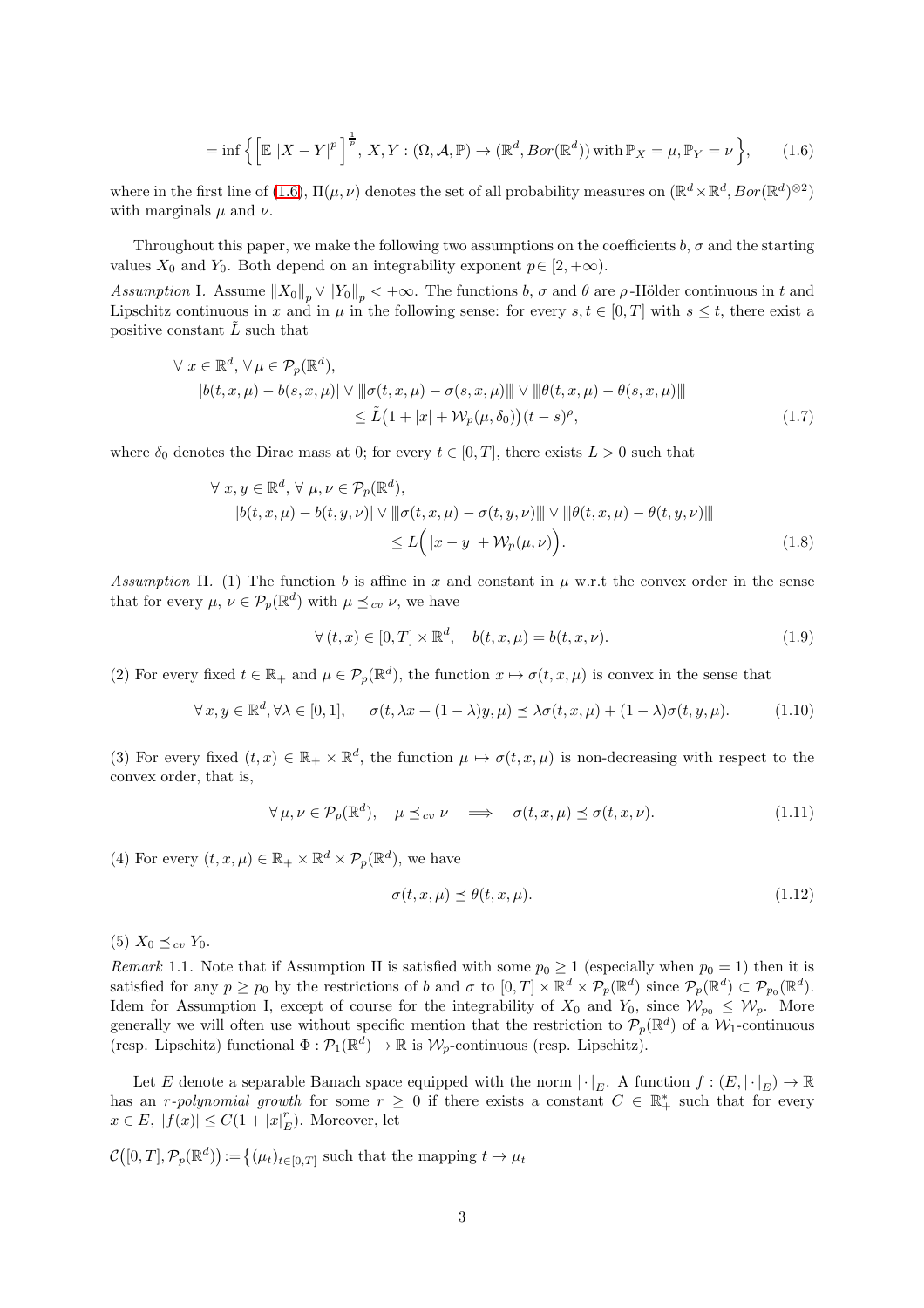is continuous from 
$$
[0, T]
$$
 to  $(\mathcal{P}_p(\mathbb{R}^d), \mathcal{W}_p)$  (1.13)

equipped with the distance

<span id="page-3-0"></span>
$$
d_{\mathcal{C}}((\mu_t)_{t \in [0,T]}, (\nu_t)_{t \in [0,T]}) := \sup_{t \in [0,T]} \mathcal{W}_p(\mu_t, \nu_t)
$$
\n(1.14)

be the space in which the marginal distribution of  $X = (X_t)_{t \in [0,T]}$  and  $Y = (Y_t)_{t \in [0,T]}$  have values. The continuity of  $t \mapsto \mu_t = \mathbb{P}_{X_t}$  will be proved later in Lemma [5.2.](#page-17-0)

The main theorem of this paper is the following.

<span id="page-3-1"></span>**Theorem 1.** Let  $p \in [2, +\infty)$ . Assume [I](#page-2-2) and [II](#page-2-0) are in force. Let  $X := (X_t)_{t \in [0,T]}$ ,  $Y := (Y_t)_{t \in [0,T]}$  denote the solutions of the McKean-Vlasov equations [\(1.3\)](#page-1-1) and [\(1.4\)](#page-1-2) respectively. For every  $t \in [0, T]$ , let  $\mu_t$ ,  $\nu_t$ denote the probability distributions of  $X_t$  and  $Y_t$  respectively. Then, we have

(a) Functional convex order. For any convex function  $F: (C([0,T], \mathbb{R}^d), ||\cdot||_{\text{sup}}) \to \mathbb{R}$  with p-polynomial growth, one has

$$
\mathbb{E}\,F(X) \le \mathbb{E}\,F(Y). \tag{1.15}
$$

(b) Extended functional convex order. For any function

$$
G: (\alpha, (\eta_t)_{t \in [0,T]}) \in \mathcal{C}([0,T],\mathbb{R}^d) \times \mathcal{C}([0,T],\mathcal{P}_1(\mathbb{R}^d)) \mapsto G(\alpha, (\eta_t)_{t \in [0,T]}) \in \mathbb{R}
$$

satisfying the following conditions:

- (i) G is convex in  $\alpha$ ,
- $(ii)$  G has a p-polynomial growth in the sense that

$$
\exists C \in \mathbb{R}_+ \text{ such that } \forall (\alpha, (\eta_t)_{t \in [0,T]}) \in C([0,T], \mathbb{R}^d) \times C([0,T], \mathcal{P}_p(\mathbb{R}^d)),
$$
  

$$
G(\alpha, (\eta_t)_{t \in [0,T]}) \le C[1 + ||\alpha||_{\sup}^p + \sup_{t \in [0,T]} \mathcal{W}_p^p(\eta_t, \delta_0)],
$$
 (1.16)

(iii) G is continuous in  $(\eta_t)_{t\in[0,T]}$  with respect to the distance  $d_c$  defined in [\(1.14\)](#page-3-0) and non-decreasing in  $(\eta_t)_{t\in[0,T]}$  with respect to the convex order in the sense that

$$
\forall \alpha \in \mathcal{C}([0,T],\mathbb{R}^d), \forall (\eta_t)_{t \in [0,T]}, (\tilde{\eta}_t)_{t \in [0,T]} \in \mathcal{C}([0,T],\mathcal{P}_p(\mathbb{R}^d)) \text{ s.t. } \forall t \in [0,T], \eta_t \preceq_{cv} \tilde{\eta}_t, G(\alpha,(\eta_t)_{t \in [0,T]}) \leq G(\alpha,(\tilde{\eta}_t)_{t \in [0,T]}),
$$

one has

<span id="page-3-3"></span>
$$
\mathbb{E} G\big(X, (\mu_t)_{t \in [0,T]}\big) \leq \mathbb{E} G\big(Y, (\nu_t)_{t \in [0,T]}\big). \tag{1.17}
$$

The proof is postponed to Section [5](#page-15-0) (and Section [4](#page-9-0) for preliminary discrete time results). The symmetric case of Theorem [1](#page-3-1) remains true, that is, if we replace Assumption [II](#page-2-0) by Assumption [II'](#page-2-0) where conditions (4) and (5) are replaced respectively by  $(4')$  and  $(5')$  as follows:

(4') For every  $(t, x, \mu) \in \mathbb{R}_+ \times \mathbb{R}^d \times \mathcal{P}_p(\mathbb{R}^d)$ , we have  $\theta(t, x, \mu) \preceq \sigma(t, x, \mu)$ .

$$
(5') Y_0 \preceq_{cv} X_0,
$$

then we have the following result, whose proof is very similar to that of Theorem [1.](#page-3-1)

<span id="page-3-2"></span>**Theorem 2** (Symmetric setting). Let  $p \in [2, +\infty)$ . Under Assumption [I](#page-2-2) and [II'](#page-2-0), for every functions  $F: \mathcal{C}([0,T], \mathbb{R}^d) \to \mathbb{R}$  and  $G: \mathcal{C}([0,T], \mathbb{R}^d) \times \mathcal{C}([0,T], \mathcal{P}_p(\mathbb{R}^d)) \mapsto \mathbb{R}$  respectively satisfying the conditions in Theorem  $1 - (a)$  and  $(b)$ , then

$$
\mathbb{E} F(Y) \leq \mathbb{E} F(X) \quad and \quad \mathbb{E} G(Y, (\nu_t)_{t \in [0,T]}) \leq \mathbb{E} G(X, (\mu_t)_{t \in [0,T]}).
$$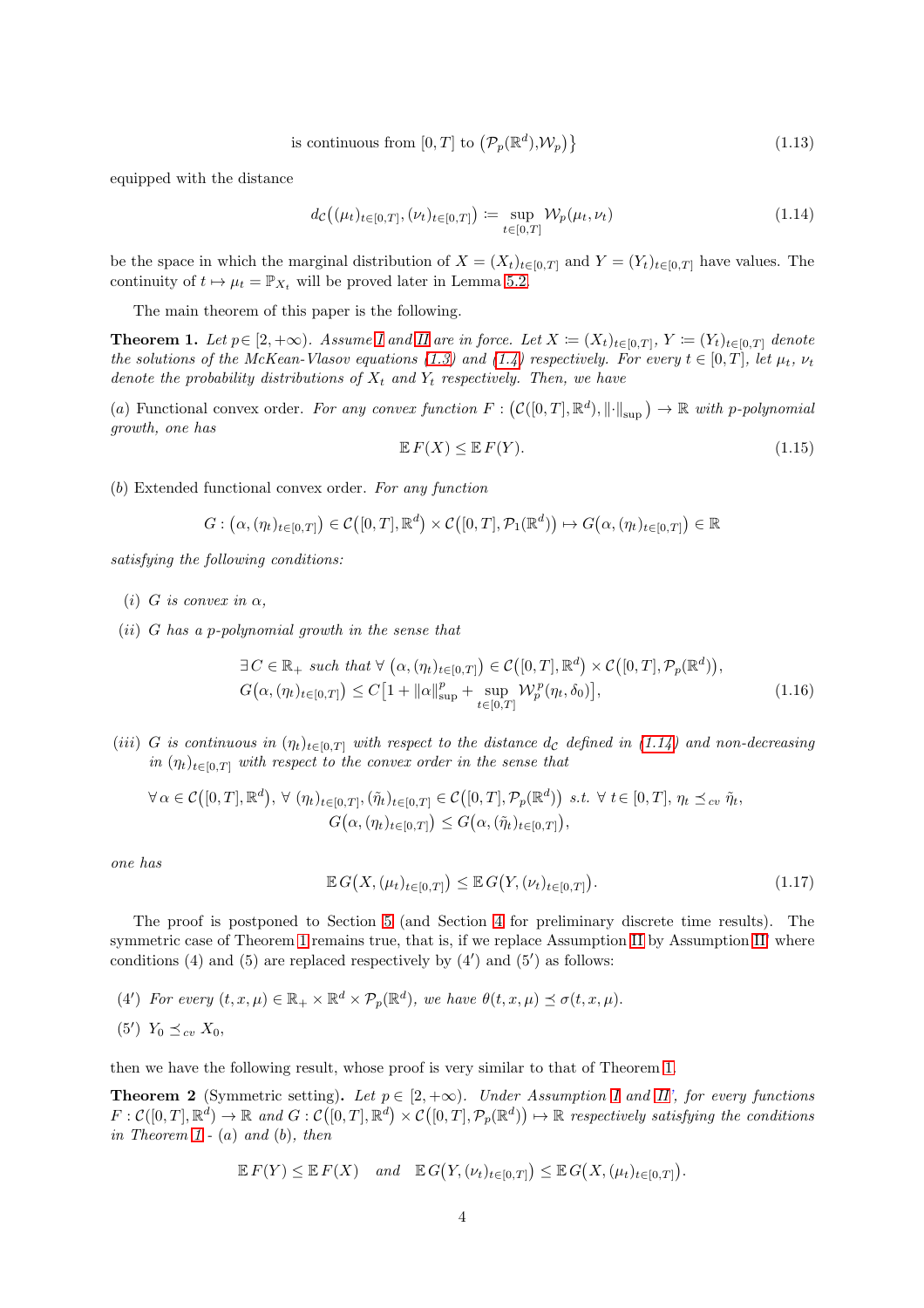Theorem [1](#page-3-1) directly implies the following results.

<span id="page-4-0"></span>**Corollary 1.1.** Let  $X = (X_t)_{t \in [0,T]}, Y = (Y_t)_{t \in [0,T]}$  denote the solutions of the McKean-Vlasov equa-tions [\(1.3\)](#page-1-1) and [\(1.4\)](#page-1-2) respectively. For every  $t \in [0,T]$ , let  $\mu_t$ ,  $\nu_t$  denote the probability distributions of  $X_t$  and  $Y_t$  respectively. Under Assumption [I](#page-2-2) and [II,](#page-2-0) we have :

(a) Marginal convex order. For every  $t \in [0, T]$ ,  $\mu_t \preceq_{cv} \nu_t$ .

(b) Convexity with respect to the initial value. Let  $X^x = (X_t^x)_{t \in [0,T]}$  denote the McKean-Vlasov process defined by [\(1.3\)](#page-1-1) starting with the initial value  $X_0 = x$ . Then for every functionals F and G respectively satisfying conditions from Theorem [1-](#page-3-1)(a) and (b), the functions

$$
x \mapsto \mathbb{E} F(X^x)
$$
 and  $x \mapsto \mathbb{E} G(X^x, (\mu_t)_{t \in [0,T]})$  are convex.

The proof of Corollary [1.1](#page-4-0) is postponed to Section [4.](#page-9-0) It also has an obvious version under Assumption [II'](#page-2-0).

In fact, as far as marginal convex order is concerned, it is also possible to dissociate convexity in  $x$ and monotonicity in  $\mu$  that is replace Assumption [II-](#page-2-0)(3) by the following assumption:

(3') For every fixed  $(t, x) \in \mathbb{R}_+ \times \mathbb{R}^d$ , the function  $\theta(t, x, \cdot)$  is non-decreasing in  $\mu$  with respect to the convex order in the sense that

$$
\forall \mu, \nu \in \mathcal{P}_p(\mathbb{R}^d), \mu \leq_{cv} \nu, \qquad \theta(t, x, \mu) \leq \theta(t, x, \nu).
$$

Then, we have the same result in Corollary [1.1-](#page-4-0)(a). This is the purpose of Proposition [4.3](#page-12-0) in Section [4.](#page-9-0)

This paper is organized as follows. Section [2](#page-5-0) contains comments on the Assumption [I](#page-2-2) and [II](#page-2-0) including necessary and sufficient conditions on the monotonicity with respect to the convex order in terms of the linear functional derivative. Next, in Section [3,](#page-7-0) we show two applications of Theorem [1](#page-3-1) and [2](#page-3-2) in the framework of the stochastic differential equation and the stochastic optimal control. The proof of the main theorem is constructed in Section [4](#page-9-0)[-5.](#page-15-0) Our strategy of proof is to first establish the propagation of convex order for the marginal distribution of the Euler scheme of the McKean-Vlasov equation (see Section [4\)](#page-9-0) and then rely on it to establish in a backward way the functional convex order for the whole trajectory (Section [5\)](#page-15-0). To be more precise, in Section [4,](#page-9-0) we show the convex order result for  $(\bar{X}_{t_m}^M)_{m=0,\dots,M}$  and  $(\bar{Y}_{t_m}^M)_{m=0,\ldots,M}$  defined by the Euler schemes (see further [\(2.1\)](#page-5-1) and [\(2.2\)](#page-5-2)). We first prove that the Euler scheme propagates the marginal convex order, namely, for every  $m = 0, \ldots, M$ ,  $\bar{X}_{t_m}^M \preceq_{cv} \bar{Y}_{t_m}^M$ . Then we prove the functional convex order

<span id="page-4-1"></span>
$$
\mathbb{E}\,F(\bar{X}_{t_0}^M,\ldots,\bar{X}_{t_M}^M) \leq \mathbb{E}\,F(\bar{Y}_{t_0}^M,\ldots,\bar{Y}_{t_M}^M) \tag{1.18}
$$

for any convex function  $F: (\mathbb{R}^d)^{M+1} \to \mathbb{R}$  with p-polynomial growth, by using a backward dynamic programming principle. Next, in Section [5,](#page-15-0) we prove Theorem [1,](#page-3-1) the functional convex order result for the stochastic processes and their probability distributions based on [\(1.18\)](#page-4-1) by applying the convergence of the Euler schemes of the McKean-Vlasov equation. At the end, in Appendix A, we propose a detailed proof of the convergence rate of the Euler scheme for the McKean-Vlasov equation in the general setting

$$
dX_t = b(t, X_t, \mu_t)dt + \sigma(t, X_t, \mu_t)dB_t,
$$

where b,  $\sigma$  are Lipschitz in  $(x, \mu)$  and  $\rho$ -Hölder in t.

Generalization in dimension 1. In one dimension, it is possible to consider more general drift  $b$  (convex in x and non-decreasing in  $\mu$  for convex ordering) if we restrict to monotone (non-decreasing) convex order. This idea originated from Hajek's theorem in ([\[Haj85\]](#page-21-10)) established for Brownian diffusions by other methods. However our approach based on the Euler scheme cannot be adapted straightforwardly: a truncated version of the scheme is necessary to complete the proofs which adds significant some technicalities.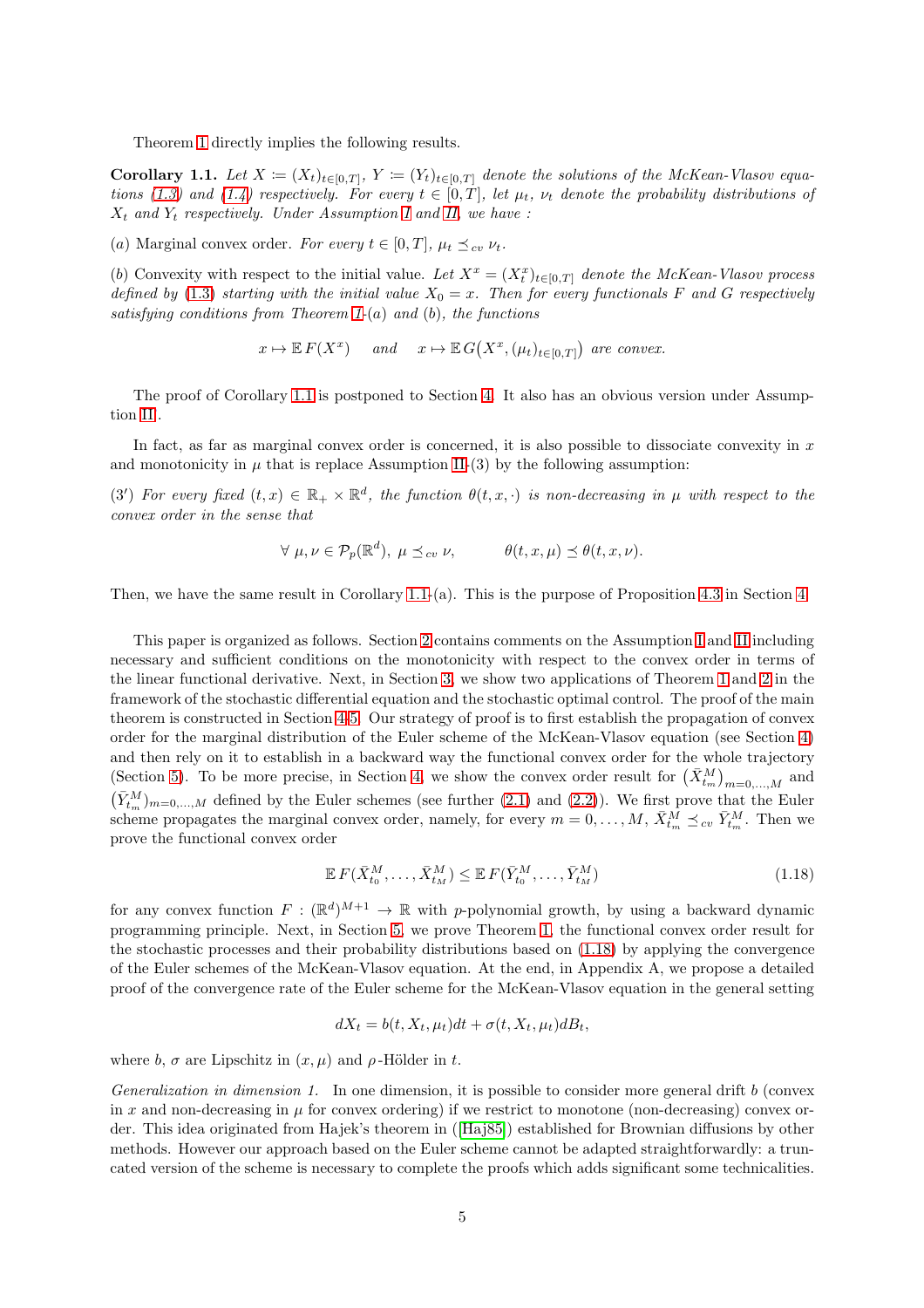<span id="page-5-0"></span>This extension for the McKean-Vlasov equations is developed in a devoted paper [\[LP21\]](#page-21-11).

### 2 Comments on the assumptions

In this section, we give some comments on the assumptions made in this paper. In Section [2.1,](#page-5-3) we prove that Assumption [I](#page-2-2) implies the convergence of the Euler scheme for the McKean-Vlasov equations and in Section [2.2,](#page-6-0) we give some necessary and sufficient conditions for Assumption [II-](#page-2-0)(1) and (3).

#### <span id="page-5-3"></span>2.1 Comments on Assumption [I](#page-2-2)

Let

<span id="page-5-2"></span><span id="page-5-1"></span>
$$
\mathcal{C}([0,T],\mathbb{R}^d) \coloneqq \{f:[0,T] \to \mathbb{R}^d \text{ continuous function}\}
$$

equipped with the uniform norm  $||f||_{\sup} := \sup_{t \in [0,T]} |f(t)|$ . Assumption [I](#page-2-2) guarantees the existence and strong uniqueness of the respective solutions of [\(1.3\)](#page-1-1) and [\(1.4\)](#page-1-2) in  $L^p_{\mathcal{C}([0,T],\mathbb{R}^d)}(\Omega,\mathcal{F},\mathbb{P})$  (see [\[Liu19,](#page-21-12) Section] 5.1], [\[Lac18,](#page-21-13) Theorem 3.3]) and the convergence of the following Euler scheme. Let  $M \in \mathbb{N}^*$  and let  $h = \frac{T}{M}$ . For  $m = 0, \ldots, M$ , we define  $t_m^M := h \cdot m = \frac{T}{M} \cdot m$ . When there is no ambiguity, we write  $t_m$ instead of  $t_m^M$ . Let  $Z_m \coloneqq \frac{1}{\sqrt{2}}$  $\frac{1}{h}(B_{t_{m+1}}-B_{t_m}), m=1,\ldots,M$ , be i.i.d random variables having probability distribution  $\mathcal{N}(0, \mathbf{I}_q)$ , independent of  $X_0$  and  $Y_0$ . The Euler schemes of equations [\(1.3\)](#page-1-1) and [\(1.4\)](#page-1-2) are defined by

$$
\bar{X}_{t_{m+1}}^M = \bar{X}_{t_m}^M + h \cdot b(t_m, \bar{X}_{t_m}^M, \bar{\mu}_{t_m}^M) + \sqrt{h} \cdot \sigma(t_m, \bar{X}_{t_m}^M, \bar{\mu}_{t_m}^M) Z_{m+1}, \quad \bar{X}_0^M = X_0 \tag{2.1}
$$

$$
\bar{Y}_{t_{m+1}}^M = \bar{Y}_{t_m}^M + h \cdot b(t_m, \bar{Y}_{t_m}^M, \bar{\nu}_{t_m}^M) + \sqrt{h} \cdot \theta(t_m, \bar{Y}_{t_m}^M, \bar{\nu}_{t_m}^M) Z_{m+1}, \quad \bar{Y}_0^M = Y_0
$$
\n(2.2)

where for every  $m = 0, \ldots, M$ ,  $\bar{\mu}_{t_m}^M$  and  $\bar{\nu}_{t_m}^M$  respectively denote the probability distribution of  $\bar{X}_{t_m}^M$  and  $\bar{Y}_{t_m}^M$ . Moreover, we classically define the *genuine* (or continuous time) Euler scheme  $\bar{X} = (\bar{X}_t^M)_{t \in [0,T]}^{\dots}$  $\overline{Y}^m = (\overline{Y}^M_t)_{t \in [0,T]}$  as follows: for every  $t \in [t_m, t_{m+1}),$ 

$$
\bar{X}_t^M := \bar{X}_{t_m}^M + b(t_m, \bar{X}_{t_m}^M, \bar{\mu}_{t_m}^M)(t - t_m) + \sigma(t_m, \bar{X}_{t_m}^M, \bar{\mu}_{t_m}^M)(B_t - B_{t_m}),
$$
\n(2.3)

<span id="page-5-4"></span>
$$
\bar{Y}_t^M := \bar{Y}_{t_m}^M + b(t_m, \bar{Y}_{t_m}^M, \bar{\nu}_{t_m}^M)(t - t_m) + \theta(t_m, \bar{Y}_{t_m}^M, \bar{\nu}_{t_m}^M)(B_t - B_{t_m}).
$$
\n(2.4)

When there is no ambiguity, we write  $\bar{X}_m$  and  $\bar{X}_t$  instead of  $\bar{X}_{t_m}^M$  and  $\bar{X}_t^M$  to simplify the notation.

The value  $p \in [2, +\infty)$  in Assumption [I](#page-2-2) such that  $||X_0||_p \vee ||Y_0||_p < +\infty$  and in the Lipschitz condi-tion [\(1.8\)](#page-2-3) is crucial for the moment controls of the processes  $X, Y, (\bar{X}_t)_{t \in [0,T]}$  and  $(\bar{Y}_t)_{t \in [0,T]}$  and the  $L^p$ -strong convergence result for the continuous Euler scheme  $(2.3)$  and  $(2.4)$ . For convenience, we state the following proposition only for X and  $(\bar{X}_t)_{t\in[0,T]}$  but the results remain true for Y and  $(\bar{Y}_t)_{t\in[0,T]}$ . The proof of Proposition [2.1](#page-5-6) is postponed to Appendix [A.](#page-22-0)

<span id="page-5-6"></span>Proposition 2.1. Assume Assumption [I](#page-2-2) is in force.

(a) There exists a constant C depending on p, d,  $\sigma$ ,  $\theta$ , T, L such that, for every  $t \in [0, T]$  and for every  $M \geq 1$ ,

<span id="page-5-7"></span><span id="page-5-5"></span>
$$
\left\| \sup_{u \in [0,t]} |X_u| \right\|_p \vee \left\| \sup_{u \in [0,t]} |\bar{X}_u^M| \right\|_p \le C(1 + \|X_0\|_p). \tag{2.5}
$$

Moreover, there exists a constant  $\kappa$  depending on  $L, b, \sigma, \|X_0\|_p$ ,  $p, d, T$  such that for any  $s, t \in [0, T]$ ,  $s \leq t$ ,

 $\forall M \geq 1, \quad \left\| \bar{X}_{t}^{M} - \bar{X}_{s}^{M} \right\|_{p} \vee \left\| X_{t} - X_{s} \right\|_{p} \leq \kappa \sqrt{t - s}.$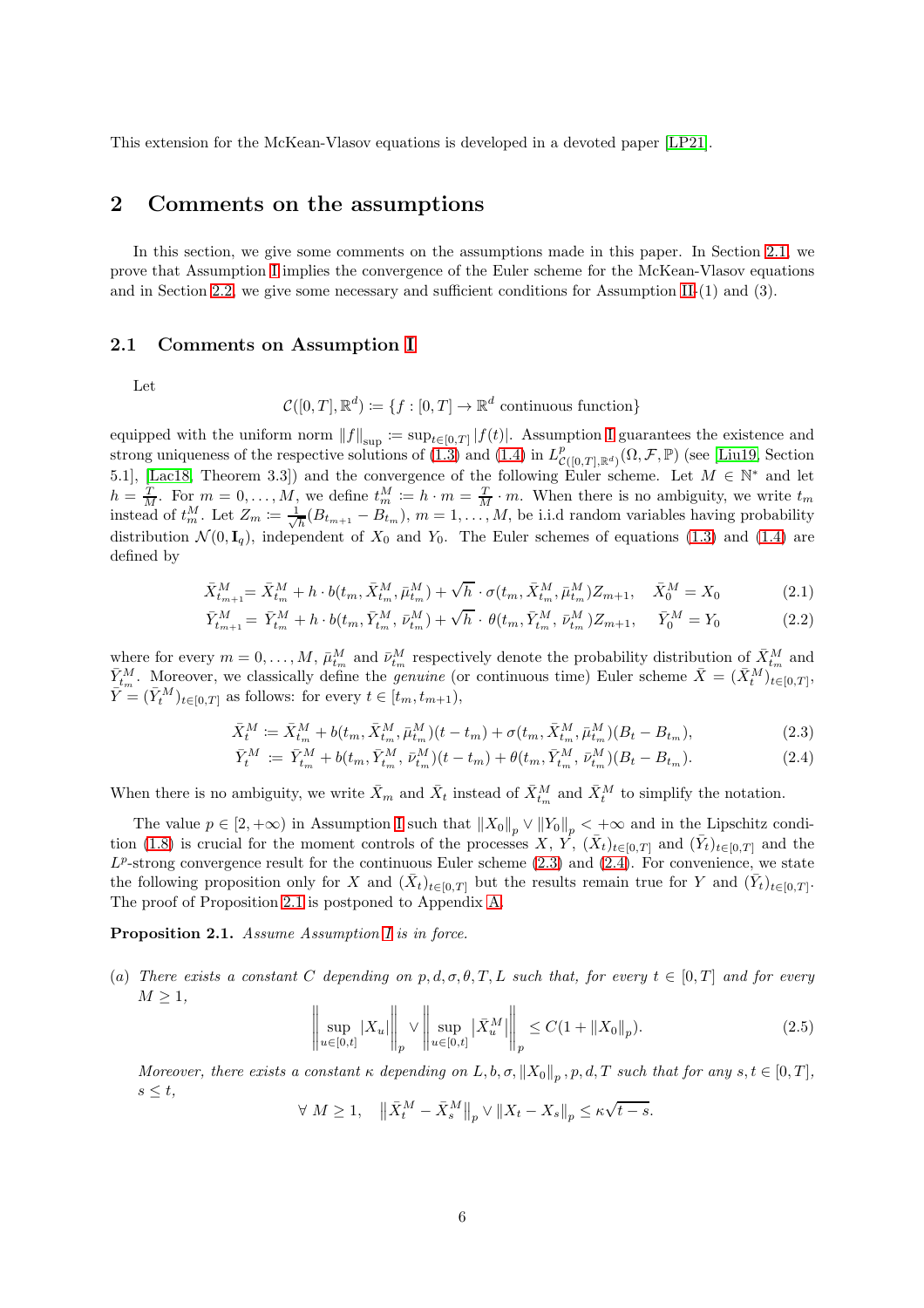(b) There exists a constant  $\widetilde{C}$  depending on p, d, T, L,  $\widetilde{L}$ ,  $\rho$ ,  $||X_0||_p$  such that

$$
\Big\|\sup_{t\in[0,T]}\big|X_t-\bar{X}^M_t\big|\,\Big\|_p\leq \widetilde{C}h^{\frac{1}{2}\wedge\rho}.
$$

#### <span id="page-6-0"></span>2.2 Comments on Assumption [II](#page-2-0)

Assumption [II](#page-2-0) contains technical conditions. The drift b is assumed to be affine and Lipschitz continuous in  $x$ , i.e.  $b$  has the following form

<span id="page-6-1"></span>
$$
b(t, x, \mu) = \alpha(t)x + \beta(t, \mu). \tag{2.6}
$$

In fact, Jensen's inequality implies that for every  $\mu \in \mathcal{P}_1(\mathbb{R}^d)$ ,  $\delta_{\int \xi \mu(d\xi)} \preceq_{cv} \mu$  as for every convex function  $f, f(\int \xi \mu(d\xi)) \leq \int f(\xi) \mu(d\xi)$ . Hence the condition in (1.[9\)](#page-2-4) implies  $b(t, x, \mu) = b(t, x, \delta_{\int \xi \mu(d\xi))}$  so that the drift [\(2.6\)](#page-6-1) is equivalent to the following drift

$$
\tilde{b}(t,x,\mu) = \alpha(t)x + \tilde{\beta}\left(t, \int_{\mathbb{R}^d} \xi \mu(d\xi)\right)
$$
\n(2.7)

with  $\tilde{\beta}(t, \int_{\mathbb{R}^d} \xi \mu(d\xi)) \coloneqq \beta(t, \delta_{\int \xi \mu(d\xi)}) = \beta(t, \mu).$ 

Now we give necessary and sufficient conditions and a criterion based on the linear functional derivative to establish monotonicity with respect to the convex order of a function  $\Phi(\mu)$ , as it appears in Assumption [II-](#page-2-0)(3). We will consider the case of probability measures on  $\mathcal{P}_2(\mathbb{R}^d)$  fro simplicity but what follows can be straightforwardly adapted to adapted to  $\mathcal{P}_p(\mathbb{R}^d)$  for a  $p \in [1, +\infty)$ . The proof of the following proposition is postponed to Appendix [B.](#page-29-0)

<span id="page-6-3"></span>**Proposition 2.2.** Let  $\Phi : (\mathcal{P}_2(\mathbb{R}^d), \mathcal{W}_2) \to \mathbb{R}$  be a continuous function.

(a)  $\Phi$  is non-decreasing with respect to the convex order if and only if, for every  $\mu, \nu \in \mathcal{P}_2(\mathbb{R}^d)$ ,  $\mu \preceq_{cv} \nu$ ,

$$
\liminf_{\varepsilon \to 0^+} \frac{\Phi\big(\mu + \varepsilon(\nu - \mu)\big) - \Phi(\mu)}{\varepsilon} \ge 0.
$$

(b) Characterization when  $\Phi$  is smooth. Assume  $\Phi : (\mathcal{P}_2(\mathbb{R}^d), \mathcal{W}_2) \to \mathbb{R}$  is linearly functionally differentiable with linear functional derivative  $\frac{\delta \Phi}{\delta m}$  defined on  $\mathcal{P}_2(\mathbb{R}^d) \times \mathbb{R}^d$  in the sense of [\[CD18a,](#page-20-5) Definition 5.43]  $(2)$  $(2)$  $(2)$ . Then, the following conditions are equivalent.

(i) The function  $\Phi$  is non-decreasing w.r.t. the convex order on  $\mathcal{P}_2(\mathbb{R}^d)$ .

(ii) For every 
$$
\mu, \nu \in \mathcal{P}_2(\mathbb{R}^d)
$$
 with  $\mu \preceq_{cv} \nu$ ,  $\int_{\mathbb{R}^d} \frac{\delta \Phi}{\delta m}(\mu)(x) d(\nu - \mu)(x) \ge 0$ .

(c) A convexity based criterion. In particular, if, for every  $\mu \in \mathcal{P}_2(\mathbb{R}^d)$ ,  $x \mapsto \frac{\delta \Phi}{\delta m}(\mu)(x)$  is convex, then  $\Phi$ is non-decreasing for the convex ordering on  $\mathcal{P}_2(\mathbb{R}^d)$ .

Remark 2.1. The converse of the above criterion i.e. (b) implies the convexity of  $\frac{\delta \Phi}{\delta m}(\mu)(x)$  in x for every  $\mu$  seems not clear although we have no obvious counterexample.

Example 2.1. (a) Elementary examples of such monotonic functions  $\Psi$  on  $\mathcal{P}_2(\mathbb{R}^d)$  for convex ordering are functions of the form

$$
\Psi(\mu) = \chi \left( \int_{\mathbb{R}^d} \psi(\xi) \mu(d\xi) \right)
$$

$$
\Phi(\mu') - \Phi(\mu) = \int_0^1 \int_{\mathbb{R}^d} \frac{\delta \Phi}{\delta m} (t\mu' + (1-t)\mu)(x) d(\mu' - \mu)(x) dt.
$$

Note that such a quantity is defined up to a real constant (not depending upon  $x$ ).

<span id="page-6-2"></span><sup>&</sup>lt;sup>2</sup>i.e.  $\frac{\delta \Phi}{\delta m}(\mu)(x)$  is jointly continuous in  $(\mu, x)$  and, for any W<sub>2</sub>-bounded subset  $\mathcal{K} \subset \mathcal{P}_2(\mathbb{R}^d)$ ,  $x \mapsto \frac{\delta \Phi}{\delta m}(\mu)(x)$  has at most quadratic growth in x uniformly in  $\mu \in \mathcal{K}$ , and satisfies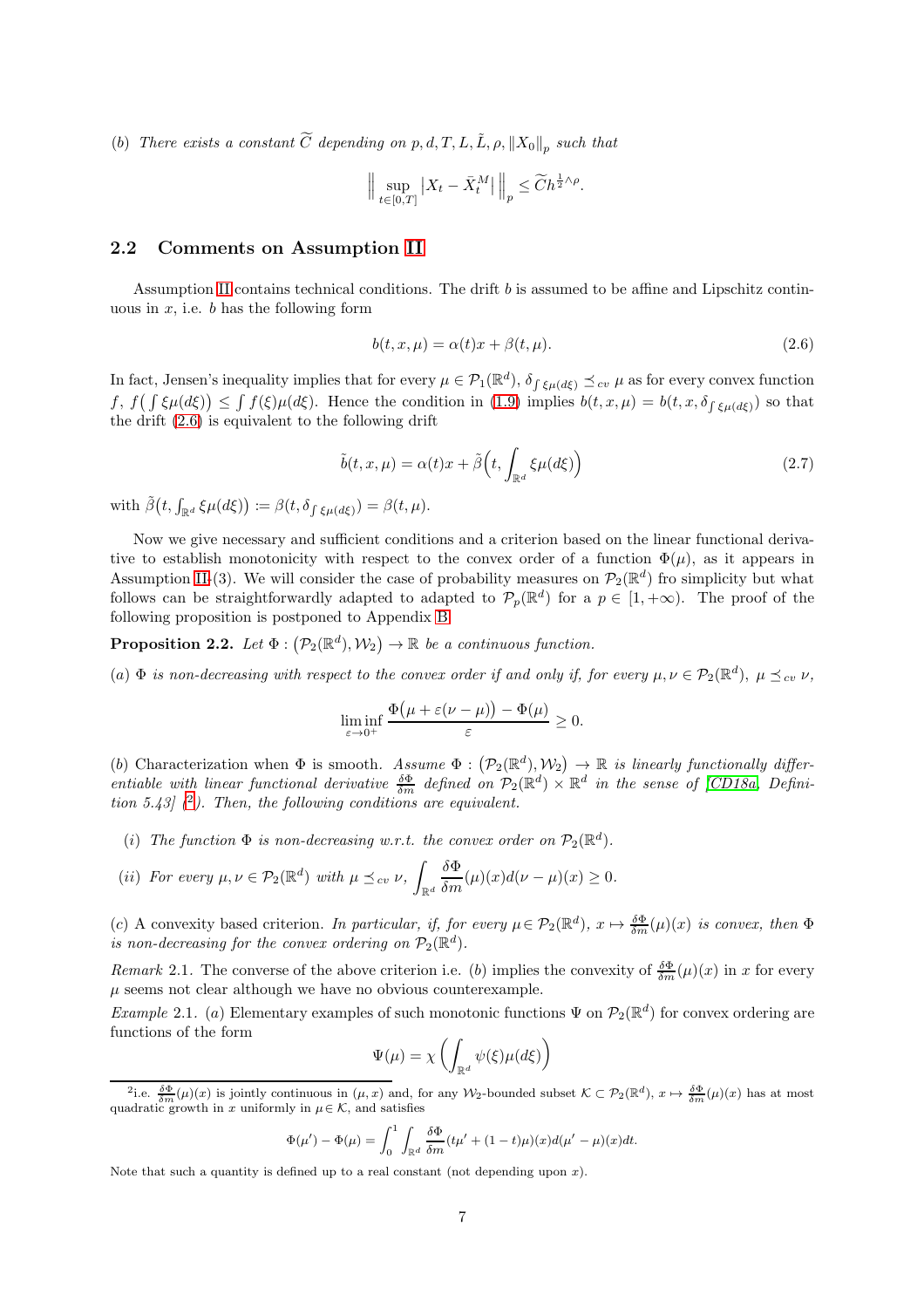where  $\psi : \mathbb{R}^d \to \mathbb{R}$  is a convex function with at most quadratic growth at infinity and  $\chi : \mathbb{R} \to \mathbb{R}$ is nondecreasing. In one dimension, typical examples of such functions  $\psi$  are  $\psi(\xi) = \mathbb{E}[(aZ + b\xi)^+]^2$ ,  $Z^+ \in L^2$ ,  $a \in \mathbb{R}_+$ ,  $b \in \mathbb{R}$  or  $\psi(x) = \mathbb{E} |aZ + b\xi|^{\gamma}$ ,  $1 \leq \gamma \leq 2$  with  $Z \in L^{\gamma}$ ,  $a, b \in \mathbb{R}$ . Any positive linear combination of such functions  $\Psi$  is of course still non-decreasing for the convex ordering. This leads to consider the more general family of functions

<span id="page-7-1"></span>
$$
\Psi(\mu) = \int_{E} \chi \left( \int_{\mathbb{R}^d} \psi(\xi, u) \mu(d\xi) \right) \pi(du) \tag{2.8}
$$

where  $\pi$  is a non-negative  $\sigma$ -finite measure on a measure space  $(E, \mathcal{E}), \psi(\cdot, u)$  is convex with quadratic growth  $|\psi(x, u)| \leq \kappa(u)(1 + |x|^2)$ ,  $u \in E$ , such that  $\chi : \mathbb{R} \to \mathbb{R}$  is non-decreasing and  $\int_E$  $\chi((1 +$  $\int |\xi|^2 \mu(d\xi) \big) \kappa(u) \big) \Big| d\pi(u) < +\infty.$ 

Note that if  $\chi$  in [\(2.8\)](#page-7-1) is continuously differentiable, one has, under appropriate integrability conditions not detailed here,

$$
\frac{\delta \Psi}{\delta m}(\mu)(x) = \int_E \chi' \left( \int_{\mathbb{R}^d} \psi(\xi, u) \mu(d\xi) \right) \psi(x, u) \pi(du)
$$

which is clearly a convex function in x for every distribution  $\mu$  since  $\chi' \geq 0$ .

(b) Let  $W: \mathbb{R}^d \to \mathbb{R}$  be a convex function with at most quadratic growth at infinity. Then the function  $\Phi$  defined on  $\mathcal{P}_2(\mathbb{R}^d)$  by

$$
\Phi(\mu) = \frac{1}{2} \int_{\mathbb{R}^d} \int_{\mathbb{R}^d} W(x - y) \mu(dx) \mu(dy)
$$

is well defined and non decreasing for convex ordering. This can be easily checked directly since both  $W(x - \cdot)$  and  $W(-y)$  are convex functions. Nevertheless, one can also check that its linear functional derivative is given by

$$
\frac{\delta \Psi}{\delta m}(\mu)(x) = \frac{1}{2} \int_{\mathbb{R}^d} \big( W(x - y) + W(y - x) \big) \mu(dy),
$$

<span id="page-7-0"></span>and is convex in x for every  $\mu \in \mathcal{P}_2(\mathbb{R}^d)$ .

## 3 Applications

This section contains two applications of the main results.

#### 3.1 Application: convex partitioning and convex bounding

Theorem [1](#page-3-1) and Theorem [2](#page-3-2) show that we can upper and lower bound, with respect to the functional convex order, a scaled McKean-Vlasov process by two scaled McKean-Vlasov processes satisfying As-sumption [II-](#page-2-0) $(1)$ ,  $(2)$ ,  $(3)$ , or we can *separate*, with respect to the functional convex order, two scaled McKean-Vlasov processes by a scaled McKean-Vlasov process satisfying Assumption [II-](#page-2-0)(1), (2), (3). That is, if we consider the following scaled McKean-Vlasov equations satisfying Assumption [I](#page-2-2)

$$
dX_t^{\sigma_1} = (a(t)X_t^{\sigma_1} + \beta(t, \mathbb{E} X_t^{\sigma_1}))dt + \sigma_1(t, X_t^{\sigma_1}, \mu_t^{\sigma_1})dB_t, \quad X_0^{\sigma_1} \in L^p(\mathbb{P}),
$$
  
\n
$$
dY_t^{\theta_1} = (a(t)Y_t^{\theta_1} + \beta(t, \mathbb{E} Y_t^{\theta_1}))dt + \theta_1(t, Y_t^{\theta_1}, \nu_t^{\theta_1})dB_t, \quad Y_0^{\theta_1} \in L^p(\mathbb{P}),
$$
  
\n
$$
dX_t^{\sigma_2} = (a(t)X_t^{\sigma_2} + \beta(t, \mathbb{E} X_t^{\sigma_2}))dt + \sigma_2(t, X_t^{\sigma_2}, \mu_t^{\sigma_2})dB_t, \quad X_0^{\sigma_2} \in L^p(\mathbb{P}),
$$
  
\n
$$
dY_t^{\theta_2} = (a(t)Y_t^{\theta_2} + \beta(t, \mathbb{E} Y_t^{\theta_2}))dt + \theta_2(t, Y_t^{\theta_2}, \nu_t^{\theta_2})dB_t, \quad Y_0^{\theta_2} \in L^p(\mathbb{P}),
$$

and if  $\sigma_1$  and  $\sigma_2$  satisfy Assumption [II-](#page-2-0)(2), (3),  $X_0^{\sigma_1} \preceq_{cv} Y_0^{\theta_1} \preceq_{cv} X_0^{\sigma_2} \preceq_{cv} Y_0^{\theta_2}$  and

<span id="page-7-2"></span>
$$
\sigma_1 \preceq \theta_1 \preceq \sigma_2 \preceq \theta_2,\tag{3.1}
$$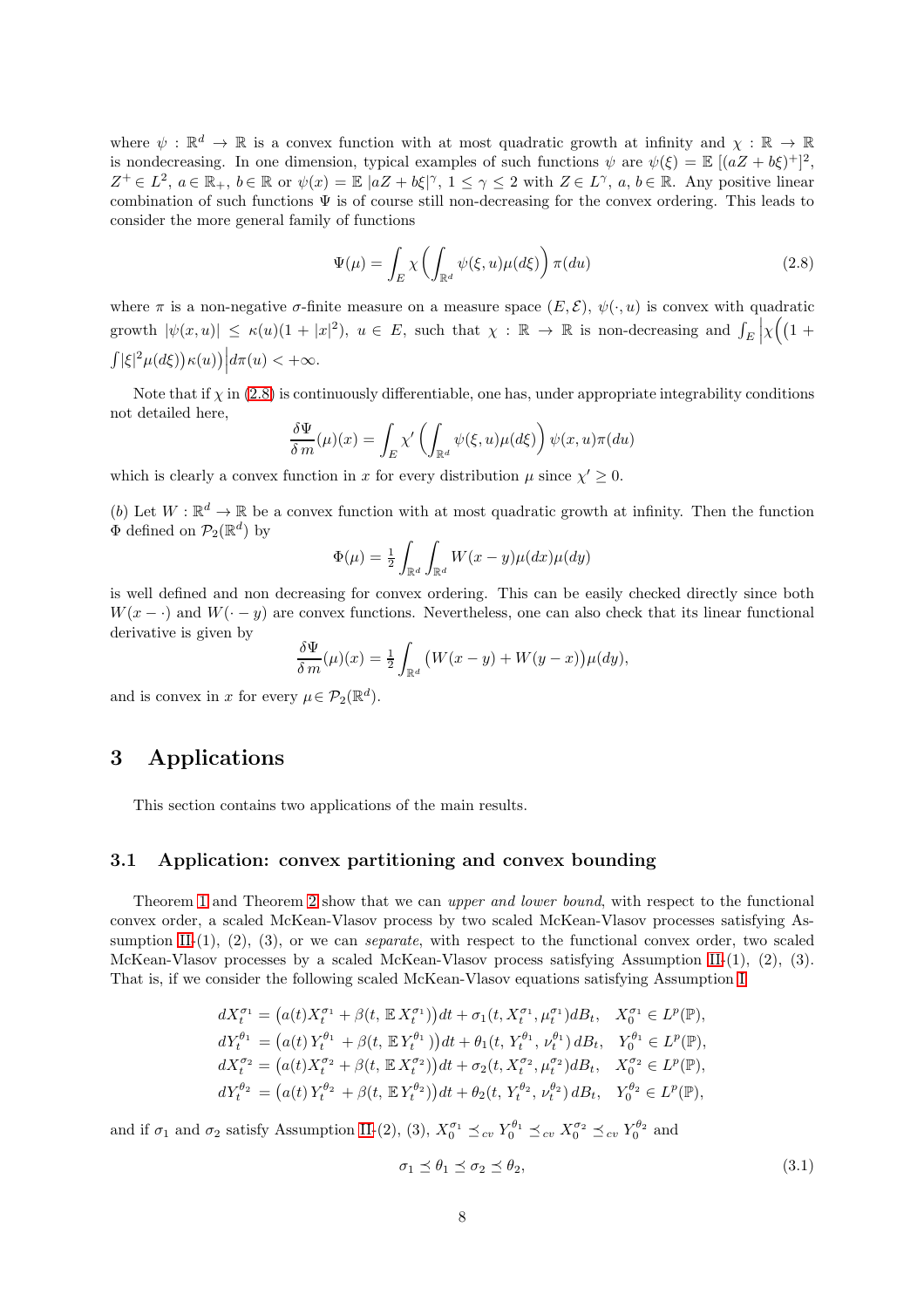then we have the following two types of inequalities:

− Convex bounding

<span id="page-8-0"></span>
$$
\begin{cases} \mathbb{E} F(X^{\sigma_1}) \leq \mathbb{E} F(Y^{\theta_1}) \leq \mathbb{E} F(X^{\sigma_2}), \\ \mathbb{E} G(X^{\sigma_1}, (\mu_t^{\sigma_1})_{t \in [0,T]}) \leq \mathbb{E} G(Y^{\theta_1}, (\nu_t^{\theta_1})_{t \in [0,T]}) \leq \mathbb{E} G(X^{\sigma_2}, (\mu_t^{\sigma_2})_{t \in [0,T]}), \end{cases}
$$
(3.2)

− Convex partitioning

<span id="page-8-1"></span>
$$
\begin{cases} \mathbb{E} F(Y^{\theta_1}) \leq \mathbb{E} F(X^{\sigma_2}) \leq \mathbb{E} F(Y^{\theta_2}),\\ \mathbb{E} G(Y^{\theta_1}, (\nu_t^{\theta_1})_{t \in [0,T]}) \leq \mathbb{E} G(X^{\sigma_2}, (\mu_t^{\sigma_2})_{t \in [0,T]}) \leq \mathbb{E} G(Y^{\theta_2}, (\nu_t^{\theta_2})_{t \in [0,T]}) \end{cases}
$$
(3.3)

for any two applications  $F$  and  $G$  satisfying conditions of Theorem [1.](#page-3-1)

Remark that Assumption [II-](#page-2-0)(2) and (3) are only made on  $\sigma$  of the equation of X. Consequently, in this application, we can choose two "simple" functions  $\sigma_i$ ,  $i = 1, 2$  to construct the convex partitioning and convex bounding. For example, we can choose two convex functions  $\sigma_i$ ,  $i = 1, 2$  which do not depend on  $\mu$  and satisfy [\(3.1\)](#page-7-2). In this a case, the results in [\(3.2\)](#page-8-0) and [\(3.3\)](#page-8-1) make a comparison between a McKean-Vlasov equation and regular Brownian diffusions, the latter ones being much easier to simulate.

#### 3.2 Application in stochastic control problem and mean field games

In this subsection, we give two examples to explain how to apply Theorem [1](#page-3-1) and Theorem [2](#page-3-2) in the framework of the stochastic control problem and mean field games.

▶ The construction of this first example for the stochastic control problem is based on the dynamic and cost function in [\[CDL13,](#page-20-7) Section 4] but the same idea can be applied to other similar examples. Consider the following two one-dimensional McKean-Vlasov dynamics:

$$
dX_t^{x,\alpha} = \left[a_t X_t^{x,\alpha} + \bar{a}_t \mathbb{E} X_t^{x,\alpha} + b_t \alpha_t + \beta_t\right] dt + \sigma dB_t, \quad X_0 = x \in \mathbb{R}
$$
  

$$
dY_t^{x,\alpha} = \left[a_t Y_t^{x,\alpha} + \bar{a}_t \mathbb{E} Y_t^{x,\alpha} + b_t \alpha_t + \beta_t\right] dt + \theta(t, Y_t^{x,\alpha}, \nu_t) dB_t, \quad Y_0 = x
$$

equipped with the respective cost function  $\mathcal{J}^X$  and  $\mathcal{J}^Y$  defined by

$$
\mathcal{J}^X(x,\alpha) = \mathbb{E}\left[\int_0^T \left[\frac{1}{2} \left(m_t X_t^{x,\alpha} + \bar{m}_t \mathbb{E} X_t^{x,\alpha}\right)^2 + \frac{1}{2} n_t \alpha_t^2\right] dt + \frac{1}{2} \left(q X_T^{x,\alpha} + \bar{q} \mathbb{E} X_T^{x,\alpha}\right)^2\right]
$$

$$
\mathcal{J}^Y(x,\alpha) = \mathbb{E}\left[\int_0^T \left[\frac{1}{2} \left(m_t Y_t^{x,\alpha} + \bar{m}_t \mathbb{E} Y_t^{x,\alpha}\right)^2 + \frac{1}{2} n_t \alpha_t^2\right] dt + \frac{1}{2} \left(q Y_T^{x,\alpha} + \bar{q} \mathbb{E} Y_T^{x,\alpha}\right)^2\right]
$$

with admissible controls  $\alpha = (\alpha_t)_{t \in [0,T]}$  (see [\[CDL13,](#page-20-7) Section 2], where for every  $t \in [0,T]$ ,  $\nu_t$  is the probability distribution of  $Y_t^{x,\alpha}, a_t, \overline{a}_t, b_t, \beta_t, m_t, \overline{m}_t, n_t$  are deterministic  $\rho$ -Hölder continuous functions of  $t \in [0, T]$ , q and  $\bar{q}$  are deterministic constants and the function  $t \mapsto n_t$  is positive. Assume moreover that  $\theta$  satisfies Assumption [I](#page-2-2) and

$$
\forall (t, x, \mu) \in [0, T] \times \mathbb{R}^d \times \mathcal{P}_2(\mathbb{R}^d), \quad 0 \le \theta(t, x, \mu) \le \sigma.
$$

We know from [\[CDL13,](#page-20-7) Proposition 4.1 and the remark that follows] that the optimal control minimizing  $\mathcal{J}^X(x, \cdot)$  has a closed form given by

<span id="page-8-2"></span>
$$
\alpha^{*,X}(t, X_t) = -\frac{b_t}{n_t} \eta_t X_t - \frac{b_t}{n_t} \chi_t \tag{3.4}
$$

where  $(\eta_t)_{0\leq t\leq T}$  and  $(\chi_t)_{0\leq t\leq T}$  are determined by solving a Riccati equation depending only on  $b_t, n_t, a_t, \bar{a}_t, m_t, \bar{m}_t, \beta_t$ , q and  $\bar{q}$  (see (57) still in [\[CDL13\]](#page-20-7)). If the coefficient  $\frac{b_t}{n_t}\eta_t$  and  $\frac{b_t}{n_t}\chi_t$  in [\(3.4\)](#page-8-2) are still  $\rho$ -Hölder continuous,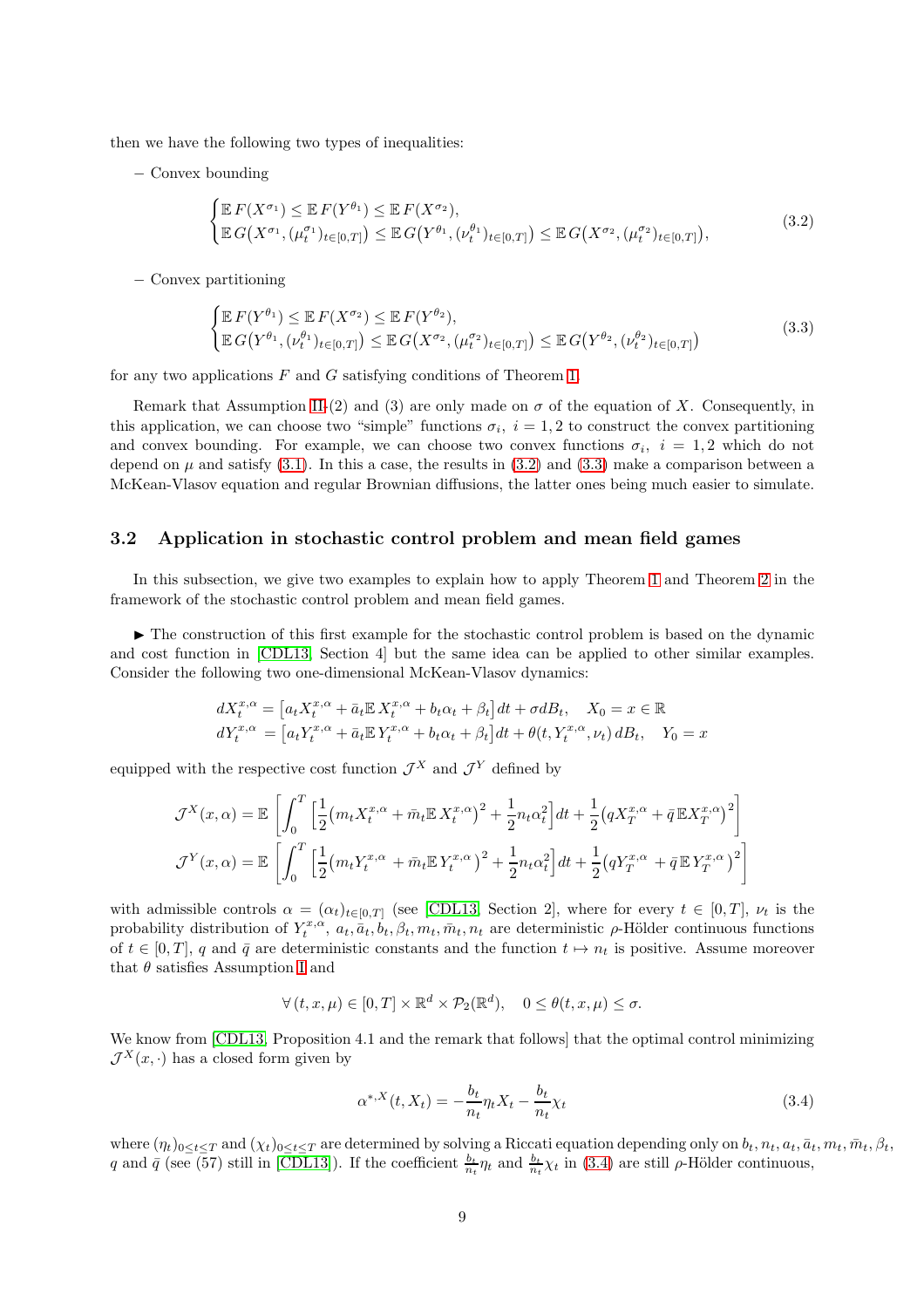then Theorem [2](#page-3-2) directly implies

$$
\inf_{\alpha} \mathcal{J}^X(x,\alpha) = \mathcal{J}^X(x, (\alpha^{*,X}(t,X_t))_{t \in [0,T]}) \ge \mathcal{J}^Y(x, (\alpha^{*,X}(t,Y_t))_{t \in [0,T]}) \ge \inf_{\alpha} \mathcal{J}^Y(x,\alpha).
$$
 (3.5)

Consequently, if we define the value function by

$$
v^X(x) \coloneqq \inf_{\alpha} \mathcal{J}^X(x, \alpha) \quad \text{and} \quad v^Y(x) \coloneqq \inf_{\alpha} \mathcal{J}^Y(x, \alpha),
$$

then [\(3.4\)](#page-8-2) directly implies  $v^X(x) \ge v^Y(x)$ . Moreover, it follows from Corollary [1.1](#page-4-0) that the function  $x \mapsto v^X(x)$  is convex.

► Similarly, in the framework of mean field games, a McKean-Vlasov equation appears when the number of agents tends to infinity. If we consider the following one-dimensional (limiting) dynamics

$$
dX_t = \alpha_t dt + \sigma(\mu_t) dB_t, \quad X_0 \in L^p(\mathbb{P}), \ p \ge 2
$$

where  $\sigma \geq 0$  is  $W_p$ -Lipschitz continuous and  $(\mu_t)_{t \in [0,T]}$  is a flow of square integrable probability meausres on R, associated with the following cost function

$$
\mathcal{J}^X(\alpha) = \mathbb{E}\left[\frac{1}{2}\Big|c_gX_T + g\Big(\int x\mu_T(dx)\Big)\Big|^2 + \int_0^T \Big[\frac{1}{2}\Big|c_fX_t + f\Big(\int x\mu_t(dx)\Big)\Big|^2 + \frac{1}{2}\Big|\alpha_t\Big|^2\Big]dt\right].
$$

Theorems in this paper may provide some information on the value of the game. Assume that the Lasry-Lions monotonicity condition is satisfied, then the equilibrium of the mean field game is unique with a McKean-Vlasov dynamics ( $\mu_t$  is the distribution of  $X_t$ ) given by

<span id="page-9-1"></span>
$$
dX_t = -\left[\eta_t X_t + h\left(t, \mathbb{E}\,X_t\right)\right]dt + \sigma(\mu_t)dB_t\tag{3.6}
$$

by taking  $\alpha_t = -\left[\eta_t X_t + h(t, \mathbb{E}X_t)\right]$  (see e.g. [\[CD18b,](#page-20-8) Section 3.5.2]). In [\(3.6\)](#page-9-1),  $(\eta_t)_{t \in [0,T]}$  is the solution of a Riccati equation depending only on  $c_f$  and  $c_g$  and h depends on f, g,  $c_f$  and  $c_g$ . If  $\sigma$  is non-decreasing w.r.t. the convex order like in the previous example, results in this paper allow us to compare the value of the cost function  $\mathcal{J}(\alpha)$  of the system [\(3.6\)](#page-9-1) with that of the following system  $(Y_t)_{t\in[0,T]}$ 

<span id="page-9-2"></span>
$$
dY_t = -\left[\eta_t Y_t + h\left(t, \mathbb{E} Y_t\right)\right] dt + \theta(\nu_t) dB_t, \quad Y_0 \in L^p(\mathbb{P}), \ p \ge 2,
$$
\n
$$
(3.7)
$$

when

$$
0 \le \sigma \le \theta \quad \text{and} \quad X_0 \le_{cv} Y_0.
$$

In fact, if we denote by  $\nu_t$  the probability distribution of  $Y_t$  for every  $t \in [0, T]$ , by applying Theorem [1](#page-3-1) and [\(1.2\)](#page-1-3), we know that  $\mu_t \preceq \nu_t$  for every  $t \in [0,T]$  so that  $\mathbb{E} X_t = \mathbb{E} Y_t$ . Thus  $g(\int x \mu_T(dx)) =$  $g(f x \nu_T(dx))$  and  $f(f x \mu_t(dx)) = f(f x \nu_t(dx)), t \in [0,T].$  Let  $\alpha \mapsto \mathcal{J}^X(\alpha)$  and  $\alpha \mapsto \mathcal{J}^Y(\alpha)$  denote the cost function for the system [\(3.6\)](#page-9-1) and [\(3.7\)](#page-9-2) respectively. Then the difference between  $\mathcal{J}^X(\alpha)$  and  $\mathcal{J}^Y(\alpha)$  only depends on terms containing  $\mathbb{E}[X_t^2], \mathbb{E}[Y_t^2], t \in [0,T]$ , that is, on the variances of  $X_t$  and  $Y_t$ since they have the same mean.

### <span id="page-9-0"></span>4 Convex order results for the Euler scheme

In this section, we will discuss the convex order results for the random variables  $\bar{X}_{t_m}^M$  and  $\bar{Y}_{t_m}^M$ ,  $m =$  $0, \ldots, M$  defined by the Euler scheme [\(2.1\)](#page-5-1) and [\(2.2\)](#page-5-2). In order to simplify the notations, we rewrite (2.1) and [\(2.2\)](#page-5-2) by setting

$$
\bar{X}_m \coloneqq \bar{X}^M_{t_m}, \quad \bar{Y}_m \coloneqq \bar{Y}^M_{t_m}, \quad \bar{\mu}_m \coloneqq \bar{\mu}^M_{t_m} \quad \text{and} \quad \bar{\nu}_m \coloneqq \bar{\nu}^M_{t_m}.
$$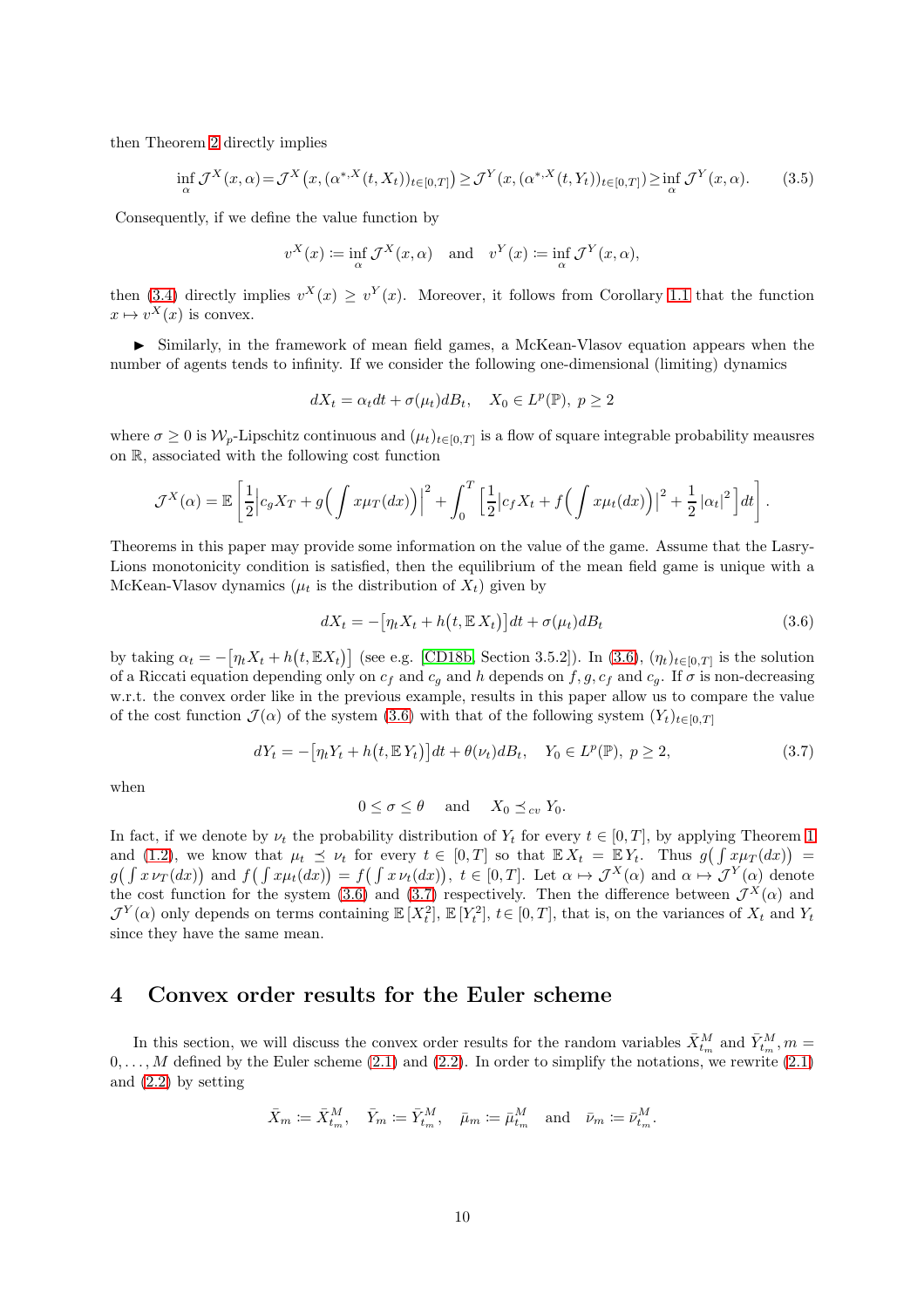It reads

$$
\bar{X}_{m+1} = b_m(\bar{X}_m, \bar{\mu}_m) + \sigma_m(\bar{X}_m, \bar{\mu}_m) Z_{m+1}, \quad \bar{X}_0 = X_0,
$$
\n(4.1)

$$
\bar{Y}_{m+1} = b_m(\bar{Y}_m, \bar{\nu}_m) + \theta_m(\bar{Y}_m, \bar{\nu}_m) Z_{m+1}, \quad \bar{Y}_0 = Y_0,
$$
\n(4.2)

where for every  $m = 0, \ldots, M$ ,

$$
b_m(x,\mu) := x + h \cdot b(t_m, x, \mu), \quad \sigma_m(x,\mu) := \sqrt{h} \cdot \sigma(t_m, x, \mu), \quad \theta_m(x,\mu) := \sqrt{h} \cdot \theta(t_m, x, \mu). \tag{4.3}
$$

First note that it follows from Proposition  $2.1(a)$  that

<span id="page-10-3"></span><span id="page-10-2"></span>
$$
\forall m = 0, \dots, M, \quad \bar{\mu}_m, \ \bar{\nu}_m \in \mathcal{P}_p(\mathbb{R}^d)
$$

(hence lie in  $\mathcal{P}_1(\mathbb{R}^d)$ ). Then it follows from Assumption [II](#page-2-0) that  $X_0, Y_0, b_m, \sigma_m, \theta_m, m = 0, \ldots, M$ , satisfy its discrete time counterpart.

<span id="page-10-4"></span>Assumption II<sub>disc</sub>. (1) The function  $b_m$ ,  $m = 0, \ldots, M$ , are affine in x and

<span id="page-10-5"></span>
$$
\forall \ \mu, \nu \in \mathcal{P}_p(\mathbb{R}^d), \ \mu \preceq_{cv} \nu \qquad b_m(x, \mu) = b_m(x, \nu). \tag{4.4}
$$

(2) The functions  $\sigma_m$ ,  $m = 0, \ldots, M$ , are convex in x:

<span id="page-10-10"></span>
$$
\forall x, y \in \mathbb{R}^d, \forall \lambda \in [0, 1], \qquad \sigma_m(\lambda x + (1 - \lambda)y, \mu) \preceq \lambda \sigma_m(x, \mu) + (1 - \lambda)\sigma_m(y, \mu). \tag{4.5}
$$

(3) The functions  $\sigma_m$ ,  $m = 0, \ldots, M$ , are non-decreasing in  $\mu$  with respect to the convex order :

<span id="page-10-6"></span>
$$
\forall \ \mu, \nu \in \mathcal{P}_p(\mathbb{R}^d), \ \mu \preceq_{cv} \nu, \qquad \sigma_m(x, \mu) \preceq \sigma_m(x, \nu). \tag{4.6}
$$

(4) We have the following order between  $\sigma_m$  and  $\theta_m$ ,  $m = 0, \ldots, M$ :

<span id="page-10-7"></span>
$$
\forall (x,\mu) \in \mathbb{R}^d \times \mathcal{P}_p(\mathbb{R}^d), \qquad \sigma_m(x,\mu) \le \theta_m(x,\mu). \tag{4.7}
$$

(5)  $\bar{X}_0 \preceq_{cv} \bar{Y}_0$  ([3](#page-10-0)).

At this stage let us mention that we will extensively use the following elementary characterization of convex ordering between two integrable  $\mathbb{R}^d$ -valued random variables or their distributions.

<span id="page-10-8"></span>**Lemma 4.1** (Lemma A.1 in [\[ACJ19b\]](#page-20-9)). Let  $\mu, \nu \in \mathcal{P}_1(\mathbb{R}^d)$ . We have  $\mu \preceq_{cv} \nu$  if and only if for every convex function  $\varphi : \mathbb{R}^d \to \mathbb{R}$  with (at most) linear growth in the sense that there exists a real constant  $C > 0$  such that, for every  $x \in \mathbb{R}^d$ ,  $|\varphi(x)| \leq C(1 + |x|)$ ,

$$
\int_{\mathbb{R}^d} \varphi(x) \mu(dx) \leq \int_{\mathbb{R}^d} \varphi(x) \nu(dx).
$$

This characterization allows us to restrict the proofs to convex functions with linear growth to establish the convex ordering.

The main result of this section is the following proposition.

<span id="page-10-1"></span>**Proposition 4.1.** Under Assumption [I](#page-2-2) and [II,](#page-2-0) for any convex function  $F : (\mathbb{R}^d)^{M+1} \to \mathbb{R}$  with ppolynomial growth in the sense that

<span id="page-10-9"></span>
$$
\forall x = (x_0, \dots, x_M) \in (\mathbb{R}^d)^{M+1}, \exists C > 0, \text{ such that } |F(x)| \le C \left(1 + \sup_{0 \le i \le M} |x_i|^p\right),\tag{4.8}
$$

we have  $\mathbb{E} F(\bar{X}_0,\ldots,\bar{X}_M) \leq \mathbb{E} F(\bar{Y}_0,\ldots,\bar{Y}_M).$ 

<span id="page-10-0"></span><sup>3</sup>Since  $\bar{X}_0 = X_0$  and  $\bar{Y}_0 = Y_0$  (see the definition [\(2.1\)](#page-5-1) and [\(2.2\)](#page-5-2)).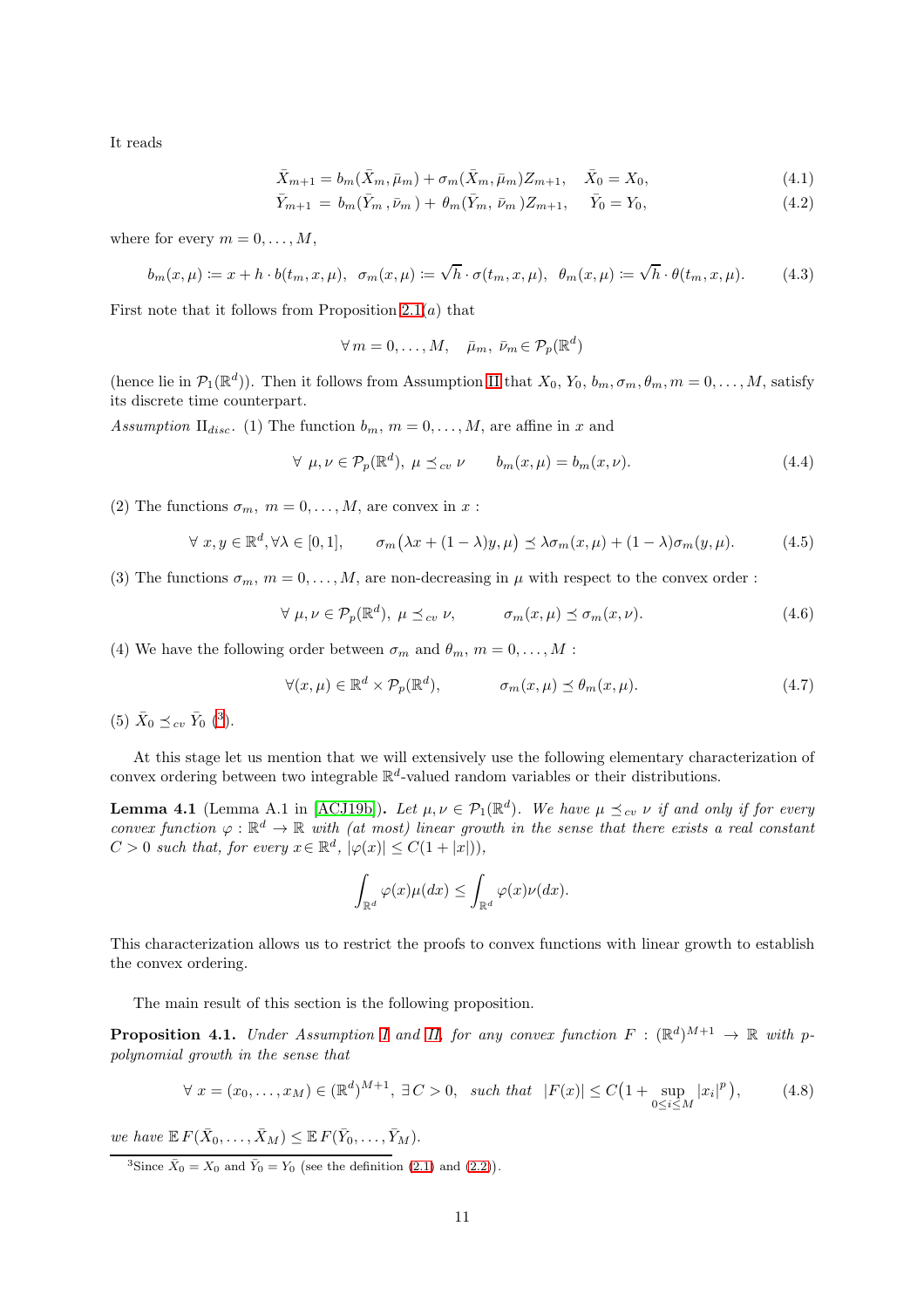Before proving Proposition [4.1,](#page-10-1) we first show in the next section that the Euler scheme defined in [\(4.1\)](#page-10-2) and [\(4.2\)](#page-10-3) propagates the marginal convex order step by step, i.e.  $\bar{X}_m \preceq_{cv} \bar{Y}_m$ , for any fixed  $m \in \{0, \ldots, M\}$  by a forward induction.

#### 4.1 Marginal convex order for the Euler scheme

Let  $\mathcal{C}_{cv}(\mathbb{R}^d, \mathbb{R}) \coloneqq \{ \varphi : \mathbb{R}^d \to \mathbb{R} \text{ convex function} \}.$  For every  $m = 0, \ldots, M-1$ , we define an operator  $Q_{m+1} : C_{cv}(\mathbb{R}^d, \mathbb{R}) \to \mathcal{C}(\mathbb{R}^d \times \mathcal{P}_1(\mathbb{R}^d) \times \mathbb{M}_{d \times q}, \mathbb{R})$  associated with  $Z_{m+1}$  defined in [\(4.1\)](#page-10-2) and [\(4.2\)](#page-10-3) by

$$
(x,\mu,u)\in\mathbb{R}^d\times\mathcal{P}_1(\mathbb{R}^d)\times\mathbb{M}_{d\times q}\longmapsto (Q_{m+1}\,\varphi)(x,\mu,u):=\mathbb{E}\Big[\varphi\big(b_m(x,\mu)+uZ_{m+1}\big)\Big].\tag{4.9}
$$

For every  $m = 0, \ldots, M$ , let  $\mathcal{F}_m$  denote the  $\sigma$ -algebra generated by  $(X_0, Y_0, Z_1, \ldots, Z_m)$ . The main result in this section is the following.

<span id="page-11-0"></span>**Proposition 4.2.** Let  $(\bar{X}_m)_{m=0,...,M}$ ,  $(\bar{Y}_m)_{m=0,...,M}$  be random variables defined by [\(4.1\)](#page-10-2) and [\(4.2\)](#page-10-3). Under Assumption  $II<sub>disc</sub>$  $II<sub>disc</sub>$  $II<sub>disc</sub>$ , we have

$$
\bar{X}_m \preceq_{cv} \bar{Y}_m, \quad m = 0, \dots, M.
$$

The proof of Proposition [4.2](#page-11-0) relies on the following two lemmas whose proofs are postponed to Appendix [C.](#page-30-0)

<span id="page-11-2"></span>**Lemma 4.2** (Revisited Jensen's Lemma). Let  $\varphi \in C_{cv}(\mathbb{R}^d, \mathbb{R})$  with linear growth and let  $\mu \in \mathcal{P}_1(\mathbb{R}^d)$ . Then, for every  $m = 1, \ldots, M$ ,

- (i) the function  $(x, u) \mapsto (Q_m \varphi)(x, \mu, u)$  is (finite and) convex.
- (ii) for any fixed  $x \in \mathbb{R}^d$ , the function  $u \mapsto (Q_m\varphi)(x,\mu,u)$  attains its minimum at  $\mathbf{0}_{d\times q}$ , where  $\mathbf{0}_{d\times q}$  is the zero-matrix of size  $d \times q$ ,
- (iii) for any fixed  $x \in \mathbb{R}^d$ , the function  $u \mapsto (Q_m \varphi)(x, \mu, u)$  is non-decreasing with respect to the partial order of  $d \times q$  matrix [\(1.5\)](#page-1-4).

<span id="page-11-1"></span>**Lemma 4.3.** Let  $\varphi \in \mathcal{C}_{cv}(\mathbb{R}^d, \mathbb{R})$  with linear growth. Then for a fixed  $\mu \in \mathcal{P}_1(\mathbb{R}^d)$ , the function  $x \mapsto$  $\mathbb{E}\Big[\varphi\big(b_m(x,\mu)+\sigma_m(x,\mu)Z_{m+1}\big)\Big]$  is convex with linear growth for every  $m=0,\ldots,M-1$ .

Proof of Proposition [4.2.](#page-11-0) Assumption  $\Pi_{disc}$  $\Pi_{disc}$  $\Pi_{disc}$  directly implies  $\bar{X}_0 \preceq_{cv} \bar{Y}_0$ . Assume  $\bar{X}_m \preceq_{cv} \bar{Y}_m$  or, equivalently,  $\bar{\mu}_m \preceq_{cv} \bar{\nu}_m$ . Let  $\varphi : \mathbb{R}^d \to \mathbb{R}$  be a convex function with linear growth. Then,

$$
\mathbb{E}[\varphi(\bar{X}_{m+1})] = \mathbb{E}\left[\varphi\big(b_m(\bar{X}_m, \bar{\mu}_m) + \sigma_m(\bar{X}_m, \bar{\mu}_m)Z_{m+1}\big)\right]
$$
  
\n
$$
= \mathbb{E}\left[\mathbb{E}\left[\varphi\big(b_m(\bar{X}_m, \bar{\mu}_m) + \sigma_m(\bar{X}_m, \bar{\mu}_m)Z_{m+1}\big) \mid \mathcal{F}_m\right]\right]
$$
  
\n
$$
= \int_{\mathbb{R}^d} \bar{\mu}_m(dx) \mathbb{E}\left[\varphi\big(b_m(x, \bar{\mu}_m) + \sigma_m(x, \bar{\mu}_m)Z_{m+1}\big)\right]
$$

(the integrability is due to Proposition [2.1](#page-5-6) and Lemma [4.3\)](#page-11-1)

$$
\leq \int_{\mathbb{R}^d} \bar{\mu}_m(dx) \mathbb{E} \left[ \varphi \big( b_m(x, \bar{\nu}_m) + \sigma_m(x, \bar{\nu}_m) Z_{m+1} \big) \right]
$$
  
(by Assumption (4.4), (4.6) and Lemma 4.2, since  $\bar{\mu}_m \preceq_{cv} \bar{\nu}_m$ )  

$$
\leq \int_{\mathbb{R}^d} \bar{\nu}_m(dx) \mathbb{E} \left[ \varphi \big( b_m(x, \bar{\nu}_m) + \sigma_m(x, \bar{\nu}_m) Z_{m+1} \big) \right]
$$
  
(by Lemma 4.3, since  $\bar{\mu}_m \preceq_{cv} \bar{\nu}_m$ )  

$$
\leq \int_{\mathbb{R}^d} \bar{\nu}_m(dx) \mathbb{E} \left[ \varphi \big( b_m(x, \bar{\nu}_m) + a_m(x, \bar{\nu}_m) Z_{m+1} \big) \right]
$$

$$
\leq \int_{\mathbb{R}^d} \bar{\nu}_m(dx) \, \mathbb{E} \left[ \varphi \big( b_m(x,\bar{\nu}_m) + \theta_m(x,\bar{\nu}_m) Z_{m+1} \big) \right]
$$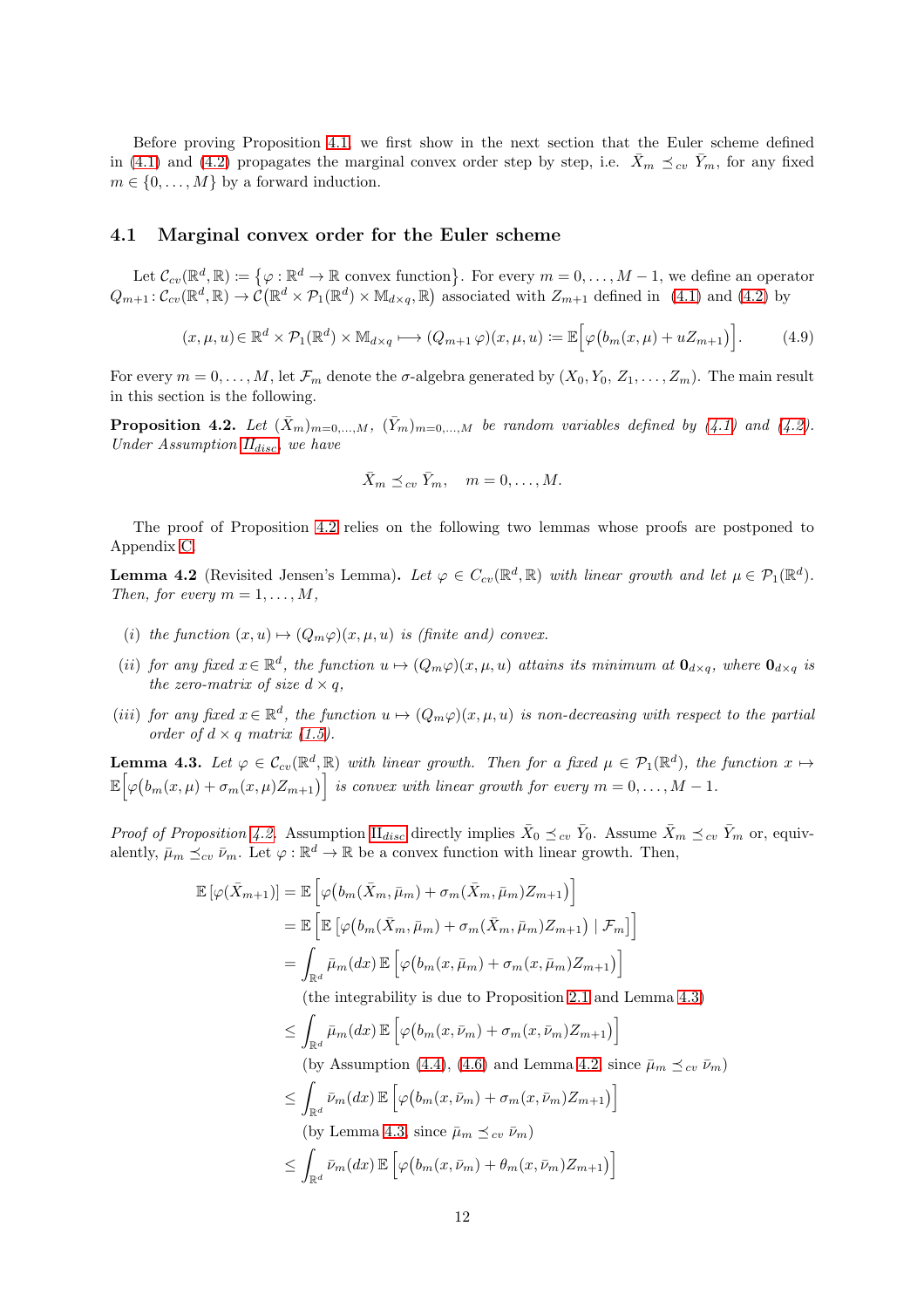by Assumption [\(4.7\)](#page-10-7) and Lemma [4.2](#page-11-2)  $=\mathbb{E}\left[\varphi(\bar{Y}_{m+1})\right].$ 

Thus  $\bar{X}_{m+1} \preceq_{cv} \bar{Y}_{m+1}$  by applying Lemma [4.1.](#page-10-8) One concludes by a forward induction.

*Proof of Corollary [1.1.](#page-4-0)* (a) This is a straightforward consequence of Theorem  $1(a)$  by setting, f being a convex function with linear growth and  $t \in [0, T]$ ,  $F(\alpha) = f(\alpha(t))$ ,  $\alpha \in \mathcal{C}([0, T], \mathbb{R})$ .

A direct proof is as follows: we only need to prove  $\mu_T \preceq_{cv} \nu_T$  since for any  $t \in [0, T]$  the proof for  $\mu_t \preceq_{cv} \nu_t$  is the same by considering  $(X_s)_{s\in[0,t]}$  and  $(Y_s)_{s\in[0,t]}$ . Let  $\varphi$ :  $\mathbb{R}^d \to \mathbb{R}$  be a convex function with linear growth. Proposition [4.2](#page-11-0) implies that for every  $h = \frac{T}{M} \geq 0$ ,  $\bar{X}_M \preceq_{cv} \bar{Y}_M$ . Thus for every  $h > 0$ ,  $\mathbb{E}\varphi(\bar{X}_M) \leq \mathbb{E}\varphi(\bar{Y}_M)$ . It follows from Proposition [2.1](#page-5-6) that  $\mathbb{E}\varphi(\bar{X}_M) \to \mathbb{E}\varphi(X_T)$  and  $\mathbb{E}\varphi(\bar{Y}_M) \to \mathbb{E}\varphi(Y_T)$ as  $h \to 0$  since we assumed  $p \geq 2$ . Hence  $\mathbb{E}\varphi(X_T) \leq \mathbb{E}\varphi(Y_T)$  by letting  $h \to 0$ , i.e.  $X_T \preceq_{cv} Y_T$  by applying Lemma [4.1.](#page-10-8)

(b) For every  $x, y \in \mathbb{R}^d$  and  $\lambda \in [0, 1]$ , we have  $\delta_{\lambda x + (1-\lambda)y} \preceq_{cv} \lambda \delta_x + (1-\lambda)\delta_y$  and one concludes by applying Theorem [1](#page-3-1) with  $\theta = \sigma$ ,  $X_0 \sim \delta_{\lambda x + (1-\lambda)y}$  and  $Y_0 \sim \lambda \delta_x + (1-\lambda)\delta_y$ .

The next proposition prove that we can dissociate the assumption on the convexity and monotonicity in Assumption [II](#page-2-0) -  $(2)$ ,  $(3)$  to obtain the same marginal convex order as in Corollary [1.1](#page-4-0) -  $(a)$ . This seems to be specific to marginal convex ordering.

<span id="page-12-0"></span>**Proposition 4.3.** Let  $\mu_t$ ,  $\nu_t$ ,  $t \in [0, T]$ , respectively denote the marginal distributions of the solution processes X and Y in  $(1.3)$ ,  $(1.4)$ . If we replace Assumption [II-](#page-2-0)(3) by the following condition:

(3') For every fixed  $(t, x) \in \mathbb{R}_+ \times \mathbb{R}^d$ , the function  $\theta(t, x, \cdot)$  is non-decreasing in  $\mu$  with respect to the convex order in the sense that

<span id="page-12-1"></span>
$$
\forall \ \mu, \nu \in \mathcal{P}_p(\mathbb{R}^d), \quad \mu \leq_{cv} \nu \Longrightarrow \theta(t, x, \mu) \leq_{cv} \theta(t, x, \nu), \tag{4.10}
$$

 $\Box$ 

then for every  $t \in [0, T]$ ,  $\mu_t \preceq_{cv} \nu_t$ .

h

Proof of Proposition [4.3.](#page-12-0) First, remark that the proofs of Lemma [4.2](#page-11-2) and [4.3](#page-11-1) do not depend on the condition [\(1.11\)](#page-2-5) and [\(4.10\)](#page-12-1) and the induction step of Proposition [4.2](#page-11-0) remains true under the new assumption (3'). Assume that  $\bar{X}_m \preceq_{cv} \bar{Y}_m$ . If we consider a convex function  $\varphi : \mathbb{R}^d \to \mathbb{R}$  with linear growth, then

$$
\mathbb{E}[\varphi(\bar{X}_{m+1})] = \mathbb{E}\left[\varphi(b_m(\bar{X}_m, \bar{\mu}_m) + \sigma_m(\bar{X}_m, \bar{\mu}_m)Z_{m+1})\right]
$$
\n
$$
= \mathbb{E}\left[\mathbb{E}\left[\varphi(b_m(\bar{X}_m, \bar{\mu}_m) + \sigma_m(\bar{X}_m, \bar{\mu}_m)Z_{m+1}) | \mathcal{F}_m]\right]\right]
$$
\n
$$
= \int_{\mathbb{R}^d} \bar{\mu}_m(dx) \mathbb{E}\left[\varphi(b_m(x, \bar{\mu}_m) + \sigma_m(x, \bar{\mu}_m)Z_{m+1})\right]
$$
\n
$$
\leq \int_{\mathbb{R}^d} \bar{\nu}_m(dx) \mathbb{E}\left[\varphi(b_m(x, \bar{\mu}_m) + \sigma_m(x, \bar{\mu}_m)Z_{m+1})\right]
$$
\n(by Lemma 4.3, as  $\bar{\mu}_m \leq_{cv} \bar{\nu}_m$ )\n
$$
\leq \int_{\mathbb{R}^d} \bar{\nu}_m(dx) \mathbb{E}\left[\varphi(b_m(x, \bar{\mu}_m) + \theta_m(x, \bar{\mu}_m)Z_{m+1})\right]
$$
\n(by Assumption (4.7) and Lemma 4.2-*(iii)*)\n
$$
\leq \int_{\mathbb{R}^d} \bar{\nu}_m(dx) \mathbb{E}\left[\varphi(b_m(x, \bar{\nu}_m) + \theta_m(x, \bar{\nu}_m)Z_{m+1})\right]
$$
\n(by Assumption (4.4), (4.10) and Lemma 4.2, since  $\bar{\mu}_m \leq_{cv} \bar{\nu}_m$ )\n
$$
= \mathbb{E}[\varphi(\bar{Y}_{m+1})].
$$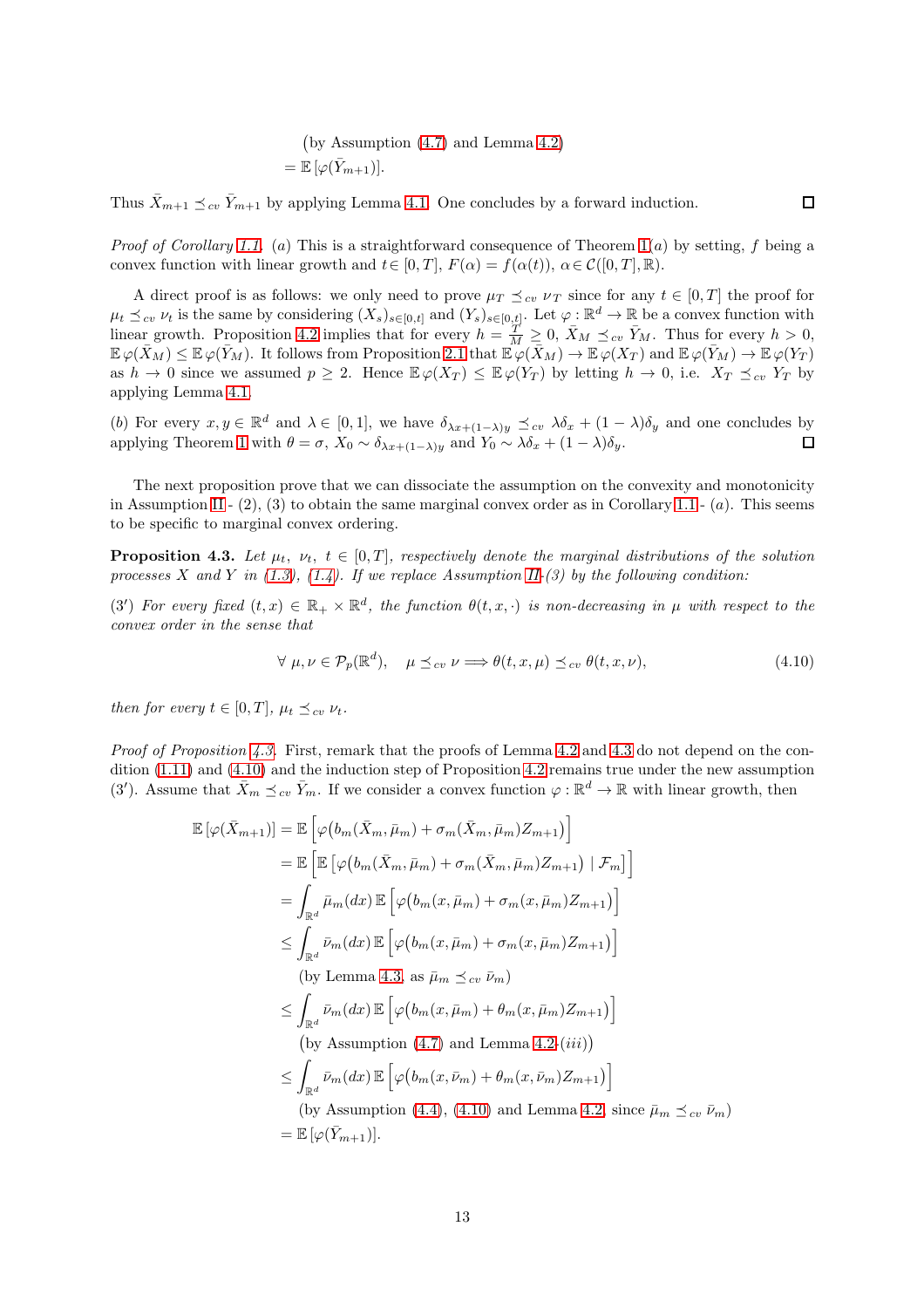Thus one has  $\bar{X}_m \preceq_{cv} \bar{Y}_m$  for every  $m = 0, ..., M$  by a forward induction. Hence we can conclude by applying the convergence of the Euler scheme as in the proof of Corollary 1.1(*a*). applying the convergence of the Euler scheme as in the proof of Corollary  $1.1(a)$ .

#### 4.2 Global convex order for the Euler scheme

We will prove Proposition [4.1](#page-10-1) in this section. For any  $K \in \mathbb{N}^*$ , we consider the norm on  $(\mathbb{R}^d)^K$  defined by  $||x|| := \sup_{1 \leq i \leq K} |x_i|$  for every  $x = (x_1, \ldots, x_K) \in (\mathbb{R}^d)^K$ , where  $|\cdot|$  denotes the canonical Euclidean norm on  $\mathbb{R}^d$ . For any  $m_1, m_2 \in \mathbb{N}^*$  with  $m_1 \leq m_2$ , we denote by  $x_{m_1:m_2} := (x_{m_1}, x_{m_1+1}, \ldots, x_{m_2}) \in$  $(\mathbb{R}^d)^{m_2-m_1+1}$ . Similarly, we denote by  $\mu_{m_1 \dots m_2} := (\mu_{m_1}, \dots, \mu_{m_2}) \in (\mathcal{P}_1(\mathbb{R}^d))^{m_2-m_1+1}$ . We recursively define a sequence of functions  $(4)$  $(4)$  $(4)$ 

$$
\Phi_m : (\mathbb{R}^d)^{m+1} \times (\mathcal{P}_1(\mathbb{R}^d))^{M-m+1} \to \mathbb{R}, \quad m = 0, \dots, M
$$

in a backward way as follows:

 $\blacktriangleright$  Set

<span id="page-13-3"></span><span id="page-13-2"></span>
$$
\Phi_M(x_{0:M}; \mu_M) \coloneqq F(x_0, \dots, x_M) \tag{4.11}
$$

where  $F: (\mathbb{R}^d)^{M+1} \to \mathbb{R}$  is a convex function with *p*-polynomial growth [\(4.8\)](#page-10-9).

For  $m = 0, \ldots, M-1$ , set

$$
\Phi_m(x_{0:m}; \mu_{m:M}) \coloneqq (Q_{m+1}\Phi_{m+1}(x_{0:m}, \cdot; \mu_{m+1:M})) (x_m, \mu_m, \sigma_m(x_m, \mu_m))
$$
\n
$$
= \mathbb{E} \left[ \Phi_{m+1}(x_{0:m}, b_m(x_m, \mu_m) + \sigma_m(x_m, \mu_m) Z_{m+1}; \mu_{m+1:M}) \right]. \tag{4.12}
$$

The functions  $\Phi_m$ ,  $m = 0, \ldots, M$ , share the following properties.

<span id="page-13-1"></span>**Lemma 4.4.** For every  $m = 0, \ldots, M$ ,

- (i) for a fixed  $\mu_{m:M} \in (\mathcal{P}_1(\mathbb{R}^d))^{M-m+1}$ , the function  $\Phi_m(\cdot;\mu_{m:M})$  is convex and has a p-polynomial growth in  $x_{0:m}$  so that  $\Phi_m$  is well-defined.
- (ii) for a fixed  $x_{0:m} \in (\mathbb{R}^d)^{m+1}$ , the function  $\Phi_m(x_{0:m}; \cdot)$  is non-decreasing in  $\mu_{m:M}$  with respect to the convex order in the sense that for any  $\mu_{m:M}$ ,  $\nu_{m:M} \in (\mathcal{P}_1(\mathbb{R}^d))^{M-m+1}$  such that  $\mu_i \preceq_{cv} \nu_i$ ,  $i =$  $m, \ldots, M$ ,

$$
\Phi_m(x_{0:m}; \mu_{m:M}) \le \Phi_m(x_{0:m}; \nu_{m:M}). \tag{4.13}
$$

*Proof.* (i) The function  $\Phi_M$  is convex in  $x_{0:M}$  owing to the hypotheses on F. Now assume that  $x_{0:m+1} \mapsto$  $\Phi_{m+1}(x_{0:m+1}; \mu_{m+1:M})$  is convex. For any  $x_{0:m}, y_{0:m} \in (\mathbb{R}^d)^{m+1}$  and  $\lambda \in [0,1]$ , it follows that

$$
\Phi_m(\lambda x_{0:m} + (1 - \lambda)y_{0:m}; \mu_{m:M})
$$
\n
$$
= \mathbb{E} \Phi_{m+1}(\lambda x_{0:m} + (1 - \lambda)y_{0:m}, b_m(\lambda x_m + (1 - \lambda)y_m, \mu_m)
$$
\n
$$
+ \sigma_m(\lambda x_m + (1 - \lambda)y_m, \mu_m)Z_{m+1}; \mu_{m+1:M})
$$
\n
$$
\leq \mathbb{E} \Phi_{m+1}(\lambda x_{0:m} + (1 - \lambda)y_{0:m}, \lambda b_m(x_m, \mu_m) + (1 - \lambda) b_m(y_m, \mu_m)
$$
\n
$$
+ [\lambda \sigma_m(x_m, \mu_m) + (1 - \lambda) \sigma_m(y_m, \mu_m)]Z_{m+1}; \mu_{m+1:M})
$$
\n(by Assumption (4.5) and Lemma 4.2 since  $\Phi_{m+1}(x_{0:m}, \cdot; \mu_{m+1:M})$  is convex)\n
$$
\leq \lambda \mathbb{E} \Big[\Phi_{m+1}(x_{0:m}, b_m(x_m, \mu_m) + \sigma_m(x_m, \mu_m)Z_{m+1}; \mu_{m+1:M})\Big]
$$

<span id="page-13-0"></span><sup>&</sup>lt;sup>4</sup>We formally consider the case where  $\Phi_M$  may depend on  $\mu_M$  in view of the proof of Proposition [5.1](#page-18-0) and item (b) of Theorem [1.](#page-3-1)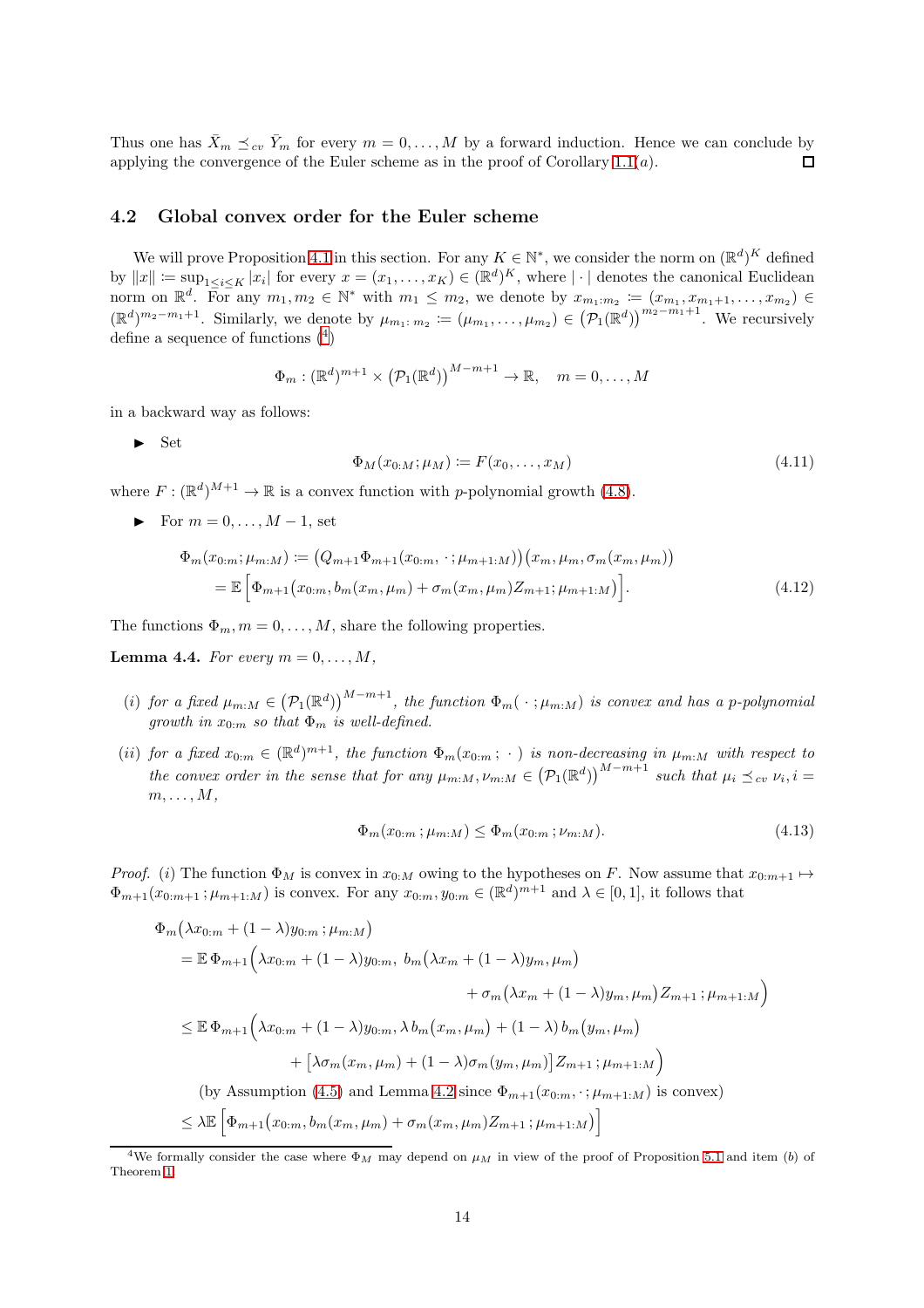+ 
$$
(1 - \lambda) \mathbb{E} \left[ \Phi_{m+1} (y_{0:m}, b_m(y_m, \mu_m) + \sigma_m(y_m, \mu_m) Z_{m+1}; \mu_{m+1:M}) \right]
$$
  
\n(since  $x_{0:m+1} \mapsto \Phi_{m+1}(x_{0:m+1}; \mu_{m+1:M})$  is convex)  
\n $= \lambda \Phi_m (x_{0:m}; \mu_{m:M}) + (1 - \lambda) \Phi_m (y_{0:m}; \mu_{m:M}).$ 

Thus the function  $\Phi_m(\cdot;\mu_{m:M})$  is convex and one concludes by a backward induction.

The function  $\Phi_M$  has a p-polynomial growth by the assumption made on F. Now assume that  $\Phi_{m+1}$ has a p-polynomial growth. As Assumption [I](#page-2-2) implies that  $b_m$  and  $\sigma_m$  have linear growth (see further  $(A.1)$ , it is obvious that  $\Phi_m$  has p-polynomial growth. Thus one concludes by a backward induction.

(*ii*) Firstly, it is obvious that for any  $\mu_M, \nu_M \in \mathcal{P}_1(\mathbb{R}^d)$  such that  $\mu_M \preceq_{cv} \nu_M$ , we have

$$
\Phi_M(x_{0:M}; \mu_M) = F(x_{0:M}) = \Phi_M(x_{0:M}; \nu_M).
$$

Assume that  $\Phi_{m+1}(x_{0:m+1};\cdot)$  is non-decreasing with respect to the convex order of  $\mu_{m+1:M}$ . For any  $\mu_{m:M}, \nu_{m:M} \in (\mathcal{P}_1(\mathbb{R}^d))^{M-m+1}$  such that  $\mu_i \preceq_{cv} \nu_i, i = m, \ldots, M$ , we have

$$
\Phi_m(x_{0:m}; \mu_{m:M}) = \mathbb{E}\left[\Phi_{m+1}(x_{0:m}, b_m(x_m, \mu_m) + \sigma_m(x_m, \mu_m)Z_{m+1}; \mu_{m+1:M})\right]
$$
\n
$$
\leq \mathbb{E}\left[\Phi_{m+1}(x_{0:m}, b_m(x_m, \nu_m) + \sigma_m(x_m, \nu_m)Z_{m+1}; \mu_{m+1:M})\right]
$$
\n(by Assumption (4.6), (4.4) and Lemma 4.2 since  $\Phi_{m+1}(x_{0:m}, \cdot; \mu_{m+1:M})$  is convex)  
\n
$$
\leq \mathbb{E}\left[\Phi_{m+1}(x_{0:m}, b_m(x_m, \nu_m) + \sigma_m(x_m, \nu_m)Z_{m+1}; \nu_{m+1:M})\right]
$$
\n(by the assumption on  $\Phi_{m+1}$ )  
\n
$$
= \Phi_m(x_{0:m}; \nu_{m:M}).
$$

Then one concludes by a backward induction.

As F has an p-polynomial growth, then the integrability of  $F(\bar{X}_0,\ldots,\bar{X}_M)$  and  $F(\bar{Y}_0,\ldots,\bar{Y}_M)$  is guaranteed by Proposition [2.1](#page-5-6) since  $X_0, Y_0 \in L^p(\mathbb{P})$ . We define for every  $m = 0, ..., M$ ,

$$
\mathcal{X}_m := \mathbb{E}\left[F(\bar{X}_0,\ldots,\bar{X}_M) \middle| \mathcal{F}_m\right].
$$

Recall the notation  $\bar{\mu}_m := \mathbb{P}_{\bar{X}_m} := \mathbb{P} \circ \bar{X}_m^{-1}, m = 0, \ldots, M.$ 

<span id="page-14-0"></span>**Lemma 4.5.** For every  $m = 0, \ldots, M$ ,  $\Phi_m(\bar{X}_{0:m}; \bar{\mu}_{m:M}) = \mathcal{X}_m$ .

Proof. It is obvious that  $\Phi_M(\bar{X}_{0:M}; \bar{\mu}_M) = F(\bar{X}_0, \dots, \bar{X}_M) = \mathcal{X}_M$ . Assume that  $\Phi_{m+1}(\bar{X}_{0:m+1}; \bar{\mu}_{m+1:M}) =$  $\mathcal{X}_{m+1}$ . Then

$$
\mathcal{X}_{m} = \mathbb{E} \left[ \mathcal{X}_{m+1} \mid \mathcal{F}_{m} \right] = \mathbb{E} \left[ \Phi_{m+1}(\bar{X}_{0:m+1}; \bar{\mu}_{m+1:M}) \mid \mathcal{F}_{m} \right] \n= \mathbb{E} \left[ \Phi_{m+1}(\bar{X}_{0:m}, b_{m}(\bar{X}_{m}, \bar{\mu}_{m}) + \sigma_{m}(\bar{X}_{m}, \bar{\mu}_{m}) Z_{m+1}; \bar{\mu}_{m+1:M}) \mid \mathcal{F}_{m} \right] \n= (Q_{m+1}\Phi_{m+1}(\bar{X}_{0:m}, \cdot; \bar{\mu}_{m+1:M})) (\bar{X}_{m}, \bar{\mu}_{m}, \sigma_{m}(\bar{X}_{m}, \bar{\mu}_{m})) = \Phi_{M}(\bar{X}_{0:m}; \bar{\mu}_{m:M}).
$$

Then a backward induction completes the proof.

Similarly, we define  $\Psi_m : (\mathbb{R}^d)^{m+1} \times (\mathcal{P}_1(\mathbb{R}^d))^{M-m+1} \to \mathbb{R}, m = 0, \ldots, M$  by

$$
\Psi_M(x_{0:M}; \mu_M) := F(x_{0:M})
$$
\n
$$
\Psi_m(x_{0:m}; \mu_{m:M}) := (Q_{m+1}\Psi_{m+1}(x_{0:m}, \cdot; \mu_{m+1:M})) (x_m, \mu_m, \theta_m(x_m, \mu_m))
$$
\n
$$
= \mathbb{E} \Big[ \Psi_{m+1}(x_{0:m}, b_m(x_m, \mu_m) + \theta_m(x_m, \mu_m) Z_{m+1}; \mu_{m+1:M}) \Big]. \tag{4.14}
$$

<span id="page-14-1"></span> $\Box$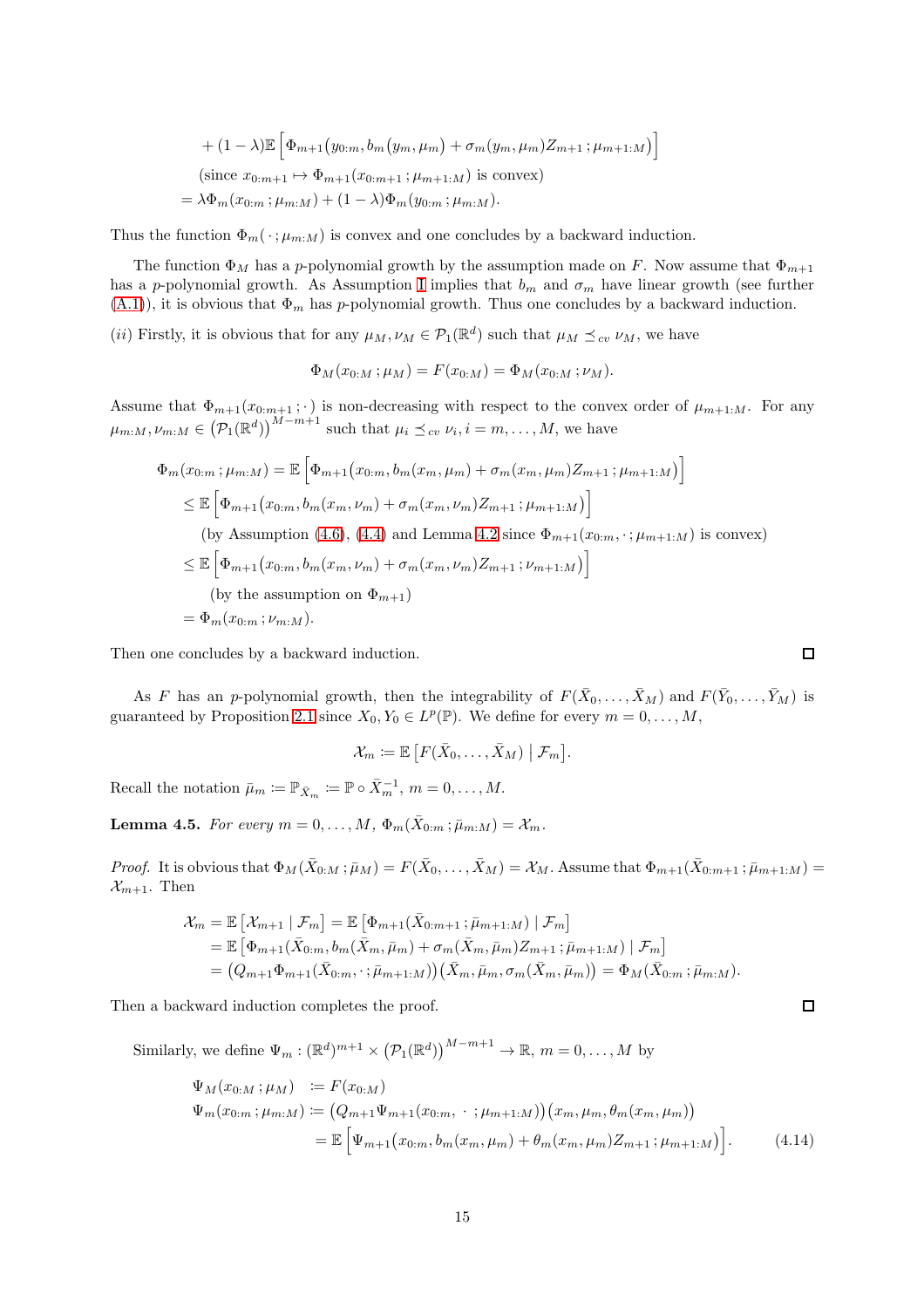Recall the notation  $\bar{\nu}_m := \mathbb{P}_{\bar{Y}_m}$ . By using the same method of proof as for Lemma [4.5,](#page-14-0) we get

$$
\Psi_m(\bar{Y}_{0:m}; \bar{\nu}_{m:M}) = \mathbb{E}\left[F(\bar{Y}_0,\ldots,\bar{Y}_M) \mid \mathcal{F}_m\right].
$$

Proof of Proposition [4.1.](#page-10-1) We first prove by a backward induction that for every  $m = 0, \ldots, M$ ,  $\Phi_m \leq \Psi_m$ .

It follows from the definition of  $\Phi_M$  and  $\Psi_M$  that  $\Phi_M = \Psi_M$ . Assume now  $\Phi_{m+1} \leq \Psi_{m+1}$ . For any  $x_{0:m} \in (\mathbb{R}^d)^{m+1}$  and  $\mu_{m:M} \in (\mathcal{P}_1(\mathbb{R}^d))^{\Lambda-m+1}$ , we have

 $\Phi_m(x_{0:m};\mu_{m:M})$  $= \mathbb{E}\left[\Phi_{m+1}(x_{0:m}, b_m(x_m, \mu_m) + \sigma_m(x_m, \mu_m)Z_{m+1}; \mu_{m+1:M})\right]$  $\leq \mathbb{E}\left[\Phi_{m+1}(x_{0:m}, b_m(x_m, \mu_m) + \theta_m(x_m, \mu_m)Z_{m+1}; \mu_{m+1:M})\right]$ (by Assumption [\(4.7\)](#page-10-7) and Lemma [4.2,](#page-11-2) since Lemma [4.4](#page-13-1) shows that  $\Phi_{m+1}$  is convex in  $x_{0:m+1}$ )

 $\leq \mathbb{E}\left[\Psi_{m+1}(x_{0:m}, b_m(x_m, \mu_m) + \theta_m(x_m, \mu_m)Z_{m+1}; \mu_{m+1:M})\right] = \Psi_m(x_{0:m}; \mu_{m:M}).$ 

Thus, the backward induction is completed and

<span id="page-15-1"></span>
$$
\forall m = 0, \dots, M, \quad \Phi_m \le \Psi_m. \tag{4.15}
$$

Consequently,

$$
\mathbb{E}\left[F(\bar{X}_0,\ldots,\bar{X}_M)\right] = \mathbb{E}\,\Phi_0(\bar{X}_0;\bar{\mu}_{0:M})\n\n\leq \mathbb{E}\,\Phi_0(\bar{Y}_0;\bar{\mu}_{0:M})\n\n\leq \mathbb{E}\,\Phi_0(\bar{Y}_0;\bar{\mu}_{0:M})\n\n\leq \mathbb{E}\,\Phi_0(\bar{Y}_0;\bar{\nu}_{0:M})\n\n\leq \mathbb{E}\,\Phi_0(\bar{Y}_0;\bar{\nu}_{0:M})\n\n\leq \mathbb{E}\,\Psi_0(\bar{Y}_0;\bar{\nu}_{0:M})\n\n\leq \mathbb{E}\,\Psi_0(\bar{Y}_0;\bar{\nu}_{0:M})\n\n\leq \mathbb{E}\,\left[F(\bar{Y}_0,\ldots,\bar{Y}_M)\right].\n\Box
$$

### <span id="page-15-0"></span>5 Functional convex order for the McKean-Vlasov process

This section is devoted to prove Theorem [1-](#page-3-1)(*a*). Recall that  $t_m^M = m \cdot \frac{T}{M}$ ,  $m = 0, ..., M$ . We define two interpolators as follows.

**Definition 5.1.** (i) For every integer  $M \geq 1$ , we define the piecewise affine interpolator  $i_M : x_{0:M} \in$  $(\mathbb{R}^d)^{M+1} \mapsto i_M(x_{0:M}) \in \mathcal{C}([0,T], \mathbb{R}^d)$  by

$$
\forall m = 0, ..., M - 1, \ \forall t \in [t_m^M, t_{m+1}^M], \quad i_M(x_{0:M})(t) = \frac{M}{T} \left[ (t_{m+1}^M - t)x_m + (t - t_m^M)x_{m+1} \right].
$$

(ii) For every  $M \geq 1$ , we define the functional interpolator  $I_M : \mathcal{C}([0,T], \mathbb{R}^d) \to \mathcal{C}([0,T], \mathbb{R}^d)$  by

$$
\forall \alpha \in C([0,T], \mathbb{R}^d), \qquad I_M(\alpha) = i_M(\alpha(t_0^M), \dots, \alpha(t_M^M)).
$$

It is obvious that

<span id="page-15-2"></span>
$$
\forall x_{0:M} \in (\mathbb{R}^d)^{M+1}, \quad ||i_M(x_{0:M})||_{\sup} = \max_{0 \le m \le M} |x_m| \tag{5.1}
$$

since the norm  $\lvert \cdot \rvert$  is convex. Consequently,

<span id="page-15-3"></span> $\forall \alpha \in C([0, T], \mathbb{R}^d), \qquad \|I_M(\alpha)\|_{\sup} \leq \|\alpha\|_{\sup}.$  (5.2)

Moreover, for any  $\alpha \in \mathcal{C}([0,T], \mathbb{R}^d)$ , we have

$$
||I_M(\alpha) - \alpha||_{\sup} \le w(\alpha, \frac{T}{M}),
$$
\n(5.3)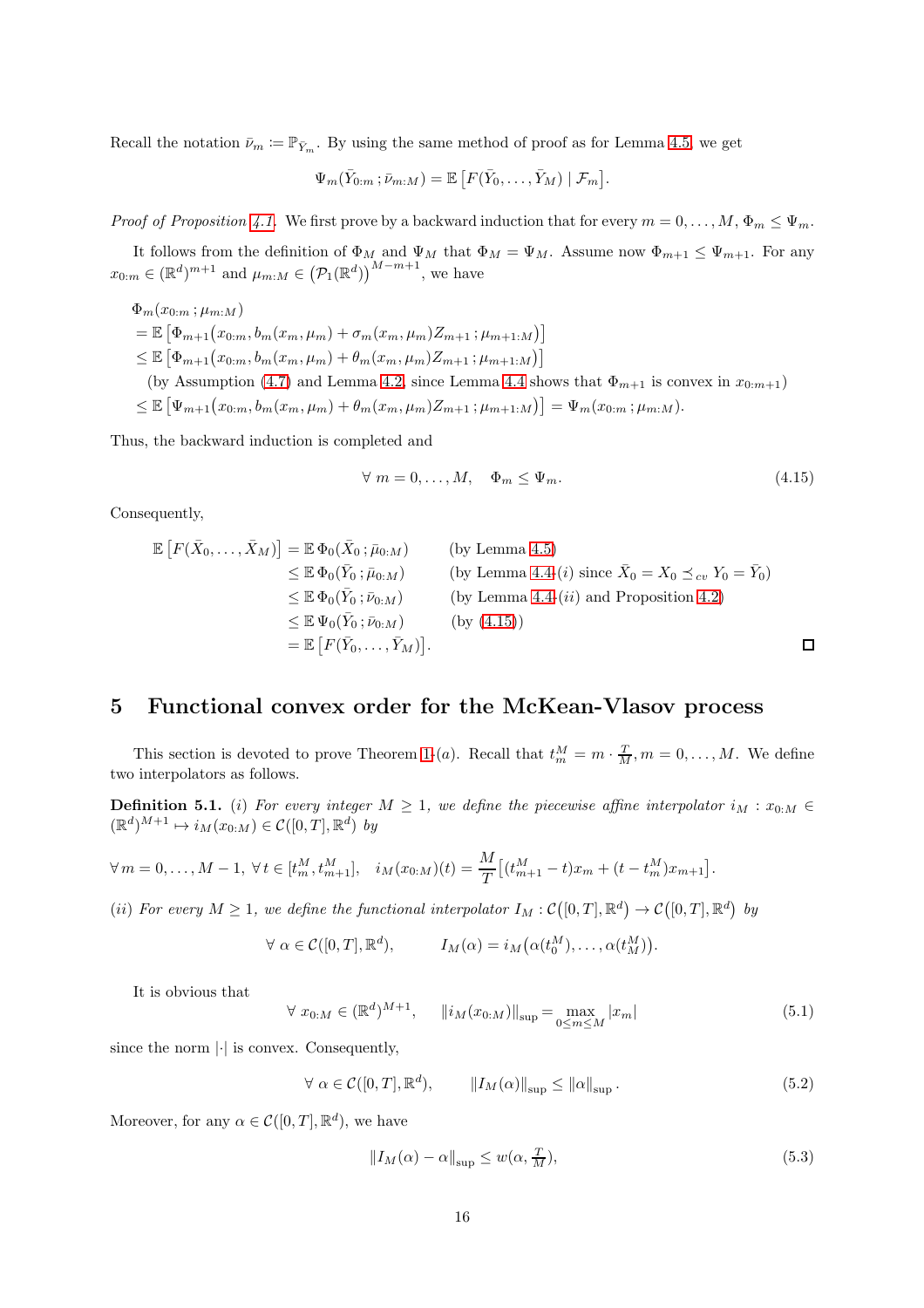where w denotes the uniform continuity modulus of  $\alpha$ . The proof of Theorem [1-](#page-3-1)(a) relies on the following lemma.

<span id="page-16-0"></span>**Lemma 5.1** (Lemma 2.2 in [\[Pag16\]](#page-21-3)). Let  $X^M, M \ge 1$ , be a sequence of continuous processes weakly converging towards X as  $M \to +\infty$  for the  $\lVert \cdot \rVert_{\text{sub}}$ -norm topology. Then, the sequence of interpolating processes  $\widetilde{X}^M = I_M(X^M), M \geq 1$  is weakly converging toward X for the  $\lVert \cdot \rVert_{\sup}$ -norm topology.

Proof of Theorem [1-](#page-3-1)(a). Let  $M \in \mathbb{N}^*$ . Let  $(\bar{X}_{t_m}^M)_{m=0,\dots,M}$  and  $(\bar{Y}_{t_m}^M)_{m=0,\dots,M}$  denote the Euler scheme defined in [\(2.1\)](#page-5-1) and [\(2.2\)](#page-5-2). Let  $\bar{X}^M := (\bar{X}^M_t)_{t \in [0,T]}$ ,  $\bar{Y}^M := (\bar{Y}^M_t)_{t \in [0,T]}$  denote the continuous Euler scheme of  $(X_t)_{t\in[0,T]}$ ,  $(Y_t)_{t\in[0,T]}$  defined by [\(2.3\)](#page-5-4) and [\(2.4\)](#page-5-5). By Proposition [2.1,](#page-5-6) there exists a constant  $\tilde{C}$  such that

$$
\left\| \sup_{t \in [0,T]} |\bar{X}_t^M| \right\|_p \vee \left\| \sup_{t \in [0,T]} |X_t| \right\|_p \le \tilde{C} (1 + \|X_0\|_p) < +\infty,
$$
  

$$
\left\| \sup_{t \in [0,T]} |\bar{Y}_t^M| \right\|_p \vee \left\| \sup_{t \in [0,T]} |Y_t| \right\|_p \le \tilde{C} (1 + \|Y_0\|_p) < +\infty
$$
 (5.4)

as  $1 \leq r \leq p$  and  $X_0, Y_0 \in L^p(\mathbb{P})$ . Hence,  $F(X)$  and  $F(Y)$  are in  $L^1(\mathbb{P})$  since F has a r-polynomial growth.

We define a function  $F_M : (\mathbb{R}^d)^{M+1} \to \mathbb{R}$  by

$$
x_{0:M} \in (\mathbb{R}^d)^{M+1} \mapsto F_M(x_{0:M}) \coloneqq F(i_M(x_{0:M})). \tag{5.5}
$$

The function  $F_M$  is obviously convex since  $i_M$  is a linear application. Moreover,  $F_M$  has also an rpolynomial growth (on  $\mathbb{R}^{M+1}$ ) by [\(5.1\)](#page-15-2).

Furthermore, we have  $I_M(\bar{X}^M) = i_M((\bar{X}^M_{t_0},..., \bar{X}^M_{t_M}))$  by the definition of the continuous Euler scheme and the interpolators  $i_M$  and  $I_M$ , so that

$$
F_M(\bar{X}_{t_0}^M, \ldots, \bar{X}_{t_M}^M) = F\Big(i_M\big((\bar{X}_{t_0}^M, \ldots, \bar{X}_{t_M}^M)\big)\Big) = F\big(I_M(\bar{X}^M)\big).
$$

It follows from Proposition [4.1](#page-10-1) that

$$
\mathbb{E} F(I_M(\bar{X}^M)) = \mathbb{E} F(i_M(\bar{X}_0^M, \dots, \bar{X}_M^M)) = \mathbb{E} F_M(\bar{X}_0^M, \dots, \bar{X}_M^M) \leq \mathbb{E} F_M(\bar{Y}_0^M, \dots, \bar{Y}_M^M) = \mathbb{E} F(i_M(\bar{Y}_0^M, \dots, \bar{Y}_M^M)) = \mathbb{E} F(I_M(\bar{Y}^M)).
$$
\n(5.6)

The function F is  $\left\|\cdot\right\|_{\text{sun}}$ -continuous since it is convex with  $\left\|\cdot\right\|_{\text{sun}}$ -polynomial growth (see Lemma 2.1.1) in [\[Luc06\]](#page-21-14)). Moreover the process  $\bar{X}^M$  weakly converges for the sup-norm topology to X as  $M \to +\infty$ as a consequence of Proposition [2.1.](#page-5-6) Then  $I_M(\bar{X}^M)$  weakly converges for the sup-norm topology to X owing to Lemma [5.1.](#page-16-0) This proves that  $F(I_M(\bar{X}^M))$  weakly converges toward  $F(X)$  and, similarly, that  $F(I_M(\bar{Y}^M))$  weakly converges toward  $F(Y)$ . Moreover, as F has a p-polynomial growth, we have

$$
F(I_M(\bar{X}^M)) \le C(1 + \|I_M(\bar{X}^M)\|_{\sup}^p) \le C(1 + \|\bar{X}^M\|_{\sup}^p)
$$

where the last inequality follows from  $(5.2)$ . It follows from Proposition [2.1](#page-5-6) that

$$
\mathbb{E}\,\left\|\bar{X}^M\right\|_{\sup}^p\rightarrow\mathbb{E}\,\left\|X\right\|_{\sup}^p\quad\text{as}\;M\rightarrow+\infty.
$$

Then one derives that  $E F(I_M(\bar{X}^M)) \to E F(X)$  as  $M \to +\infty$ . The same reasoning shows that  $\mathbb{E} F(I_M(\bar{Y}^M)) \to \mathbb{E} F(Y)$ . Finally, one derives by letting  $M \to +\infty$  in inequality [\(5.6\)](#page-16-1) that

<span id="page-16-1"></span>
$$
\mathbb{E} F(X) \leq \mathbb{E} F(Y).
$$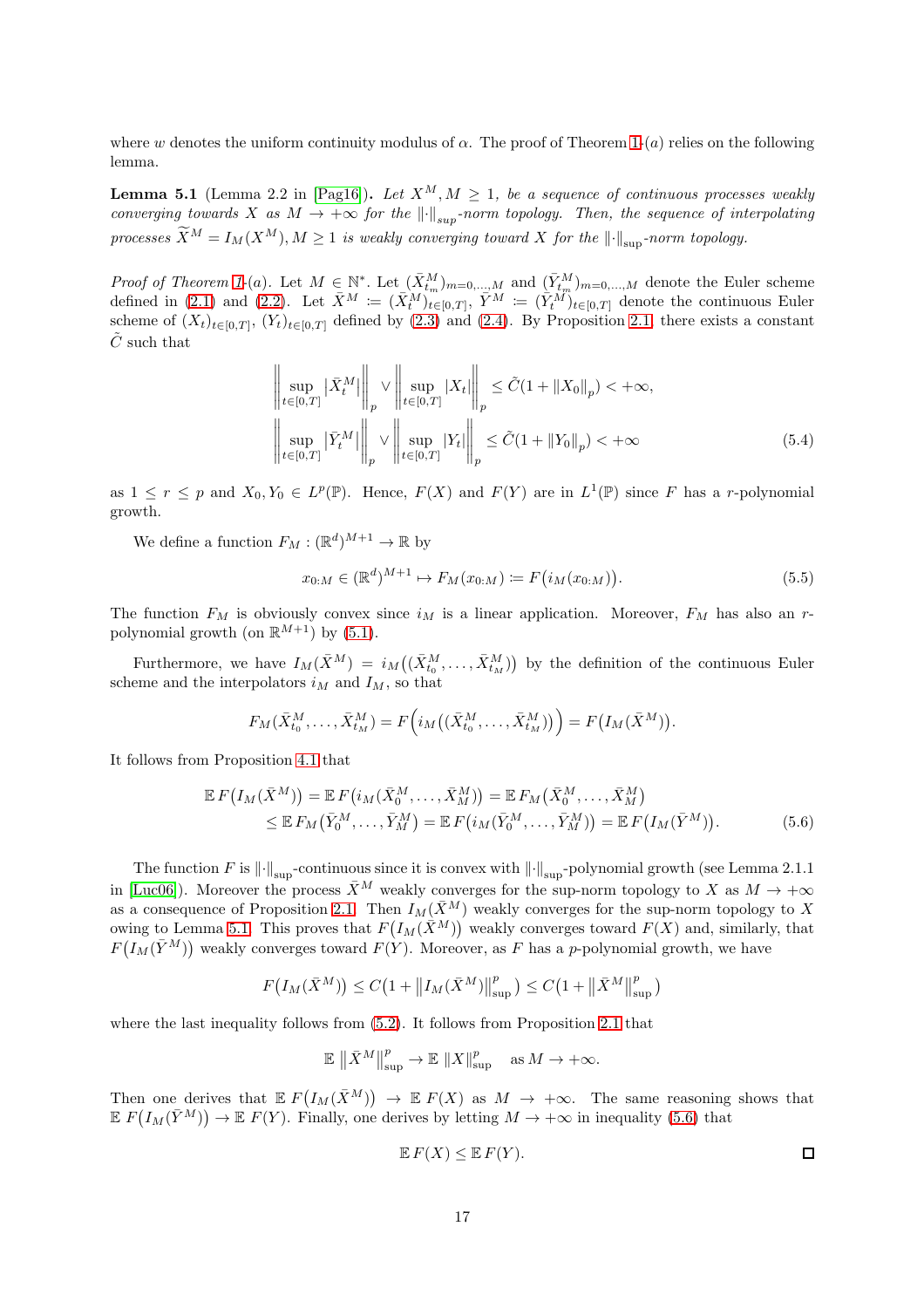Remark 5.1. The functional convex order result, in a general setting, can be used to establish a robust option price bound (see e.g. [\[ACJ19a\]](#page-20-0)). However, in the McKean-Vlasov setting, the functional convex order result Theorem [1](#page-3-1) is established by using the theoretical Euler scheme [\(2.1\)](#page-5-1) and [\(2.2\)](#page-5-2) which can not be directly simulated so that there are still some work to do to produce simulable approximations which are consistent for the convex order. One simulable approximation of the McKean-Vlasov equation is the particle method (see e.g. [\[BT97\]](#page-20-10), [\[AKH02\]](#page-20-11) and [\[Liu19,](#page-21-12) Section 7.1] among many other references), which, in the context of this paper, can be written as follows: for  $n = 1, \ldots, N$ ,

<span id="page-17-1"></span>
$$
\begin{cases}\n\bar{X}_{t_{m+1}}^{n,N} = \bar{X}_{t_m}^{n,N} + h \cdot b(t_m, \bar{X}_{t_m}^{n,N}, \frac{1}{N} \sum_{n=1}^N \delta_{\bar{X}_{t_m}^{n,N}}) + \sqrt{h} \cdot \sigma(t_m, \bar{X}_{t_m}^{n,N}, \frac{1}{N} \sum_{n=1}^N \delta_{\bar{X}_{t_m}^{n,N}}) Z_{m+1}^n, \\
\bar{Y}_{t_{m+1}}^{n,N} = \bar{Y}_{t_m}^{n,N} + h \cdot b(t_m, \bar{Y}_{t_m}^{n,N}, \frac{1}{N} \sum_{n=1}^N \delta_{\bar{Y}_{t_m}^{n,N}}) + \sqrt{h} \cdot \theta(t_m, \bar{Y}_{t_m}^{n,N}, \frac{1}{N} \sum_{n=1}^N \delta_{\bar{Y}_{t_m}^{n,N}}) Z_{m+1}^n,\n\end{cases} (5.7)
$$

where  $\bar{X}_0^{n,N}, 1 \leq n \leq N$ ,  $\stackrel{i.i.d}{\sim} X_0$ ,  $\bar{Y}_0^{n,N}, 1 \leq n \leq N \stackrel{i.i.d}{\sim} Y_0$ ,  $t_m = t_m^M := m \cdot \frac{T}{M}$ ,  $M \in \mathbb{N}^*$  and  $Z_m^n, 0 \le n \le N, 0 \le m \le M, \stackrel{i.i.d}{\sim} \mathcal{N}(0, \mathbf{I}_q).$ 

Unfortunately, this scheme [\(5.7\)](#page-17-1) based on particles does not propagate nor preserve the convex order as in Proposition [4.2](#page-11-0) since we cannot obtain for a convex function  $\varphi$  that,

$$
\frac{1}{N}\sum_{n=1}^N \varphi\big(X_{t_m}^{n,N}(\omega)\big) \leq \frac{1}{N}\sum_{n=1}^N \varphi\big(Y_{t_m}^{n,N}(\omega)\big), \quad a.s.
$$

under the condition that  $X^{n,N}_{t_m} \preceq_{cv} Y^{n,N}_{t_m}$ ,  $n = 1, \ldots, N$ , even if the random variables  $X^{n,N}_{t_m}$ ,  $n = 1, \ldots, N$ and  $Y_{t_m}^{n,N}, n = 1, ..., N$  were both i.i.d. (see again [\[ACJ19a\]](#page-20-0)).

#### 5.1 Extension of the functional convex order result

This section is devoted to the proof of Theorem  $1-(b)$ . We first discuss the marginal distribution space for the strong solutions  $X = (X_t)_{t \in [0,T]}$  and  $Y = (Y_t)_{t \in [0,T]}$  of equations [\(1.3\)](#page-1-1) and [\(1.4\)](#page-1-2). By Proposition [2.1,](#page-5-6)  $X, Y \in L^p_{\mathcal{C}([0,T],\mathbb{R}^d)}(\Omega,\mathcal{F},\mathbb{P})$  then their probability distributions  $\mu, \nu$  naturally lie in

$$
\mathcal{P}_p(C([0,T],\mathbb{R}^d))
$$
  
 :=  $\left\{ \mu \text{ probability distribution on } C([0,T],\mathbb{R}^d) \text{ s.t. } \int_{C([0,T],\mathbb{R}^d)} ||\alpha||_{\sup}^p \mu(d\alpha) < +\infty \right\}.$ 

We define an  $L^p$ -Wasserstein distance  $\mathbb{W}_p$  on  $\mathcal{P}_p(\mathcal{C}([0,T], \mathbb{R}^d))$  by

$$
\forall \mu, \nu \in \mathcal{P}_p(\mathcal{C}([0,T], \mathbb{R}^d)),
$$

$$
\mathbb{W}_p(\mu, \nu) := \left[ \inf_{\pi \in \Pi(\mu, \nu)} \int_{\mathcal{C}([0,T], \mathbb{R}^d) \times \mathcal{C}([0,T], \mathbb{R}^d)} ||x - y||_{\sup}^p \pi(dx, dy) \right]^{\frac{1}{p}},
$$
(5.8)

.

where  $\Pi(\mu, \nu)$  denotes the set of probability measures on  $\mathcal{C}([0,T], \mathbb{R}^d) \times \mathcal{C}([0,T], \mathbb{R}^d)$  with respective marginals  $\mu$  and  $\nu$ . The space  $\mathcal{P}_p(\mathcal{C}([0,T],\mathbb{R}^d))$  equipped with  $\mathbb{W}_p$  is complete and separable since  $\left(\mathcal{C}([0,T],\mathbb{R}^d),\left\|\cdot\right\|_{\sup}\right)$  is a Polish space (see [\[Bol08\]](#page-20-12)).

Now, we prove that for any stochastic process  $X = (X_t)_{t \in [0,T]} \in L^p_{\mathcal{C}([0,T],\mathbb{R}^d)}(\Omega,\mathcal{F},\mathbb{P})$ , its marginal distribution  $(\mu_t)_{t\in[0,T]}$  lies in  $\mathcal{C}([0,T], \mathcal{P}_p(\mathbb{R}^d))$ . For any  $t \in [0,T]$ , we define  $\pi_t : \mathcal{C}([0,T], \mathbb{R}^d) \to \mathbb{R}^d$  by  $\alpha \mapsto \pi_t(\alpha) = \alpha_t$  and we define

$$
\iota : \mu \in \mathcal{P}_p(\mathcal{C}([0,T],\mathbb{R}^d)) \longrightarrow \iota(\mu) \coloneqq (\mu \circ \pi_t^{-1})_{t \in [0,T]} = (\mu_t)_{t \in [0,T]} \in \mathcal{C}([0,T],\mathcal{P}_p(\mathbb{R}^d))
$$

<span id="page-17-0"></span>**Lemma 5.2.** The application  $\iota$  is well-defined.

The proof of Lemma [5.2](#page-17-0) is postponed in Appendix [D.](#page-31-0) For the functional convex order result for the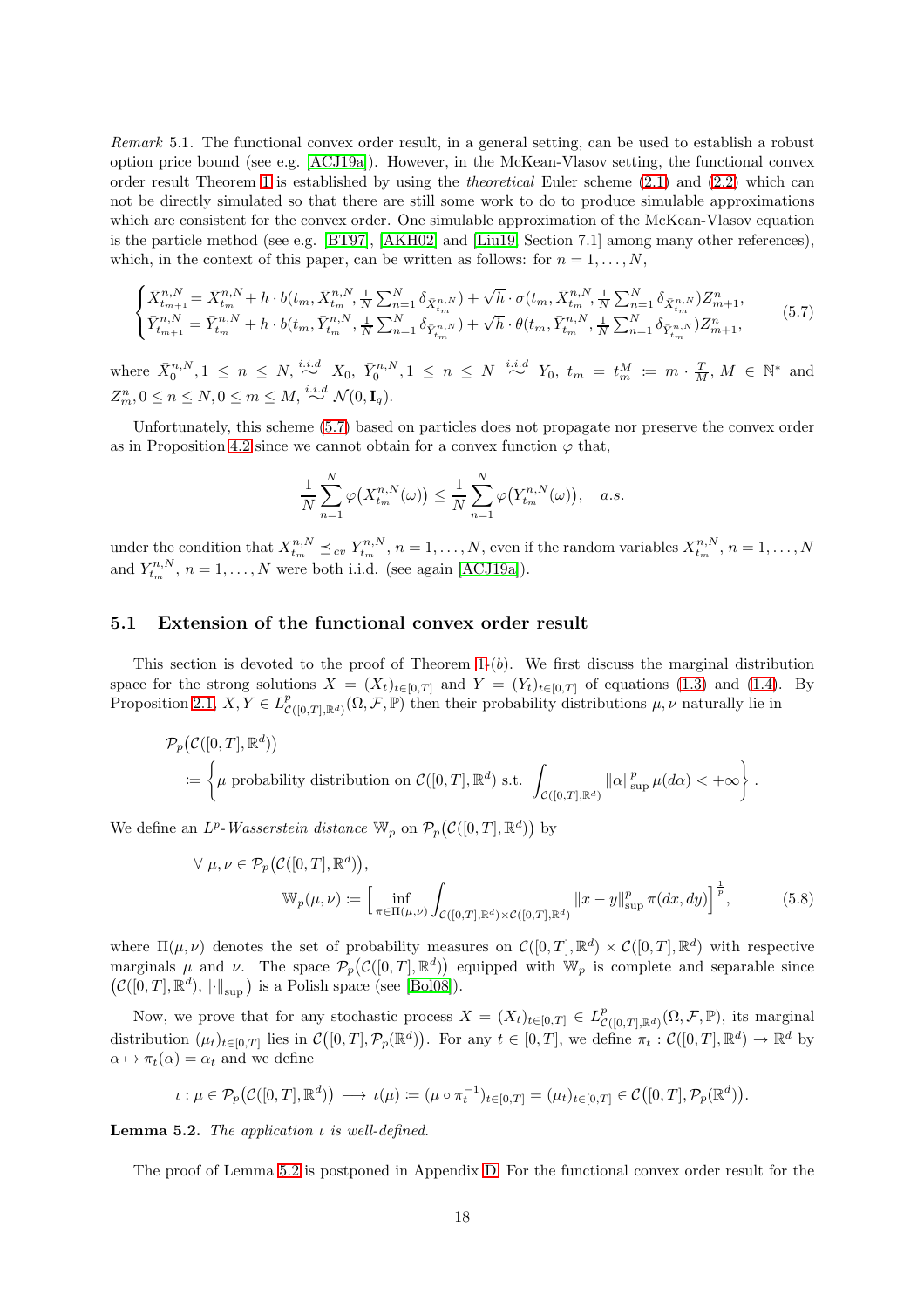Euler scheme, like in Section [4,](#page-9-0) we have the following proposition.

<span id="page-18-0"></span>**Proposition 5.1.** Let  $\bar{X}_{0:M}, \bar{Y}_{0:M}, \bar{\mu}_{0:M}, \bar{\nu}_{0:M}$  be respectively random variables and probability distributions defined by  $(2.1)$  and  $(2.2)$ . Under Assumption [I](#page-2-2) and [II,](#page-2-0) for any function

$$
\tilde{G}:(x_{0:M},\eta_{0:M})\in(\mathbb{R}^d)^{M+1}\times(\mathcal{P}_p(\mathbb{R}^d))^{M+1}\;\longmapsto\,\tilde{G}(x_{0:M},\eta_{0:M})\in\mathbb{R}
$$

satisfying the following conditions  $(i)$ ,  $(ii)$  and  $(iii)$ 

- (i)  $\tilde{G}$  is convex in  $x_0, y_0$ .
- (ii)  $\tilde{G}$  is non-decreasing in  $\mu_{0:M}$  with respect to the convex order in the sense that

$$
\forall x_{0:M} \in (\mathbb{R}^d)^{M+1} \ and \ \forall \mu_{0:M}, \nu_{0:M} \in (\mathcal{P}_p(\mathbb{R}^d))^{M+1} \ s.t. \ \mu_i \preceq_{cv} \nu_i, \ 0 \le i \le M, \tilde{G}(x_{0:M}, \mu_{0:M}) \le \tilde{G}(x_{0:M}, \nu_{0:M}),
$$

(*iii*)  $\tilde{G}$  has a p-polynomial growth in the sense that

$$
\exists C \in \mathbb{R}_{+} \ s.t. \ \forall (x_{0:M}, \mu_{0:M}) \in (\mathbb{R}^{d})^{M+1} \times (\mathcal{P}_{p}(\mathbb{R}^{d}))^{M+1},
$$

$$
\tilde{G}(x_{0:M}, \mu_{0:M}) \le C[1 + \sup_{0 \le m \le M} |x_{m}|^{p} + \sup_{0 \le m \le M} \mathcal{W}_{p}^{p}(\mu_{m}, \delta_{0})],
$$
(5.9)

we have

<span id="page-18-1"></span>
$$
\mathbb{E}\,\tilde{G}(\bar{X}_0,\ldots,\bar{X}_m,\bar{\mu}_0,\ldots,\bar{\mu}_M)\leq \mathbb{E}\,\tilde{G}(\bar{Y}_0,\ldots,\bar{Y}_m,\bar{\nu}_0,\ldots,\bar{\nu}_M). \tag{5.10}
$$

The proof of Proposition [5.1](#page-18-0) is quite similar to that of Proposition [4.1.](#page-10-1) We just need to replace the definition of  $\Phi_m$  and  $\Psi_m$  in [\(4.11\)](#page-13-2), [\(4.12\)](#page-13-3) and [\(4.14\)](#page-14-1) by the following  $\Phi'_m$ ,  $\Psi'_m$  :  $(\mathbb{R}^d)^{m+1} \times (\mathcal{P}_p(\mathbb{R}^d))^{M+1} \to$  $\mathbb{R}, m = 0, \ldots, M$ , defined by

$$
\forall (x_{0:m}, \mu_{0:M}) \in (\mathbb{R}^d)^{m+1} \times (\mathcal{P}_p(\mathbb{R}^d))^{M+1},
$$
  
\n
$$
\Phi'_M(x_{0:M}; \mu_{0:M}) = \tilde{G}(x_{0:M}, \mu_{0:M}),
$$
  
\n
$$
\Phi'_m(x_{0:m}; \mu_{0:M}) = (Q_{m+1}\Phi'_{m+1}(x_{0:m}, \cdot ; \mu_{0:M})) (x_m, \mu_m, \sigma_m(x_m, \mu_m)),
$$
  
\n
$$
\Psi'_M(x_{0:M}; \mu_{0:M}) = \tilde{G}(x_{0:M}, \mu_{0:M}),
$$
  
\n
$$
\Psi'_m(x_{0:m}; \mu_{0:M}) = (Q_{m+1}\Psi'_{m+1}(x_{0:m}, \cdot ; \mu_{0:M})) (x_m, \mu_m, \theta_m(x_m, \mu_m)).
$$

The key step to prove Theorem  $1(b)$  starting from  $(5.10)$  is how to define the "interpolator" of the marginal distributions  $(\bar{\mu}_t)_{t\in[0,T]}$  and  $(\bar{\nu}_t)_{t\in[0,T]}$ . Let  $\lambda \in [0,1]$ . For any two random variables  $X_1, X_2$ with respective probability distributions  $\mu_1, \mu_2 \in \mathcal{P}_p(\mathbb{R}^d)$ , we define the linear combination of  $\mu_1, \mu_2$ , denoted by  $\lambda \mu_1 + (1 - \lambda) \mu_2$ , by

<span id="page-18-3"></span>
$$
\forall A \in \mathcal{B}(\mathbb{R}^d), \quad \left(\lambda \mu_1 + (1 - \lambda)\mu_2\right)(A) \coloneqq \lambda \mu_1(A) + (1 - \lambda)\mu_2(A). \tag{5.11}
$$

In fact,  $\lambda \mu_1 + (1 - \lambda) \mu_2$  is the distribution of the random variable

<span id="page-18-2"></span>
$$
\mathbb{1}_{\{U \le \lambda\}} X_1 + \mathbb{1}_{\{U > \lambda\}} X_2,\tag{5.12}
$$

where U is a random variable with probability distribution  $\mathcal{U}([0,1])$ , independent of  $(X_1, X_2)$ . Then it is obvious that  $\lambda \mu_1 + (1 - \lambda)\mu_2 \in \mathcal{P}_p(\mathbb{R}^d)$ . Moreover, with the help of the random variable [\(5.12\)](#page-18-2), one proves that the application  $\lambda \in [0,1] \mapsto \lambda \mu_1 + (1-\lambda)\mu_2 \in \mathcal{P}_p(\mathbb{R}^d)$  is continuous with respect to  $\mathcal{W}_p$  for a fixed  $(\mu_1, \mu_2) \in (\mathcal{P}_p(\mathbb{R}^d))^2$ .

From [\(5.11\)](#page-18-3), we can extend the definition of the interpolator  $i_M$  (respectively  $I_M$ ) on the probability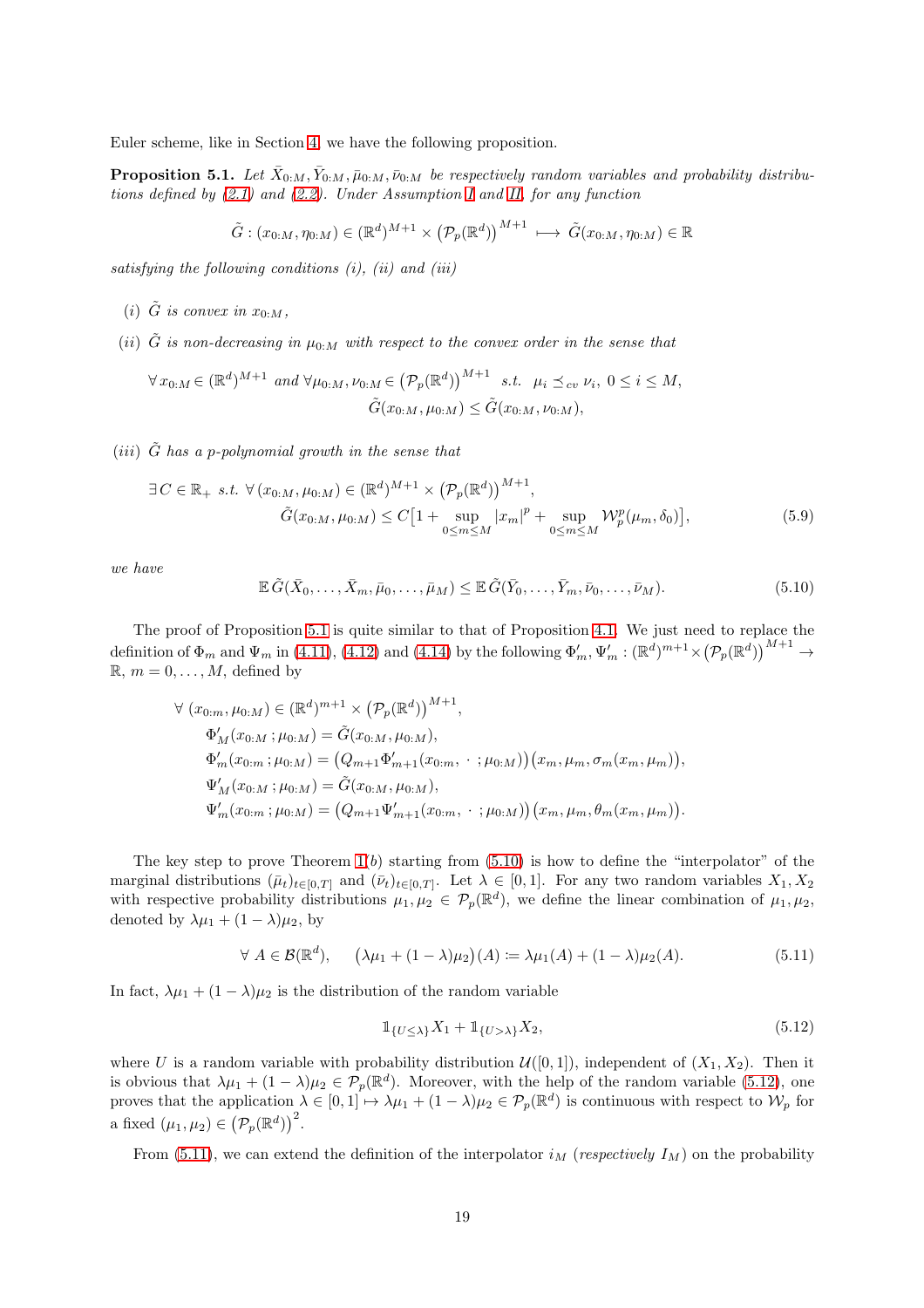distribution space  ${(\mathcal{P}_p(\mathbb{R}^d))}^{M+1}$  (resp.  $\mathcal{C}([0,T], \mathcal{P}_p(\mathbb{R}^d))$ ) as follows

$$
\forall m = 0, ..., M - 1, \forall t \in [t_m^M, t_{m+1}^M],
$$
  
\n
$$
\forall \mu_{0:M} \in (P_p(\mathbb{R}^d))^{M+1}, \qquad i_M(\mu_{0:M})(t) = \frac{M}{T} [(t_{m+1}^M - t)\mu_m + (t - t_m^M)\mu_{m+1}],
$$
  
\n
$$
\forall (\mu_t)_{t \in [0,T]} \in C([0,T], \mathcal{P}_p(\mathbb{R}^d)), \qquad I_M((\mu_t)_{t \in [0,T]}) = i_M(\mu_{t_0^M}, ..., \mu_{t_M^M}).
$$

We consider now  $\bar{X}^M = (\bar{X}^M_t)_{t \in [0,T]}, \ \bar{Y}^M = (\bar{Y}^M_t)_{t \in [0,T]}$  defined by [\(2.3\)](#page-5-4) and [\(2.4\)](#page-5-5) with respective probability distributions  $\bar{\mu}^M$ ,  $\bar{\nu}^M \in \mathcal{P}_p(\mathcal{C}([0,T],\mathbb{R}^d))$  (see [\(2.5\)](#page-5-7)). Let  $(\bar{\mu}_t^M)_{t\in[0,T]} = \iota(\bar{\mu}^M)$  and  $(\bar{\nu}_{t}^{M})_{t\in[0,T]} = \iota(\bar{\nu}^{M})$ . We define now for every  $t \in [0,T]$ ,  $\tilde{\mu}_{t}^{M} := I_{M}((\bar{\mu}_{t}^{M})_{t\in[0,T]})_{t}$ . By the same idea as [\(5.12\)](#page-18-2), for every  $t \in [t_m^M, t_{m+1}^M]$ ,  $\tilde{\mu}_t^M$  is the probability distribution of the random variable

$$
\widetilde{X}^M_t \coloneqq \mathbbm{1}_{\left\{U_m \leq \frac{M\left(t^M_{m+1}-t\right)}{T}\right\}} \bar{X}^M_{t_m} + \mathbbm{1}_{\left\{U_m > \frac{M\left(t^M_{m+1}-t\right)}{T}\right\}} \bar{X}^M_{t_{m+1}},
$$

where  $(U_0, \ldots, U_M)$  is independent to the Brownian motion  $(B_t)_{t \in [0,T]}$  in  $(1.3)$ ,  $(1.4)$  and then to  $(Z_0, \ldots, Z_M)$ in [\(2.1\)](#page-5-1), [\(2.2\)](#page-5-2).

Now we prove that  $(\widetilde{\mu}_t^M)_{t \in [0,T]}$  converges to the weak solution  $(\mu_t)_{t \in [0,T]}$  of  $(1.3)$  with respect to the distance dc defined in [\(1.14\)](#page-3-0). We know from Proposition [2.1-](#page-5-6)(c) that for any  $p \ge 2$ 

<span id="page-19-0"></span>
$$
\sup_{t \in [0,T]} \mathcal{W}_p(\mu_t, \bar{\mu}_t^M) \to 0 \text{ as } M \to +\infty.
$$
\n(5.13)

It follows that

$$
\forall m \in \{0, \ldots, M\}, \forall t \in [t_m^M, t_{m+1}^M],
$$
  
\n
$$
\mathcal{W}_p^p(\bar{\mu}_t^M, \tilde{\mu}_t^M) \leq \mathbb{E} \left| \bar{X}_t^M - \widetilde{X}_t^M \right|^p
$$
  
\n
$$
= \mathbb{E} \left| \bar{X}_t^M - \mathbb{1}_{\left\{ U_m \leq \frac{M\left( t_{m+1}^M - t \right)}{T} \right\}} \bar{X}_{t_m}^M - \mathbb{1}_{\left\{ U_m > \frac{M\left( t_{m+1}^M - t \right)}{T} \right\}} \bar{X}_{t_{m+1}}^M \right|^p
$$
  
\n
$$
\leq \mathbb{E} \left| \bar{X}_t^M - \bar{X}_{t_m}^M \right|^p + \mathbb{E} \left| \bar{X}_t^M - \bar{X}_{t_{m+1}}^M \right|^p.
$$

We derive from Proposition  $2.1-(b)$  that

$$
\forall s, t \in [t_m^M, t_{m+1}^M], s < t, \qquad \mathbb{E} \left| \bar{X}_t^M - \bar{X}_s^M \right|^p \leq (\kappa \sqrt{t-s})^p \leq \kappa^p (\frac{T}{M})^{\frac{p}{2}} \to 0, \text{ as } M \to +\infty.
$$

Thus, we have  $\sup_{t\in[0,T]} \mathcal{W}_p^p(\bar{\mu}_t^M, \tilde{\mu}_t^M) \to 0$  as  $M \to +\infty$ . Hence,

$$
d_{\mathcal{C}}\left((\widetilde{\mu}_{t}^{M})_{t\in[0,T]},(\mu_{t})_{t\in[0,T]}\right) = \sup_{t\in[0,T]} \mathcal{W}_{p}^{p}(\mu_{t},\widetilde{\mu}_{t}^{M}) \leq \sup_{t\in[0,T]} \mathcal{W}_{p}^{p}(\bar{\mu}_{t}^{M},\mu_{t}) + \sup_{t\in[0,T]} \mathcal{W}_{p}^{p}(\bar{\mu}_{t}^{M},\widetilde{\mu}_{t}^{M})
$$
  

$$
\longrightarrow 0 \text{ as } M \to +\infty.
$$
 (5.14)

Proof of Theorem [1-](#page-3-1)(b). We define for every  $(x_{0:M}, \eta_{0:M}) \in (\mathbb{R}^d)^{M+1} \times (\mathcal{P}_p(\mathbb{R}^d))^{M+1}, G_M(x_{0:M}, \eta_{0:M}) \coloneqq$  $G(i_M(x_{0:M}), i_M(\eta_{0:M}))$ . For every fixed  $M \in \mathbb{N}^*$ , we have

$$
\mathbb{E} G(I_M(\bar{X}^M), (\tilde{\mu}_t^M)_{t \in [0,T]}) = \mathbb{E} G(I_M(\bar{X}^M), I_M((\bar{\mu}_t^M)_{t \in [0,T]}))
$$
\n
$$
= \mathbb{E} G(i_M(\bar{X}^M_{t_0}, \dots, \bar{X}^M_{t_M}), i_M(\bar{\mu}^M_{t_0}, \dots, \bar{\mu}^M_{t_M})) = \mathbb{E} G_M(\bar{X}^M_{t_0}, \dots, \bar{X}^M_{t_M}, \bar{\mu}^M_0, \dots, \bar{\mu}^M_{t_M})
$$
\n
$$
\leq \mathbb{E} G_M(\bar{Y}^M_{t_0}, \dots, \bar{Y}^M_{t_M}, \bar{\nu}^M_{t_0}, \dots, \bar{\nu}^M_{t_M}) \quad \text{(by Proposition 5.1)}
$$
\n
$$
= \mathbb{E} G(i_M(\bar{Y}^M_{t_0}, \dots, \bar{Y}^M_{t_M}), i_M(\bar{\nu}^M_{t_0}, \dots, \bar{\nu}^M_{t_M})) = \mathbb{E} G(I_M(\bar{Y}^M), (\tilde{\nu}^M_t)_{t \in [0,T]}).
$$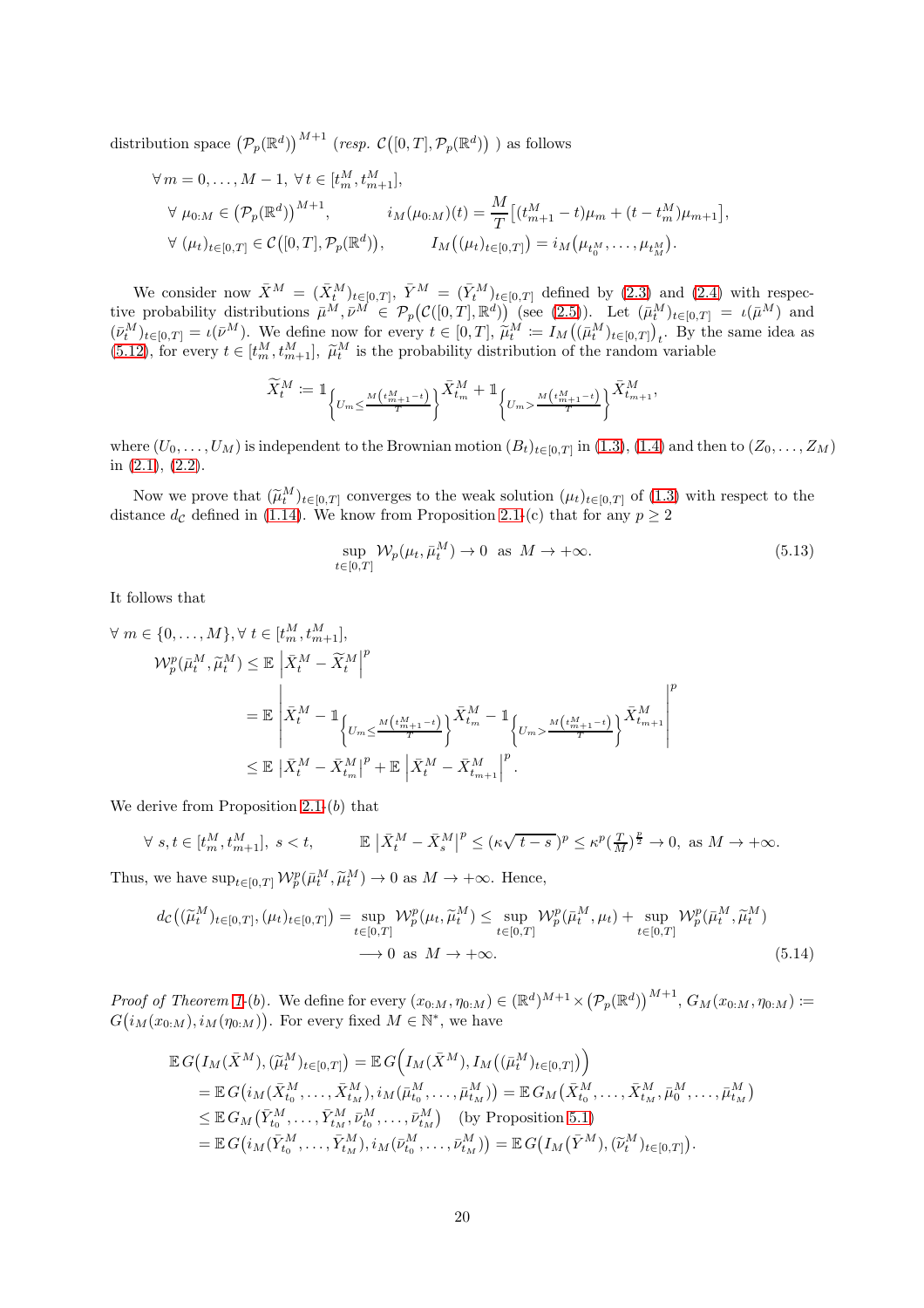Using the continuity assumption on G (see Theorem [1-](#page-3-1) $(b)$ - $(iii)$ ) and the convergence in [\(5.14\)](#page-19-0) imply weak convergence of both sequences of random variables. Then using that  $G$  has at most  $p$ -polynomial growth in both space and measure arguments, on concludes like for claim (a) that  $\mathbb{E} G(I_M(\bar{X}^M),(\tilde{\mu}_t^M)_{t\in[0,T]}) \to$  $\mathbb{E} G(X, (\mu_t)_{t\in[0,T]})$  (idem for Y). Combining these two properties, we finally obtain [\(1.17\)](#page-3-3) by letting  $M \rightarrow +\infty$ .  $\Box$ 

Acknowledgement. The authors thank both the anonymous reviewer and the associate editor for their careful reading of the paper. They are grateful for their constructive and insightful comments and suggestions. The first author would like to thank Dr. Julien Claisse for his helpful advice.

### References

- <span id="page-20-0"></span>[ACJ19a] Aurélien Alfonsi, Jacopo Corbetta, and Benjamin Jourdain. Sampling of one-dimensional probability measures in the convex order and computation of robust option price bounds. International Journal of Theoretical and Applied Finance (IJTAF), 22(03):1–41, May 2019.
- <span id="page-20-9"></span>[ACJ19b] Aurélien Alfonsi, Jacopo Corbetta, and Benjamin Jourdain. Sampling of probability measures in the convex order by Wasserstein projection. Annales de l'IHP - Probabilités et Statistiques, 2019.
- <span id="page-20-11"></span>[AKH02] Fabio Antonelli and Arturo Kohatsu-Higa. Rate of convergence of a particle method to the solution of the McKean-Vlasov equation. Ann. Appl. Probab., 12(2):423–476, 2002.
- <span id="page-20-6"></span>[BDL11] Rainer Buckdahn, Boualem Djehiche, and Juan Li. A general stochastic maximum principle for SDEs of mean-field type. Appl. Math. Optim., 64(2):197–216, 2011.
- <span id="page-20-1"></span>[BFFT12] Javier Baladron, Diego Fasoli, Olivier Faugeras, and Jonathan Touboul. Mean-field description and propagation of chaos in networks of Hodgkin-Huxley and FitzHugh-Nagumo neurons. J. Math. Neurosci., 2:Art. 10, 50, 2012.
- <span id="page-20-2"></span>[BFT15] Mireille Bossy, Olivier Faugeras, and Denis Talay. Clarification and complement to "Mean-field description and propagation of chaos in networks of Hodgkin-Huxley and FitzHugh-Nagumo neurons". J. Math. Neurosci., 5:Art. 19, 23, 2015.
- <span id="page-20-12"></span>[Bol08] Francois Bolley. Separability and completeness for the Wasserstein distance. In Séminaire de  $probabilities$  XLI, pages 371–377. Springer, 2008.
- <span id="page-20-10"></span>[BT97] Mireille Bossy and Denis Talay. A stochastic particle method for the McKean-Vlasov and the Burgers equation. Math. Comp., 66(217):157–192, 1997.
- <span id="page-20-3"></span>[CD13] René Carmona and François Delarue. Probabilistic analysis of mean-field games. SIAM J. Control Optim., 51(4):2705–2734, 2013.
- <span id="page-20-4"></span>[CD15] René Carmona and François Delarue. Forward-backward stochastic differential equations and controlled McKean-Vlasov dynamics. Ann. Probab., 43(5):2647–2700, 2015.
- <span id="page-20-5"></span>[CD18a] René Carmona and François Delarue. Probabilistic theory of mean field games with applications. I, volume 83 of Probability Theory and Stochastic Modelling. Springer, Cham, 2018. Mean field FBSDEs, control, and games.
- <span id="page-20-8"></span>[CD18b] René Carmona and François Delarue. Probabilistic theory of mean field games with applications. II, volume 84 of Probability Theory and Stochastic Modelling. Springer, Cham, 2018. Mean field games with common noise and master equations.
- <span id="page-20-7"></span>[CDL13] René Carmona, François Delarue, and Aimé Lachapelle. Control of McKean-Vlasov dynamics versus mean field games. Math. Financ. Econ., 7(2):131–166, 2013.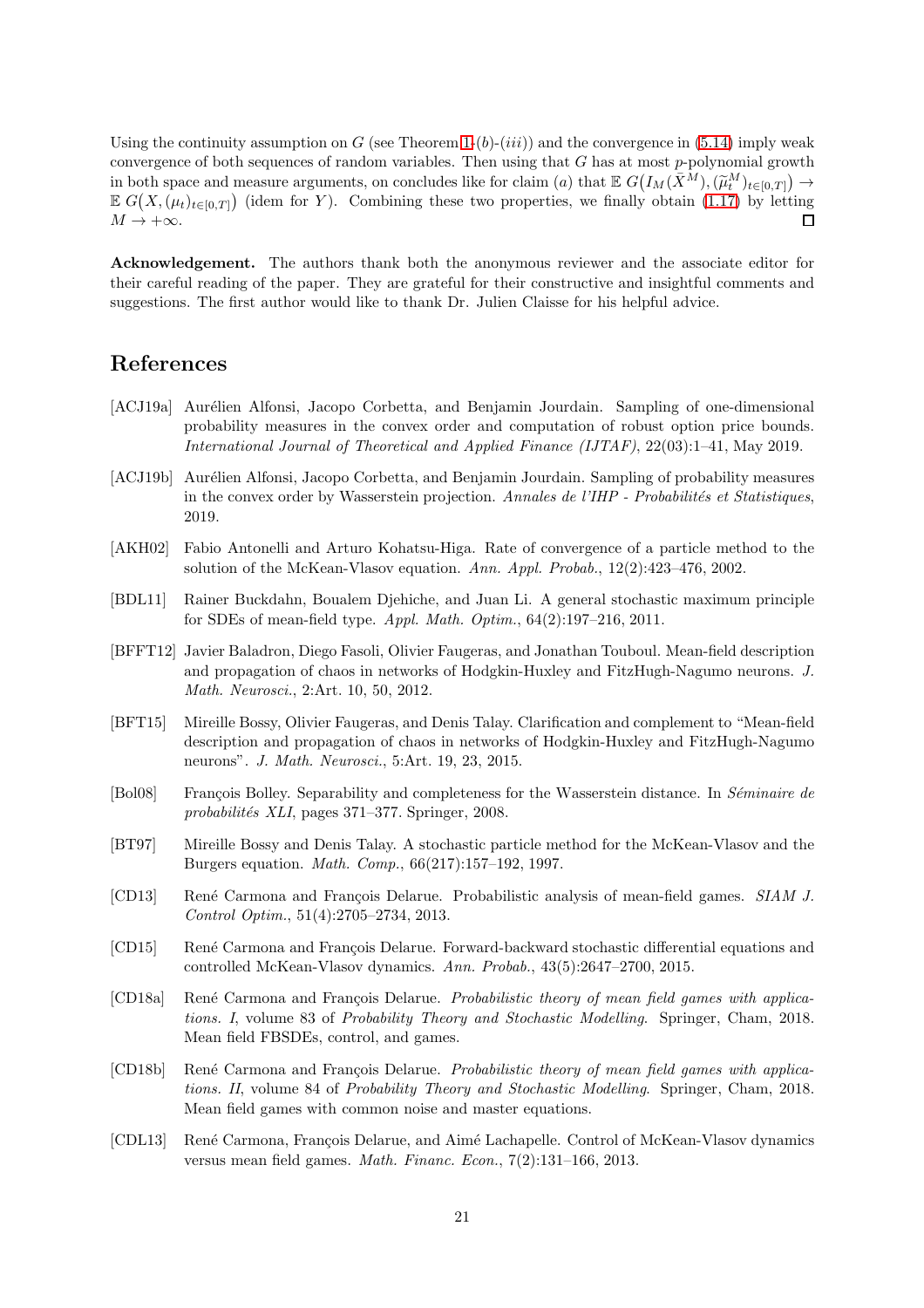- <span id="page-21-7"></span>[CL18] Pierre Cardaliaguet and Charles-Albert Lehalle. Mean field game of controls and an application to trade crowding. Mathematics and Financial Economics, 12(3):335–363, 2018.
- <span id="page-21-17"></span>[Fad19] Ahmed Fadili. Ordre convexe pour les diffusions multidimensionnelles. Application aux modèles à volatilité locale. Ph.D thesis, In progress, 2019.
- <span id="page-21-8"></span>[Gas19] Pierre Gasnier. Mean Field Game Theory for Gas Storage Valuation. Technical report, Sorbonne university & Ecole Polytechnique, September 2019.
- <span id="page-21-10"></span>[Haj85] Bruce Hajek. Mean stochastic comparison of diffusions. Z. Wahrsch. Verw. Gebiete, 68(3):315– 329, 1985.
- <span id="page-21-1"></span>[HR12] Francis Hirsch and Bernard Roynette. A new proof of Kellerer's theorem. ESAIM Probab. Stat., 16:48–60, 2012.
- <span id="page-21-4"></span>[JP19] Benjamin Jourdain and Gilles Pagès. Convex order, quantization and monotone approximations of ARCH models. arXiv preprint arXiv:1910.00799, 2019.
- <span id="page-21-0"></span>[Kel72] Hans G. Kellerer. Markov-Komposition und eine Anwendung auf Martingale. Math. Ann., 198:99–122, 1972.
- <span id="page-21-13"></span>[Lac18] Daniel Lacker. Mean field games and interacting particle systems. Preprint, 2018.
- <span id="page-21-12"></span>[Liu19] Yating Liu. Optimal Quantization: Limit Theorems, Clustering and Simulation of the McKean-Vlasov Equation. Theses, Sorbonne Université; Laboratoire de Probabilites, Statistique et Modelisation (LPSM), December 2019.
- <span id="page-21-11"></span>[LP21] Yating Liu and Gilles Pages. Monotone convex order for the Mckean-Vlasov processes.  $arXiv$ preprint arXiv:2104.10421, 2021.
- <span id="page-21-14"></span>[Luc06] Roberto Lucchetti. Convexity and well-posed problems, volume 22 of CMS Books in Mathe $matics/Ourages de Mathématiques de la SMC, pages xiv+305. Springer, New York, 2006.$
- <span id="page-21-6"></span>[MA01] Nicolas Martzel and Claude Aslangul. Mean-field treatment of the many-body Fokker–Planck equation. Journal of Physics A: Mathematical and General, 34(50):11225, 2001.
- <span id="page-21-5"></span>[McK67] Henry P McKean. Propagation of chaos for a class of non-linear parabolic equations. Stochastic Differential Equations (Lecture Series in Differential Equations, Session 7, Catholic Univ., 1967), pages 41–57, 1967.
- <span id="page-21-3"></span>[Pag16] Gilles Pagès. Convex order for path-dependent derivatives: a dynamic programming approach. In Séminaire de Probabilités XLVIII, volume 2168 of Lecture Notes in Math., pages 33–96. Springer, Cham, 2016.
- <span id="page-21-15"></span>[Pag18] Gilles Pages. Numerical probability, An introduction with applications to finance, pages xxi+579. Universitext. Springer, Cham, 2018.
- <span id="page-21-16"></span>[RY99] Daniel Revuz and Marc Yor. Continuous martingales and Brownian motion, volume 293 of Grundlehren der Mathematischen Wissenschaften [Fundamental Principles of Mathematical Sciences]. Springer-Verlag, Berlin, third edition, 1999.
- <span id="page-21-2"></span>[Str65] Volker Strassen. The existence of probability measures with given marginals. Ann. Math. Statist., 36:423–439, 1965.
- <span id="page-21-9"></span>[Yon13] Jiongmin Yong. Linear-quadratic optimal control problems for mean-field stochastic differential equations. SIAM J. Control Optim., 51(4):2809–2838, 2013.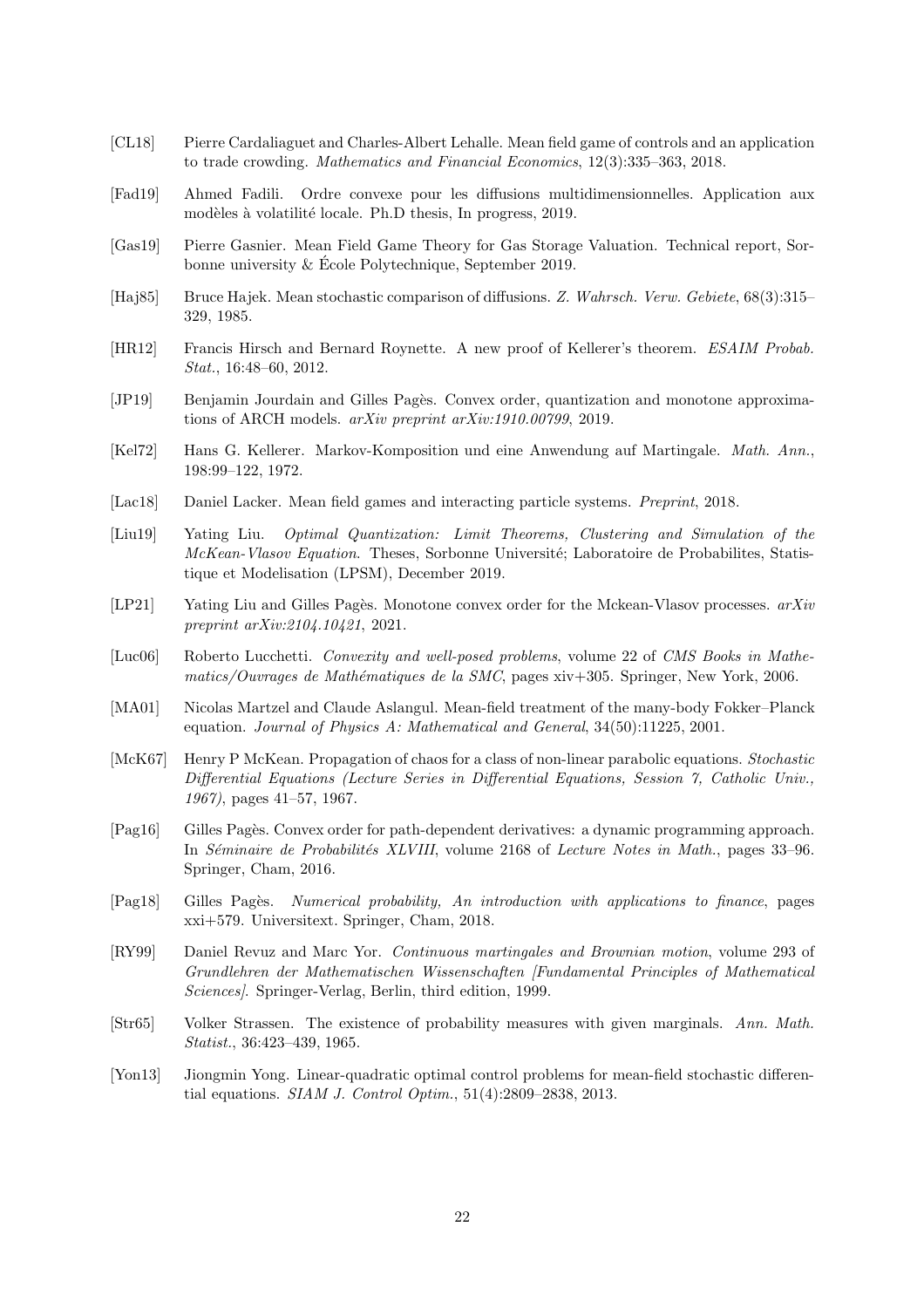# <span id="page-22-0"></span>Appendix A Convergence rate of the Euler scheme for the McKean-Vlasov equation

We prove Proposition [2.1](#page-5-6) in this section. Under Assumption [I,](#page-2-2) the functions b and  $\sigma$  have a linear growth in x and in  $\mu$  in the sense that there exists a constant  $C_{b,\sigma,L,T}$  depending on  $b,\sigma, L$  and T such that for any  $(t, x, \mu) \in [0, T] \times \mathbb{R}^d \times \mathcal{P}_p(\mathbb{R}^d)$ ,

<span id="page-22-1"></span>
$$
|b(t, x, \mu)| \vee ||\sigma(t, x, \mu)|| \le C_{b, \sigma, L, T} (1 + |x| + \mathcal{W}_p(\mu, \delta_0)),
$$
\n(A.1)

since for any  $x \in \mathbb{R}^d$  and for any  $\mu \in \mathcal{P}_p(\mathbb{R}^d)$ , we have for every  $t \in [0, T]$ ,

$$
|b(t,x,\mu)|\leq|b(t,0,\delta_0)|+L\big(\left|x\right|+\mathcal{W}_p(\mu,\delta_0)\big)\leq \left(|b(t,0,\delta_0)|\vee L\right)\left(1+\left|x\right|+\mathcal{W}_p(\mu,\delta_0)\right)
$$

and  $\|\sigma(t, x, \mu)\| \leq (\|\sigma(t, 0, \delta_0)\| \vee L)(1 + |x| + \mathcal{W}_p(\mu, \delta_0))$  by applying [\(1.8\)](#page-2-3) so that one can take e.g.  $C_{b,\sigma,L,T} := \sup_{t \in [0,T]} |b(t,0,\delta_0)| \vee \sup_{t \in [0,T]} ||\sigma(t,0,\delta_0)||| \vee L.$ 

Moreover, the definition of continuous time Euler scheme [\(2.3\)](#page-5-4) implies that  $\bar{X} := (\bar{X}_t)_{t \in [0,T]}$  is a  $\mathcal{C}([0,T],\mathbb{R}^d)$ -valued stochastic process. Let  $\bar{\mu}$  denote the probability distribution of  $\bar{X}$  and for every  $t \in [0,T]$ , let  $\bar{\mu}_t$  denote the marginal distribution of  $\bar{X}_t$ . Then  $(\bar{X}_t)_{t \in [0,T]}$  is the solution of

$$
\begin{cases} d\bar{X}_t = b(\underline{t}, \bar{X}_{\underline{t}}, \bar{\mu}_t)dt + \sigma(\underline{t}, \bar{X}_{\underline{t}}, \bar{\mu}_t)dB_t, \\ \bar{X}_0 = X_0, \end{cases} \tag{A.2}
$$

where for every  $t \in [t_m, t_{m+1}), \underline{t} \coloneqq t_m$ .

Now we recall a variant of Gronwall's Lemma (see Lemma 7.3 in [\[Pag18\]](#page-21-15) for a proof) and two important technical tools used throughout the proof: the generalized Minkowski Inequality and the Burkölder-Davis-Gundy Inequality. We refer to [\[Pag18,](#page-21-15) Section 7.8] and [\[RY99,](#page-21-16) Chapter IV - Section 4] for proofs (among many others).

<span id="page-22-3"></span>**Lemma A.1** ("A la Gronwall" Lemma). Let  $f : [0, T] \to \mathbb{R}_+$  be a Borel, locally bounded, non-negative and non-decreasing function and let  $\psi:[0,T] \to \mathbb{R}_+$  be a non-negative non-decreasing function satisfying

$$
\forall \ t \in [0, T], \ f(t) \le A \int_0^t f(s)ds + B\left(\int_0^t f^2(s)ds\right)^{\frac{1}{2}} + \psi(t),
$$

where A, B are two positive real constants. Then, for any  $t \in [0, T]$ ,

$$
f(t) \le 2e^{(2A+B^2)t}\psi(t).
$$

<span id="page-22-2"></span>**Proposition A.1** (The Generalized Minkowski Inequality). For any (bi-measurable) process  $X = (X_t)_{t>0}$ , for every  $p \in [1,\infty)$  and for every  $T \in [0,+\infty]$ ,

$$
\left\| \int_{0}^{T} X_{t} dt \right\|_{p} \leq \int_{0}^{T} \|X_{t}\|_{p} dt.
$$
\n(A.3)

<span id="page-22-4"></span>**Theorem 3** (Burkölder-Davis-Gundy Inequality (continuous time)). For every  $p \in (0, +\infty)$ , there exists two real constants  $C_p^{BDG} > c_p^{BDG} > 0$  such that, for every continuous local martingale  $(X_t)_{t \in [0,T]}$  null at 0 with sharp bracket process  $((X)_t)_{t\in[0,T]},$ 

$$
c_p^{BDG} \left\| \sqrt{\langle X \rangle_T} \right\|_p \le \left\| \sup_{t \in [0,T]} |X_t| \right\|_p \le C_p^{BDG} \left\| \sqrt{\langle X \rangle_T} \right\|_p.
$$

 $\mathbf{r}$ 

In particular, if  $(B_t)$  is an  $(\mathcal{F}_t)$ -standard Brownian motion and  $(H_t)_{t>0}$  is an  $(\mathcal{F}_t)$ -progressively mea-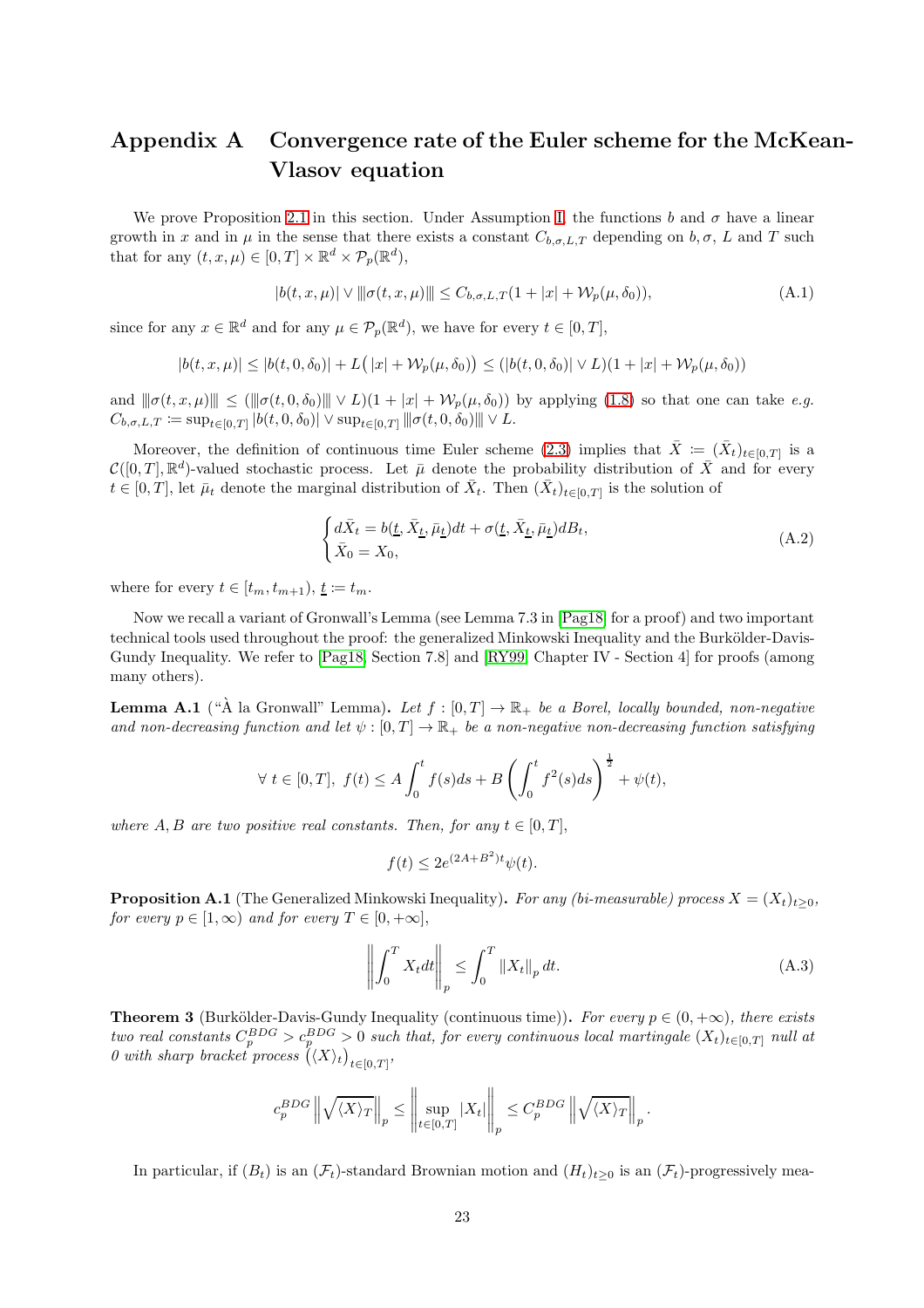surable process having values in  $\mathbb{M}_{d\times q}(\mathbb{R})$  such that  $\int_0^T \|H_t\|^2 dt < +\infty \ \mathbb{P}-a.s.$ , then the d-dimensional local martingale  $\int_0^{\cdot} H_s dB_s$  satisfies

<span id="page-23-0"></span>
$$
\left\| \sup_{t \in [0,T]} \left| \int_0^t H_s dB_s \right| \right\|_p \leq C_{d,p}^{BDG} \left\| \sqrt{\int_0^T \left\| H_t \right\|^2 dt} \right\|_p. \tag{A.4}
$$

where  $C_{d,p}^{BDG}$  only depends on  $p, d$ .

*Proof of Proposition [2.1-](#page-5-6)(a).* (a) If X is the unique strong solution of (1.[3\)](#page-1-1), then its probability distribution  $\mu$  is the unique weak solution. We define two new coefficient functions depending on  $\iota(\mu) = (\mu_t)_{t \in [0,T]}$ by

 $\tilde{b}(t, x) \coloneqq b(t, x, \mu_t)$  and  $\tilde{\sigma}(t, x) \coloneqq \sigma(t, x, \mu_t).$ 

Now we discuss the continuity in t of  $\tilde{b}$  and  $\tilde{\sigma}$ . In fact,

$$
\left| \tilde{b}(t, x) - \tilde{b}(s, x) \right| \le |b(t, x, \mu_t) - b(s, x, \mu_s)|
$$
  
\n
$$
\le |b(t, x, \mu_t) - b(s, x, \mu_t)| + |b(s, x, \mu_t) - b(s, x, \mu_s)|
$$
  
\n
$$
\le |b(t, x, \mu_t) - b(s, x, \mu_t)| + \mathcal{W}_p(\mu_t, \mu_s),
$$
\n(A.5)

and we have a similar inequality for  $\tilde{\sigma}$ . Moreover, we know from Assumption [I](#page-2-2) that b and  $\sigma$  are continuous in t and from Lemma [5.2](#page-17-0) that  $\iota(\mu) = (\mu_t)_{t \in [0,T]} \in C([0,T], \mathcal{P}_p(\mathbb{R}^d))$ . Hence,  $\tilde{b}$  and  $\tilde{\sigma}$  are continuous in t. Moreover, it is obvious that  $\tilde{b}$  and  $\tilde{\sigma}$  are still Lipschitz continuous in x. Consequently, X is also the unique strong solution of the following stochastic differential equation

$$
dX_t = \tilde{b}(t, X_t)dt + \tilde{\sigma}(t, X_t)dB_t, \quad X_0 \text{ same as in (1.3)}.
$$

Hence, the inequality

$$
\left\|\sup_{u\in[0,t]}|X_u|\right\|_p \leq C_{p,d,b,\sigma}e^{C_{p,d,b,\sigma}t}(1+\|X_0\|_p)
$$

can be obtained by the usual method for the regular stochastic differential equation for which we refer to [\[Pag18,](#page-21-15) Proposition 7.2 and (7.12)] among many other references.

Next, we prove the inequality for  $\left\|\sup_{u\in[0,t]}\left|\bar{X}^M_u\right|\right.$  $\big\|_p.$ 

We go back to the discrete Euler scheme

$$
\bar{X}_{t_{m+1}}^M = \bar{X}_{t_m}^M + h \cdot b(t_m, \bar{X}_{t_m}^M, \bar{\mu}_{t_m}^M) + \sqrt{h} \sigma(t_m, \bar{X}_{t_m}^M, \bar{\mu}_{t_m}^M) Z_{m+1}.
$$

We write  $\bar{X}_{t_m}$  instead of  $\bar{X}_{t_m}^M$  in the following. By Minkowski's inequality, we have

$$
\left\Vert \bar{X}_{t_{m+1}}\right\Vert _{p}=\left\Vert \bar{X}_{t_{m}}\right\Vert _{p}+h\left\Vert b(t_{m},\bar{X}_{t_{m}},\bar{\mu}_{t_{m}})\right\Vert _{p}+\sqrt{h}\left\Vert \left\Vert \sigma(t_{m},\bar{X}_{t_{m}},\bar{\mu}_{t_{m}})\right\Vert \right\Vert \left\vert Z_{m+1}\right\vert \right\Vert _{p}.
$$

As  $Z_{m+1}$  is independent of the  $\sigma$ -algebra generated by  $\bar{X}_{t_0}, \ldots, \bar{X}_{t_m}$ , one can apply the linear growth result in [\(A.1\)](#page-22-1) and obtain

$$
\|\bar{X}_{t_{m+1}}\|_p = \|\bar{X}_{t_m}\|_p + C_{b,\sigma,L,T}(h + c_p h^{1/2})\left(1 + \|\bar{X}_{t_m}\|_p + \mathcal{W}_p(\delta_0, \bar{\mu}_{t_m})\right),
$$

where  $C_{b,\sigma,L,T}$  and  $c_p$  are two real constants. As  $\mathcal{W}_p(\delta_0, \bar{\mu}_{t_m}) \leq ||\bar{X}_{t_m}||_p$ , there exists constants  $C_1$  and  $C_2$  such that

$$
\left\| \bar{X}_{t_{m+1}} \right\|_{p} \leq C_{1} \left\| \bar{X}_{t_{m}} \right\|_{p} + C_{2},
$$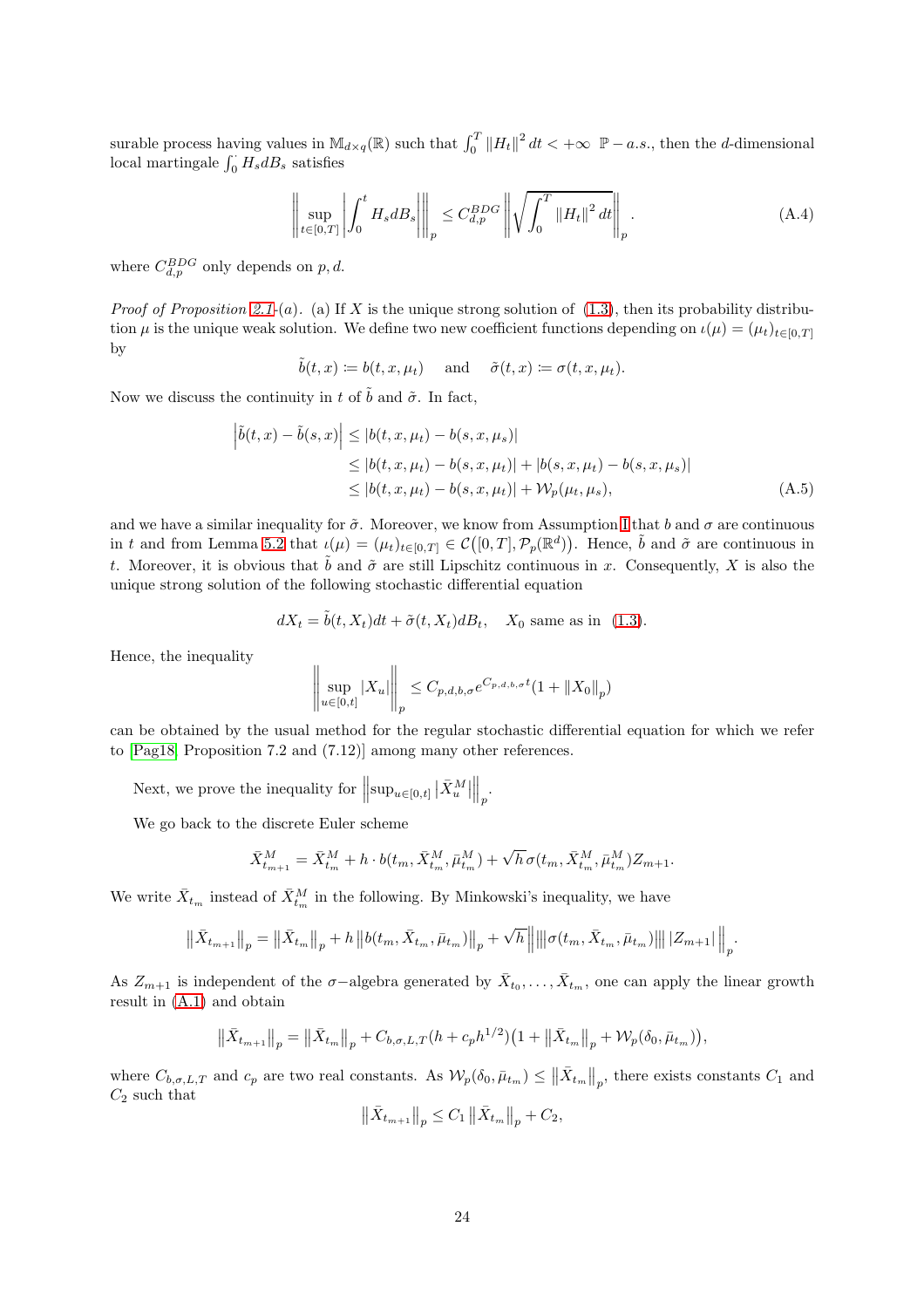which in turn implies by induction that  $\max_{m=0,\ldots,M}$  $\left\|\bar{X}_{t_m}\right\|_p < +\infty$  since

$$
\left\| \bar{X}_0 \right\|_p = \left\| X_0 \right\|_p < +\infty.
$$

For every  $t \in [t_m, t_{m+1})$ , it follows from the definition [\(2.3\)](#page-5-4) that

$$
\left\| \bar{X}_{t}^{M} \right\|_{p} \leq \left\| \bar{X}_{t_{m}} \right\|_{p} + (t - t_{m}) \left\| b(t_{m}, \bar{X}_{t_{m}}, \bar{\mu}_{t_{m}}) \right\|_{p} + \left\| \left\| \sigma(t_{m}, \bar{X}_{t_{m}}, \bar{\mu}_{t_{m}}) \right\| \right\| \left| B_{t} - B_{t_{m}} \right| \right\|_{p}.
$$

We write  $\bar{X}_t$  instead of  $\bar{X}_t^M$  in the following when there is no ambiguity.

As  $B_t - B_{t_m}$  is independent to  $\sigma(\mathcal{F}_s, s \le t_m)$ , it follows that

$$
\|\bar{X}_t\|_p \le \|\bar{X}_{t_m}\|_p + C_{b,\sigma,L,T} \left(1 + \|\bar{X}_{t_m}\|_p + \mathcal{W}_p(\delta_0, \bar{\mu}_{t_m})\right) \left(h + c_{d,p}(t - t_m)^{1/2}\right) \\
\le C_1 \|\bar{X}_{t_m}\|_p + C_2,
$$

where  $C_1$  and  $C_2$  are two constants. Finally, for a fixed  $M \ge 1$ ,

<span id="page-24-0"></span>
$$
\sup_{t \in [0,T]} \left\| \bar{X}_t^M \right\|_p < +\infty. \tag{A.6}
$$

Consequently,

$$
\left\|\sup_{u\in[0,t]} |\bar{X}_{u}^{M}|\right\|_{p}
$$
\n
$$
\leq \|X_{0}\|_{p} + \left\|\int_{0}^{t} |b(s, \bar{X}_{\underline{s}}, \bar{\mu}_{\underline{s}})| ds \right\|_{p} + \left\|\sup_{u\in[0,t]} \left| \int_{0}^{u} \sigma(s, \bar{X}_{\underline{s}}, \bar{\mu}_{\underline{s}}) dB_{s} \right\|_{p}
$$
\n(by Minkowski's Inequality)\n
$$
\leq \|X_{0}\|_{p} + \int_{0}^{t} \|b(s, \bar{X}_{\underline{s}}, \bar{\mu}_{\underline{s}})\|_{p} ds + C_{a,p}^{BDG} \left\|\sqrt{\int_{0}^{t} ||\sigma(s, \bar{X}_{\underline{s}}, \bar{\mu}_{\underline{s}})||^{2} ds} \right\|_{p}
$$
\n(by Lemma A.1 and (A.4))\n
$$
\leq \|X_{0}\|_{p} + \int_{0}^{t} C_{b,\sigma,L,T} \|1 + |\bar{X}_{\underline{s}}| + \mathcal{W}_{p}(\bar{\mu}_{\underline{s}}, \delta_{0})\|_{s} ds
$$
\n
$$
+ C_{d,p,L}^{BDG} \left\|\sqrt{\int_{0}^{t} |1 + |\bar{X}_{\underline{s}}| + \mathcal{W}_{p}(\bar{\mu}_{\underline{s}}, \delta_{0})|^{2} ds} \right\|_{p}
$$
\n(by (A.1))\n
$$
\leq \|X_{0}\|_{p} + \int_{0}^{t} C_{b,\sigma,L,T} (1 + 2 \|\bar{X}_{\underline{s}}\|_{p}) ds
$$
\n
$$
+ C_{d,p,L}^{BDG} \left\|\sqrt{\int_{0}^{t} 4(1 + |\bar{X}_{\underline{s}}|^{2} + \mathcal{W}_{p}^{2}(\bar{\mu}_{\underline{s}}, \delta_{0})) ds} \right\|_{p}
$$
\n
$$
\leq \|X_{0}\|_{p} + \int_{0}^{t} C_{b,\sigma,L,T} (1 + 2 \|\bar{X}_{\underline{s}}\|_{p}) ds
$$
\n
$$
+ C_{d,p,L}^{BDG} \left\|\sqrt{4\left[t + \int_{0}^{t} |\bar{X}_{\underline{s}}|^{2} ds + \int_{0}^{t} \mathcal{W}_{p}^{2}(\bar{\mu}_{\underline{s}}, \delta_{0}) ds}\right\|_{p}
$$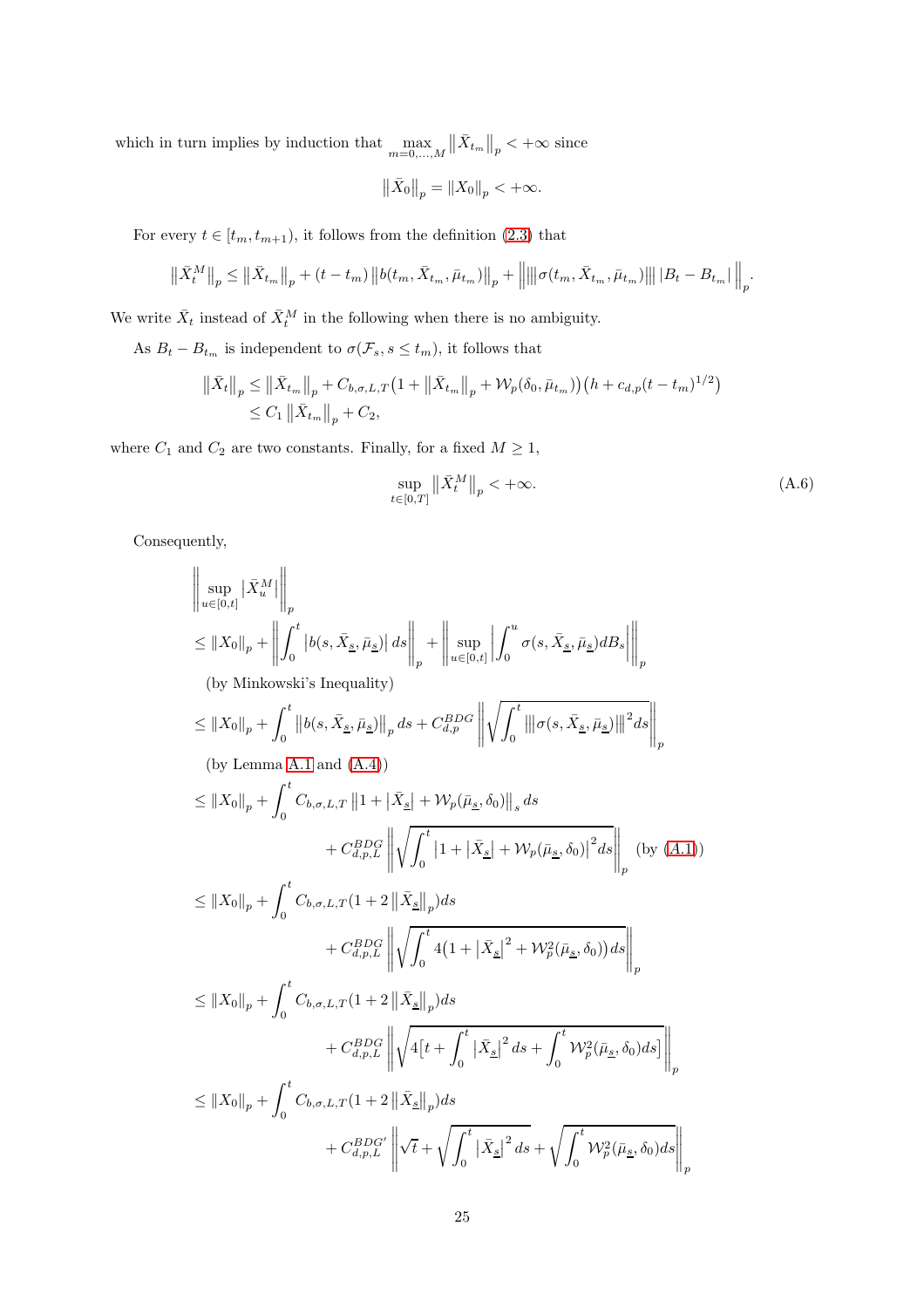$$
\leq ||X_0||_p + \int_0^t C_{b,\sigma,L,T}(1+2||\bar{X}_{\underline{s}}||_p)ds + C_{d,p,L}^{BDG'} \left[\sqrt{t} + \left\|\sqrt{\int_0^t |\bar{X}_{\underline{s}}|^2 ds}\right\|_p + \sqrt{\int_0^t W_p^2(\bar{\mu}_{\underline{s}}, \delta_0)ds}\right] \leq ||X_0||_p + \int_0^t C_{b,\sigma,L,T}(1+2||\bar{X}_{\underline{s}}||_p)ds + C_{d,p,L}^{BDG'} \left[\sqrt{t} + \left\|\int_0^t |\bar{X}_{\underline{s}}|^2 ds\right\|_{\frac{p}{2}}^{\frac{1}{2}} + \left(\int_0^t W_p^2(\bar{\mu}_{\underline{s}}, \delta_0)ds\right)^{\frac{1}{2}}\right] \leq ||X_0||_p + \int_0^t C_{b,\sigma,L,T}(1+2||\bar{X}_{\underline{s}}||_p)ds + C_{d,p,L}^{BDG'} \left[\sqrt{t} + \left[\int_0^t \left\|\left|\bar{X}_{\underline{s}}\right|^2\right\|_{\frac{p}{2}} ds\right]^{\frac{1}{2}} + \left[\int_0^t W_p^2(\bar{\mu}_{\underline{s}}, \delta_0)ds\right]^{\frac{1}{2}} \right] (by Lemma A.1 since  $\frac{p}{2} \geq 1$ ).
$$

It follows from  $\parallel$  $\left|\bar{X}_{\underline{s}}\right|^{2}\bigg\|_{\frac{p}{2}}=\left[\mathbb{E}\left|\bar{X}_{\underline{s}}\right|^{2\cdot\frac{p}{2}}\right]^{\frac{2}{p}}=\left\|\bar{X}_{\underline{s}}\right\|_{p}^{2}$  $_p^2$  and

<span id="page-25-0"></span>
$$
\left[\int_0^t \mathcal{W}_p^2(\bar{\mu}_{\underline{s}}, \delta_0) ds\right]^{\frac{1}{2}} \le \left[\int_0^t \left\|\mathcal{W}_p(\bar{\mu}_{\underline{s}}, \delta_0)\right\|_p^2 ds\right]^{\frac{1}{2}} \le \left[\int_0^t \left\|\bar{X}_{\underline{s}}\right\|_p^2 ds\right]^{\frac{1}{2}}
$$

that

$$
\left\| \sup_{u \in [0,t]} |\bar{X}_u^M| \right\|_p \le \|X_0\|_p + \int_0^t C_{b,\sigma,L,T} (1+2 \|\bar{X}_{\underline{s}}\|_p) ds + C_{d,p,L}^{BDG'} \left( \sqrt{t} + \left[ \int_0^t ||\bar{X}_{\underline{s}}||_p^2 ds \right]^{\frac{1}{2}} \right).
$$
 (A.7)

Hence, [\(A.7\)](#page-25-0) implies that, for every  $M \geq 1$ , one has  $\left\| \sup_{u \in [0,T]} |\bar{X}_u^M| \right\|$  $\Big\|_p < +\infty$  by applying [\(A.6\)](#page-24-0).

In order to establish the uniformity in M, we come back to [\(A.7\)](#page-25-0). As  $\|\bar{X}_{\underline{s}}\|_p \leq$  $\left\Vert \sup_{u\in\left[0,s\right]}\left|\bar{X}_{u}\right|$  $\Big\|_p, \, \text{it}$ follows that

$$
\left\| \sup_{u \in [0,t]} \left| \bar{X}_u^M \right| \right\|_p \leq \left\| X_0 \right\|_p + C_{b,\sigma,L,T} \left( t + C_{d,p,L}^{BDG'} \sqrt{t} \right).
$$
  
+  $C_{b,\sigma,L,T} \left\{ \int_0^t \left\| \sup_{u \in [0,s]} \left| \bar{X}_u \right| \right\|_p ds + C_{d,p,L}^{BDG'} \left[ \int_0^t \left\| \sup_{u \in [0,s]} \left| \bar{X}_u \right| \right\|_p^2 ds \right]^{\frac{1}{2}} \right\}.$ 

Hence,

$$
\left\| \sup_{u \in [0,t]} |\bar{X}_u^M| \right\|_p \le 2e^{(2C_{b,\sigma,L,T} + C_{d,p,L}^{BDG'^2})t} (\|X_0\|_p + C_{b,\sigma,L,T} (t + C_{d,p,L}^{BDG}\sqrt{t})),
$$

by applying Lemma [A.1.](#page-22-3) Thus one concludes the proof by taking

$$
C_{p,d,b,\sigma} = \left(2 C_{b,\sigma,L,T} + C_{d,p,L}^{BDG^{\prime 2}}\right) \vee 2 C_{b,\sigma,L,T} \left(T + C_{d,p,L}^{BDG} \sqrt{T}\right) \vee 2.
$$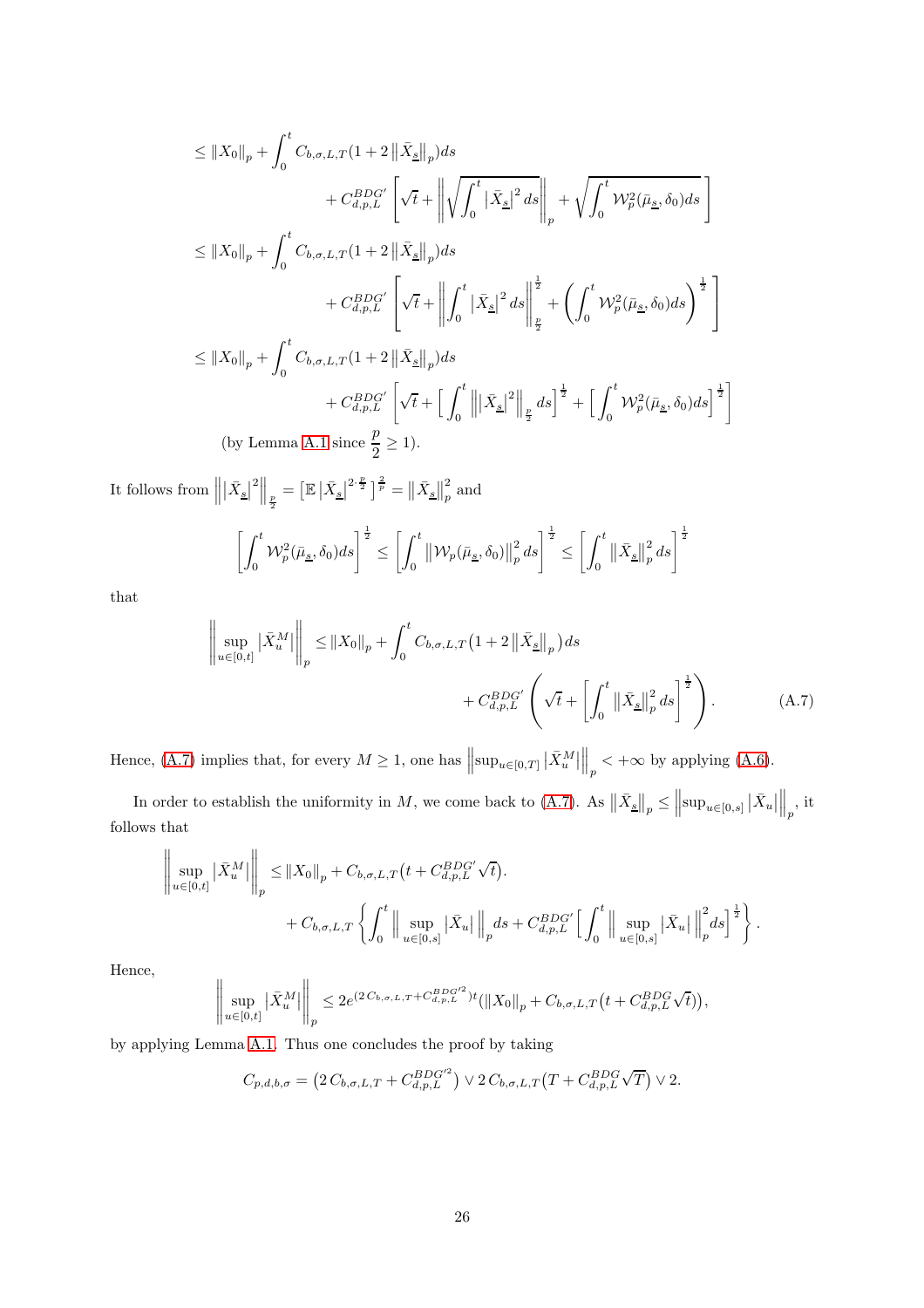Next, it follows from  $|X_t - X_s| =$  $\int_s^t b(u, X_u, \mu_u) du + \int_s^t \sigma(u, X_u, \mu_u) dB_u \Big|$  that,

$$
\begin{split} &\|X_{t}-X_{s}\|_{p} \leq \left\|\int_{s}^{t}b(u,X_{u},\mu_{u})du\right\|_{p}+\left\|\int_{s}^{t}\sigma(u,X_{u},\mu_{u})dB_{u}\right\|_{p} \\ &\leq \int_{s}^{t}\left\|b(u,X_{u},\mu_{u})\right\|_{p}du+C_{d,p}^{BDO}\left\|\int_{s}^{t}\left\|\sigma(u,X_{u},\mu_{u})\right\|^{2}du\right\|_{\frac{p}{2}}^{2} \\ &\text{(by Lemma A.1 and Lemma 3)}\\ &\leq \int_{s}^{t}C_{b,\sigma,L,T}\Big[1+\left\|X_{u}\right\|_{p}+\left\|{\mathcal W}_{p}(\mu_{p},\delta_{0})\right\|_{p}\Big]du \\ &\quad +C_{d,p}^{BDO}\left\|\int_{s}^{t}C_{b,\sigma,L,T}\Big[1+\left\|X_{u}\right\|_{p}+\left\|{\mathcal W}_{p}(\mu_{p},\delta_{0})\right\|_{p}\right]^{2}du\right\|_{\frac{p}{2}}^{2} \\ &\text{(by (A.1))}\\ &\leq \int_{s}^{t}C_{b,\sigma,L,T}\Big[1+2\left\|X_{u}\right\|_{p}\Big]du+4\,C_{d,p}^{BDO}\cdot C_{b,\sigma,L,T}\left\|\int_{s}^{t}\Big[1+\left\|X_{u}\right\|_{p}^{2}+{\mathcal W}_{p}^{2}(\mu_{p},\delta_{0})\right]du\right\|_{\frac{p}{2}}^{2} \\ &\leq \int_{s}^{t}C_{b,\sigma,L,T}\Big[1+2\left\|X_{u}\right\|_{p}\Big]du \\ &\quad +4\,C_{d,p}^{BDO}\cdot C_{b,\sigma,L,T}\Bigg[\left(t-s\right)+\left\|\int_{s}^{t}\left|X_{u}\right|^{2}du\right\|_{\frac{p}{2}}+\left\|\int_{s}^{t}{\mathcal W}_{p}^{2}(\mu_{u},\delta_{0})du\right\|_{\frac{p}{2}}\Bigg]^{1\over 2} \\ &\leq \int_{s}^{t}C_{b,\sigma,L,T}\Big[1+2\left\|X_{u}\right\|_{p}\Big]du \\ &\quad +4\,C_{d,p}^{BDO}\cdot C_{b,\sigma,L,T}\Bigg[\sqrt{t-s}+\left\|\int_{s}^{t}\
$$

Owing to the result in (a),  $||\sup_{u\in[0,T]}|X_u||_p \leq C_{p,d,b,\sigma}e^{C_{p,d,b,\sigma}t}(1+||X_0||_p)$ , then one can conclude by setting

$$
\kappa = C_{L,b,\sigma,\|X_0\|,p,d,T} := C_{b,\sigma,L,T} \Big[ 1 + 2 \, C_{p,d,b,\sigma} e^{C_{p,d,b,\sigma}t} (1 + \|X_0\|_p) \Big] \sqrt{T} + 4 \, C_{d,p}^{BDG} \cdot C_{b,\sigma,L,T} \Big[ 1 + 2 \, C_{p,d,b,\sigma} e^{C_{p,d,b,\sigma}t} \big( 1 + \|X_0\|_p \big) \Big].
$$

*Proof of Proposition [2.1-](#page-5-6)(b)*. We write  $\bar{X}_t$  and  $\bar{\mu}_t$  instead of  $\bar{X}_t^M$  and  $\bar{\mu}_t^M$  to simplify the notation in this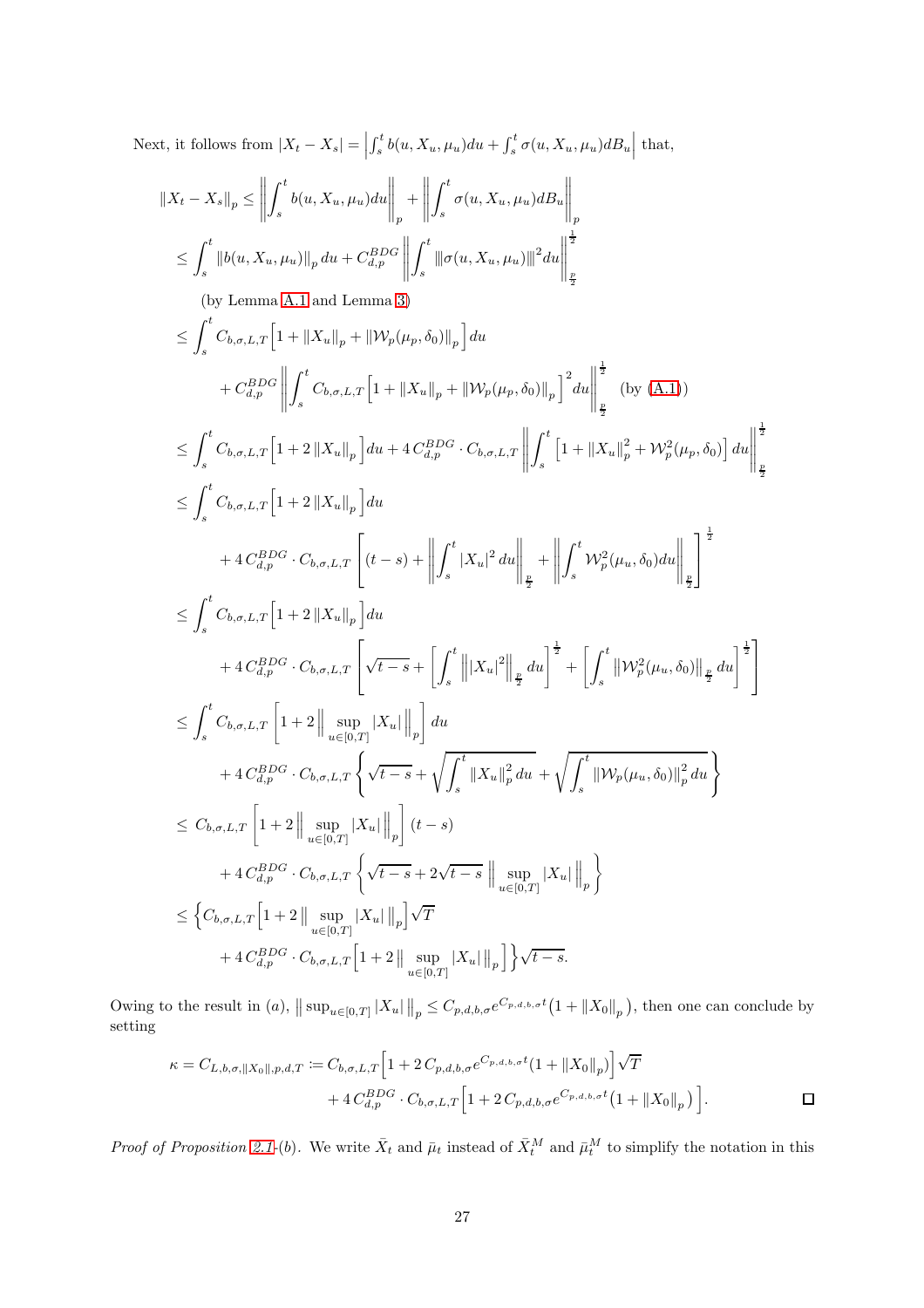proof. For every  $s \in [0, T]$ , set

$$
\varepsilon_s := X_s - \bar{X}_s = \int_0^s \left[ b(u, X_u, \mu_u) - b(\underline{u}, \bar{X}_{\underline{u}}, \bar{\mu}_{\underline{u}}) \right] du + \int_0^s \left[ \sigma(u, X_u, \mu_u) - \sigma(\underline{u}, \bar{X}_{\underline{u}}, \bar{\mu}_{\underline{u}}) \right] d_s,
$$

and let

$$
f(t) := \left\| \sup_{s \in [0,t]} |\varepsilon_s| \right\|_p = \left\| \sup_{s \in [0,t]} |X_s - \bar{X}_s| \right\|_p.
$$

It follows from Proposition [2.1-](#page-5-6)(a) that  $\bar{X} = (\bar{X}_t)_{t \in [0,T]} \in L^p_{\mathcal{C}([0,T],\mathbb{R}^d)}(\Omega,\mathcal{F},\mathbb{P})$ . Consequently,  $\bar{\mu} \in$  $\mathcal{P}_p(\mathcal{C}([0,T],\mathbb{R}^d))$  and  $\iota(\mu) = (\mu_t)_{t \in [0,T]} \in \mathcal{C}([0,T],\mathcal{P}_p(\mathbb{R}^d))$  by applying Lemma [5.2.](#page-17-0) Hence,

$$
f(t) = \left\| \sup_{s \in [0,t]} |X_s - \bar{X}_s| \right\|_p
$$
  
\n
$$
\leq \left\| \int_0^t |b(s, X_s, \mu_s) - b(\underline{s}, \bar{X}_\underline{s}, \bar{\mu}_\underline{s})| ds + \sup_{s \in [0,t]} \left| \int_0^s (\sigma(u, X_u, \mu_u) - \sigma(\underline{u}, \bar{X}_\underline{u}, \bar{\mu}_\underline{u})) dB_u \right| \right\|_p
$$
  
\n
$$
\leq \int_0^t \|b(s, X_s, \mu_s) - b(\underline{s}, \bar{X}_\underline{s}, \bar{\mu}_\underline{s})\|_p ds + C_{d,p}^{BDG} \left\| \sqrt{\int_0^t \|\sigma(s, X_s, \mu_s) - \sigma(\underline{s}, \bar{X}_\underline{s}, \bar{\mu}_\underline{s})\|_q^2 ds} \right\|_p
$$
  
\n
$$
= \int_0^t \|b(s, X_s, \mu_s) - b(\underline{s}, \bar{X}_\underline{s}, \bar{\mu}_\underline{s})\|_p ds + C_{d,p}^{BDG} \left\| \int_0^t \|\sigma(s, X_s, \mu_s) - \sigma(\underline{s}, \bar{X}_\underline{s}, \bar{\mu}_\underline{s})\|_q^2 ds \right\|_p^{\frac{1}{2}}
$$
  
\n
$$
\leq \int_0^t \|b(s, X_s, \mu_s) - b(\underline{s}, \bar{X}_\underline{s}, \bar{\mu}_\underline{s})\|_p ds + C_{d,p}^{BDG} \left[ \int_0^t \left\| \|\sigma(s, X_s, \mu_s) - \sigma(\underline{s}, \bar{X}_\underline{s}, \bar{\mu}_\underline{s})\|_q^2 ds \right\|_p^{\frac{1}{2}}
$$
  
\n
$$
= \int_0^t \|b(s, X_s, \mu_s) - b(\underline{s}, \bar{X}_\underline{s}, \bar{\mu}_\underline{s})\|_p ds + C_{d,p}^{BDG} \left[ \int_0^t \left\| \|\sigma(s, X_s, \mu_s) - \sigma(\underline{s}, \bar{X}_\underline{s}, \bar{\mu}_\underline{s})\| \|\|_p^2 ds \right\|_p^{\frac{1}{2}}
$$
  
\n
$$
\leq \int_0^t \|b(s, X_s, \mu_s) - b(\underline{s}, \bar{X}_
$$

where the last term of [\(A.8\)](#page-27-0) can be upper-bounded by

<span id="page-27-0"></span>
$$
C_{d,p}^{BDG} \left[ \int_0^t \left\| \left\| \sigma(s, X_s, \mu_s) - \sigma(\underline{s}, X_s, \mu_s) \right\| \right\| + \left\| \left\| \sigma(\underline{s}, X_s, \mu_s) - \sigma(\underline{s}, \bar{X}_s, \bar{\mu}_s) \right\| \right\|_p^2 ds \right]^{\frac{1}{2}}
$$
  
\n
$$
\leq C_{d,p}^{BDG} \left[ \int_0^t \left[ \left\| \left\| \sigma(s, X_s, \mu_s) - \sigma(\underline{s}, X_s, \mu_s) \right\| \right\|_p + \left\| \left\| \sigma(\underline{s}, X_s, \mu_s) - \sigma(\underline{s}, \bar{X}_s, \bar{\mu}_s) \right\| \right\|_p \right]^2 ds \right]^{\frac{1}{2}}
$$
  
\n
$$
\leq \sqrt{2} C_{d,p}^{BDG} \left[ \int_0^t \left\| \left\| \sigma(s, X_s, \mu_s) - \sigma(\underline{s}, X_s, \mu_s) \right\| \right\|_p^2 ds \right]^{\frac{1}{2}}
$$
  
\n
$$
+ \sqrt{2} C_{d,p}^{BDG} \left[ \int_0^t \left\| \left\| \left\| \sigma(\underline{s}, X_s, \mu_s) - \sigma(\underline{s}, \bar{X}_s, \bar{\mu}_s) \right\| \right\|_p^2 ds \right]^{\frac{1}{2}}.
$$
\n(A.9)

It follows that

<span id="page-27-1"></span>
$$
\int_0^t \|b(s, X_s, \mu_s) - b(\underline{s}, X_s, \mu_s)\|_p ds + \sqrt{2} C_{d,p}^{BDG} \left[ \int_0^t \left\| \|\sigma(s, X_s, \mu_s) - \sigma(\underline{s}, X_s, \mu_s)\| \right\|_p^2 ds \right]^{\frac{1}{2}}
$$
  

$$
\leq \int_0^t \left\| (s - \underline{s})^\rho \tilde{L} (1 + |X_s| + \mathcal{W}_p(\mu_s, \delta_0)) \right\|_p ds
$$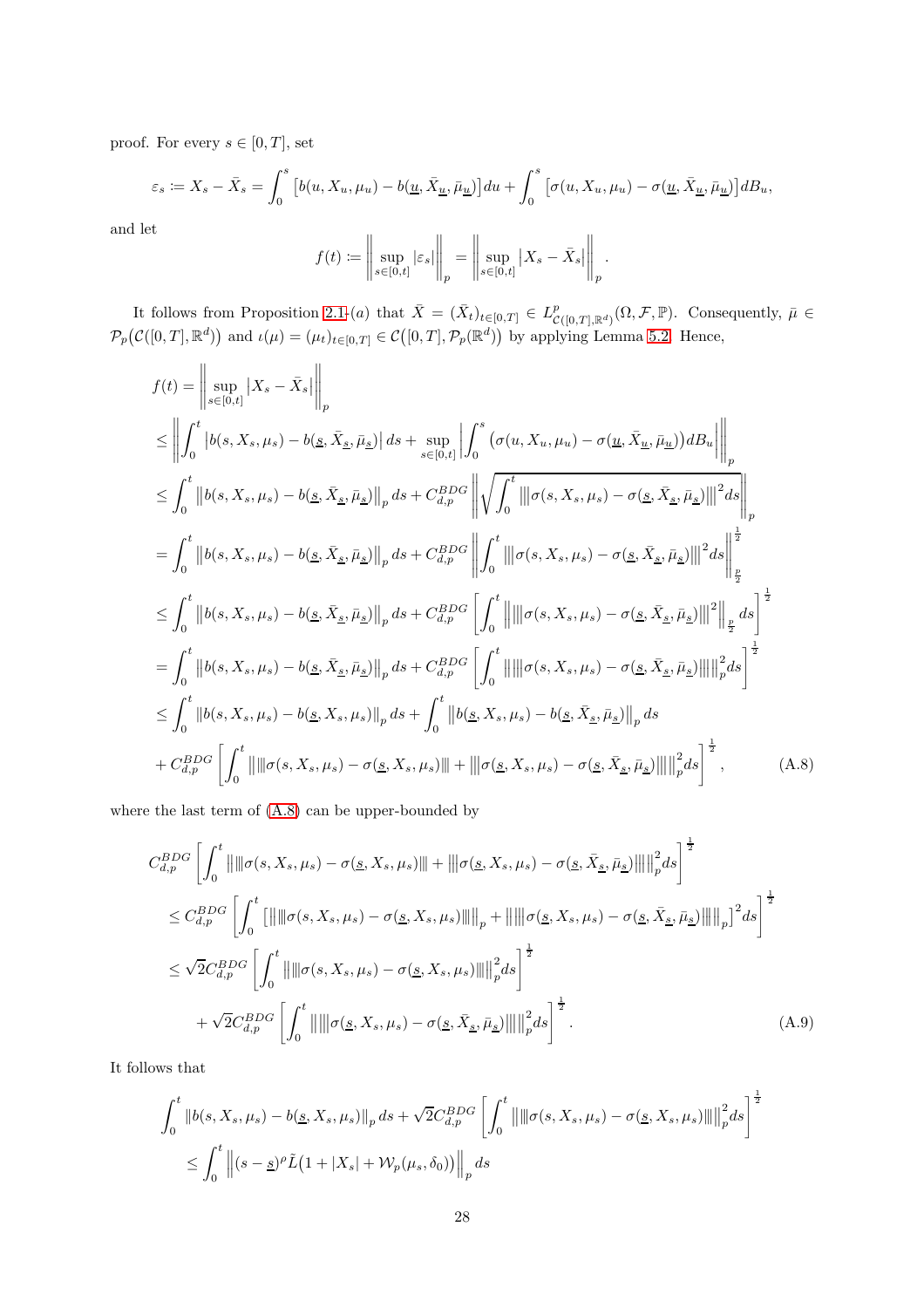$$
+\sqrt{2}C_{d,p}^{BDG}\left[\int_{0}^{t} \left\|(s-\underline{s})^{\rho}\tilde{L}\left(1+|X_{s}|+\mathcal{W}_{p}(\mu_{s},\delta_{0})\right)\right\|_{p}^{2}d s\right]^{\frac{1}{2}} \quad \text{(by Assumption I)}
$$
\n
$$
\leq h^{\rho}T\tilde{L}(1+2\left\|\sup_{s\in[0,T]}|X_{s}|\right\|_{p})+\sqrt{2}h^{\rho}\tilde{L}C_{d,p}^{BDG}\left[T(2+4\left\|\sup_{s\in[0,T]}|X_{s}|\right\|_{p}^{2})\right]^{\frac{1}{2}}
$$
\n
$$
\leq h^{\rho}T\tilde{L}(1+2\left\|\sup_{s\in[0,T]}|X_{s}|\right\|_{p})+\sqrt{2}h^{\rho}\tilde{L}C_{d,p}^{BDG}\left[\sqrt{2T}+2\sqrt{T}\right\|\sup_{s\in[0,T]}|X_{s}|\right\|_{p}\right]
$$
\n(A.10)

and

$$
\int_{0}^{t} \left\|b(\underline{s}, X_{s}, \mu_{s}) - b(\underline{s}, \bar{X}_{\underline{s}}, \bar{\mu}_{\underline{s}})\right\|_{p} ds + \sqrt{2}C_{d,p}^{BDG} \left[\int_{0}^{t} \left\|\left\|\left\|\sigma(\underline{s}, X_{s}, \mu_{s}) - \sigma(\underline{s}, \bar{X}_{\underline{s}}, \bar{\mu}_{\underline{s}})\right\|\right\|_{p}^{2} ds\right\|^{2}
$$
\n
$$
\leq \int_{0}^{t} \left\|L\left(\left|X_{s} - \bar{X}_{\underline{s}}\right| + \mathcal{W}_{p}(\mu_{s}, \bar{\mu}_{\underline{s}})\right)\right\|_{p} ds
$$
\n
$$
+ \sqrt{2}C_{d,p}^{BDG} \left[\int_{0}^{t} \left\|L\left(\left|X_{s} - \bar{X}_{\underline{s}}\right| + \mathcal{W}_{p}(\mu_{s}, \bar{\mu}_{\underline{s}})\right)\right\|_{p}^{2} ds\right]^{2}
$$
\n
$$
\leq \int_{0}^{t} 2L \left\|X_{s} - \bar{X}_{\underline{s}}\right\|_{p} ds + \sqrt{2}C_{d,p}^{BDG} \left[\int_{0}^{t} 4L^{2} \left\|X_{s} - \bar{X}_{\underline{s}}\right\|_{p}^{2} ds\right]^{2}
$$
\n
$$
\leq \int_{0}^{t} 2L \left[\left\|X_{s} - X_{\underline{s}}\right\|_{p} + \left\|X_{\underline{s}} - \bar{X}_{\underline{s}}\right\|_{p}\right] ds
$$
\n
$$
+ \sqrt{2}C_{d,p}^{BDG} \left[\int_{0}^{t} 4L^{2} \left[\left\|X_{s} - X_{\underline{s}}\right\|_{p} + \left\|X_{\underline{s}} - \bar{X}_{\underline{s}}\right\|_{p}\right]^{2} ds\right]^{2}
$$
\n
$$
\leq \int_{0}^{t} 2L \left[\kappa \sqrt{h} + \left\|X_{\underline{s}} - \bar{X}_{\underline{s}}\right\|_{p}\right] ds + \sqrt{2}C_{d,p}^{BDG} \left[\int_{0}^{t} 4L^{2} \left[\kappa \sqrt{h} + \left\|X_{\underline{s}} - \bar{X}_{\underline{s}}\right\
$$

 $\mathbf{0}$  $\mathbf{0}$ Let  $\tilde{\kappa}(T, \|X_0\|_p) = C_{p,d,b,\sigma} e^{C_{p,d,b,\sigma}t} (1 + \|X_0\|_p)$ , which is the right hand side of results in Proposition [2.1-](#page-5-6) (a). A combination of  $(A.8)$ ,  $(A.9)$ ,  $(A.10)$  and  $(A.11)$  leads to

<span id="page-28-1"></span><span id="page-28-0"></span> $(A.11)$ 

$$
f(t) = \left\| \sup_{s \in [0,t]} |X_s - \bar{X}_s| \right\|_p
$$
  
\n
$$
\leq h^{\rho} T \tilde{L} (1+2 \left\| \sup_{s \in [0,T]} |X_s| \right\|_p) + \sqrt{2} h^{\rho} \tilde{L} C_{d,p}^{BDG} \left[ \sqrt{2T} + 2\sqrt{T} \right\| \sup_{s \in [0,T]} |X_s| \left\|_p \right]
$$
  
\n
$$
+ 2L t \kappa \sqrt{h} + \sqrt{2} C_{d,p}^{BDG} 2\sqrt{2} L \sqrt{t} \kappa \sqrt{h} + 2L \int_0^t f(s) ds + \sqrt{2} C_{d,p}^{BDG} 4L \left[ \int_0^t f(s)^2 ds \right]^{\frac{1}{2}}.
$$
  
\n
$$
\leq h^{\frac{1}{2} \wedge \rho} \psi(T) + 2L \int_0^t f(s) ds + \sqrt{2} C_{d,p}^{BDG} 4L \left[ \int_0^t f(s)^2 ds \right]^{\frac{1}{2}},
$$

where

$$
\psi(T) = T^{\rho - \rho \wedge \frac{1}{2}} \left[ T \tilde{L} \left( 1 + 2 \tilde{\kappa}(T, \|X_0\|_p) \right) + \sqrt{2} \tilde{L} C_{d,p}^{BDG} \left( \sqrt{2T} + 2 \sqrt{T} \tilde{\kappa}(T, \|X_0\|_p) \right) \right] + T^{\frac{1}{2} - \rho \wedge \frac{1}{2}} \left[ 2LT\kappa + 4C_{d,p}^{BDG} L \sqrt{T} \kappa \right].
$$

Then it follows from lemma [A.1](#page-22-3) that  $f(t) \leq 2e^{(4L+16C_{d,p}^{BDG^2}L^2)T} \cdot \psi(T)h^{\rho\wedge \frac{1}{2}}$ . Then we can conclude the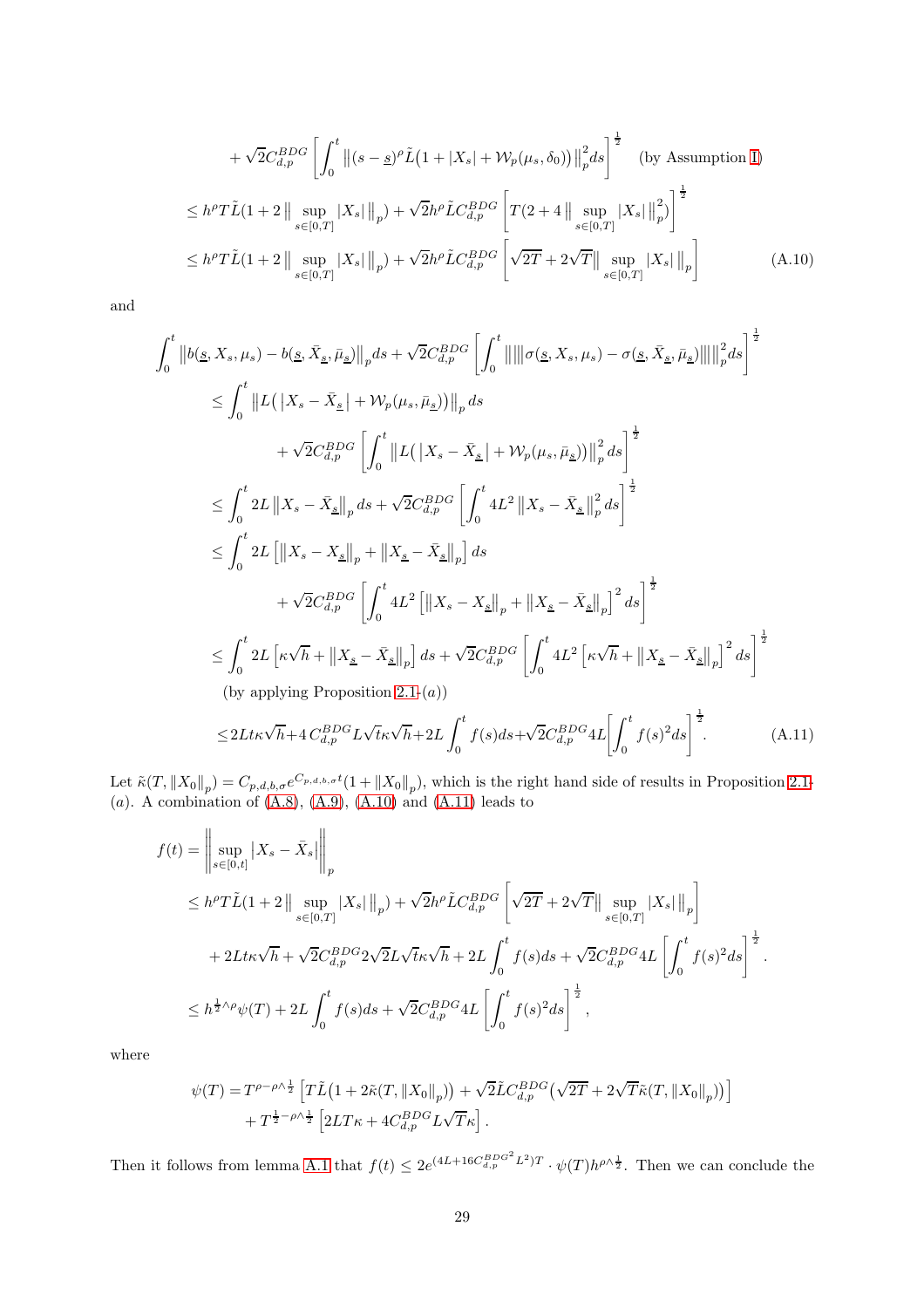proof by letting  $\tilde{C} = 2e^{(4L+16C_{d,p}^{BDG^2}L^2)T} \cdot \psi(T)$ .

The proof of Proposition [2.1-](#page-5-6)(b) directly derives the following result.

**Corollary A.1.** Let  $\bar{X} := (\bar{X}_t)_{t \in [0,T]}$  denote the process defined by the continuous time Euler scheme [\(2.3\)](#page-5-4) with step  $h = \frac{T}{M}$  and let  $X := (X_t)_{t \in [0,T]}$  denote the unique solution of the McKean-Vlasov equation [\(1](#page-1-1).3). Then under Assumption [I,](#page-2-2) one has

$$
\mathbb{W}_p(\bar{X}, X) \le \left\| \sup_{t \in [0, T]} |X_t - \bar{X}_t| \right\|_p \le \tilde{C} h^{\frac{1}{2} \wedge \rho}, \tag{A.12}
$$

where  $\tilde{C}$  is the same as in Proposition [2.1-](#page-5-6)(a).

## <span id="page-29-0"></span>Appendix B Proof of Proposition [2.2](#page-6-3)

<span id="page-29-1"></span>**Lemma B.1.** Let  $\mu$ ,  $\nu \in \mathcal{P}_1(\mathbb{R}^d)$ . We have  $\mu \leq_{cv} \nu$  if and only if the application  $t \in [0,1] \mapsto (1-t)\mu + t\nu$ is non-decreasing w.r.t. the convex order.

*Proof of Lemma [B.1.](#page-29-1)* Let  $f : \mathbb{R}^d \to \mathbb{R}$  be convex function with linear growth and let  $t \in [0,1]$ . Then if  $\mu \preceq_{cv} \nu$ ,

$$
\int_{\mathbb{R}^d} f(\xi) \mu(d\xi) \le (1-t) \int_{\mathbb{R}^d} f(\xi) \mu(d\xi) + t \int_{\mathbb{R}^d} f(\xi) \nu(d\xi) \le \int_{\mathbb{R}^d} f(\xi) \nu(d\xi).
$$

Then one can conclude that  $\mu \preceq_{cv} (1-t)\mu + t\nu \preceq_{cv} \nu$  for every  $t \in [0,1]$ . Now let  $0 \leq s < t$ . It follows from what precedes that

$$
(1-s)\mu + s\nu = (1-\frac{s}{t})\mu + \frac{s}{t}\left((1-t)\mu + t\nu\right) \preceq_{cv} (1-t)\mu + t\nu.
$$

The proof for the converse direction is trivial.

*Proof of Proposition [2.2.](#page-6-3)* (a) The direct sense follows from Lemma [B.1](#page-29-1) since  $\mu \leq_{cv} (1 - \varepsilon)\mu + \varepsilon\nu$  for  $\varepsilon \in [0, 1].$ 

For the converse, we proceed as follows. Let  $\mu \leq_{cv} \nu$ , note that  $\varepsilon \mapsto \Phi(\mu + \varepsilon(\nu - \mu))$  is continuous since  $\varepsilon \mapsto \mu + \varepsilon(\nu - \mu)$  from  $[0, 1]$  to  $(\mathcal{P}_2(\mathbb{R}^d), \mathcal{W}_2)$  is continuous. Consequently  $\widetilde{\Phi}(\varepsilon) := \Phi(\mu + \varepsilon(\nu - \mu))$  - $\Phi(\mu) - \varepsilon(\Phi(\nu) - \Phi(\mu))$  is also continuous and satisfies  $\widetilde{\Phi}(0) = \widetilde{\Phi}(1) = 0$ . Hence,  $\widetilde{\Phi}$  attains its maximum at some  $\varepsilon_0 \in [0, 1)$ . This in turn implies that

$$
0 \geq \liminf_{\varepsilon \to \varepsilon_0+} \frac{\Phi(\varepsilon) - \Phi(\varepsilon_0)}{\varepsilon - \varepsilon_0}
$$
  
= 
$$
\liminf_{\eta \to 0+} \frac{\Phi(\mu + \varepsilon_0(\nu - \mu) + \eta(\nu - \mu)) - \Phi(\mu + \varepsilon_0(\nu - \mu))}{\eta} - (\Phi(\nu) - \Phi(\mu)).
$$

Then set  $\tilde{\mu} = \mu + \varepsilon_0(\nu - \mu)$  and  $\tilde{\nu} = \nu$ . One has  $\tilde{\mu} \leq_{cv} \tilde{\nu}$  owing to Lemma [B.1](#page-29-1) and note that  $\tilde{\nu} - \tilde{\mu} =$  $(1 - \varepsilon_0)(\nu - \mu)$ . Consequently,  $\mu + \varepsilon_0(\nu - \mu) + \eta(\nu - \mu) = \tilde{\mu} + \frac{\eta}{1 - \varepsilon_0}(\tilde{\nu} - \tilde{\mu})$ . Applying the assumption made on  $\Phi$  to  $\tilde{\mu}$  and  $\tilde{\nu}$  implies

$$
\liminf_{\eta \to 0+} \frac{\Phi(\mu + \varepsilon_0(\nu - \mu) + \eta(\nu - \mu)) - \Phi(\mu + \varepsilon_0(\nu - \mu))}{\eta} \ge 0.
$$

Finally, this yields  $\Phi(\nu) > \Phi(\mu)$ .

 $\Box$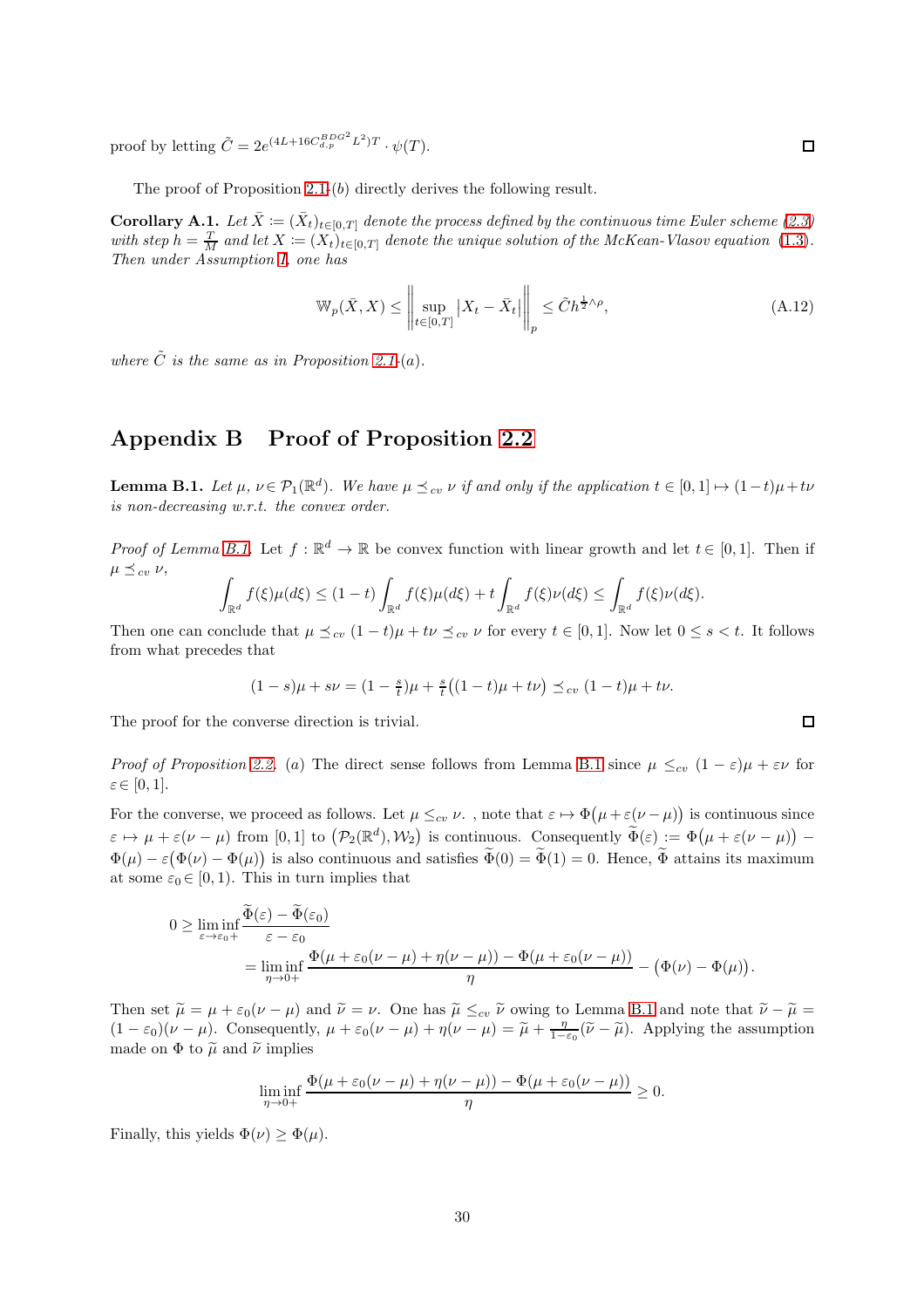(b) Let  $\mu, \nu \in \mathcal{P}_2(\mathbb{R}^d)$  such that  $\mu \preceq_{cv} \nu$ . Then, for every  $\varepsilon \in [0,1)$ ,  $\mu \preceq_{cv} (1-\varepsilon)\mu + \varepsilon \nu$  so that, as  $\Phi$  is linearly functionally differentiable,

$$
\frac{\Phi((1-\varepsilon)\mu + \varepsilon\nu) - \Phi(\mu)}{\varepsilon} = \int_0^1 \int_{\mathbb{R}^d} \frac{\delta\Phi}{\delta m} \big( (1-t)\mu + t((1-\varepsilon)\mu + \varepsilon\nu) \big)(x) d[\nu - \mu](x) dt
$$

$$
= \int_0^1 \int_{\mathbb{R}^d} \frac{\delta\Phi}{\delta m} \big( (1-\varepsilon t)\mu + \varepsilon t\nu \big)(x) d[\nu - \mu](x) dt.
$$

The function  $u \mapsto (1 - u)\mu + u\nu$ ,  $u \in [0, 1]$ , being W<sub>2</sub>-continuous, it follows from the definition of the linear functional derivative, that

$$
\frac{\delta\Phi}{\delta m}\big((1-u)\mu+u\nu\big)(x)\to\frac{\delta\Phi}{\delta m}(\mu)(x)\quad\text{as}\quad u\to 0\quad\text{ for every }\quad x\in\mathbb{R}^d.
$$

Moreover,  $\mathcal{K} = \{(1-u)\mu + uv, u \in [0,1]\}$  being clearly W<sub>2</sub>-bounded, one has, still by this definition,

$$
\forall x \in \mathbb{R}^d, \quad \sup_{u \in [0,1]} \left| \frac{\delta \Phi}{\delta m} ((1-u)\mu + u\nu)(x) \right| \le C_{\mathcal{K}} (1+|x|^2)
$$

for some real constant  $C_K$ . Consequently, Lebesgue's dominated convergence applied with both  $\mu \otimes dt$ and  $\nu \otimes dt$  implies

$$
\int_0^1 dt \int_{\mathbb{R}^d} \frac{\delta \Phi}{\delta m} ((1 - t\varepsilon)\mu + t\varepsilon \nu)(x) d[\nu - \mu](x) \to \int_{\mathbb{R}^d} \frac{\delta \Phi}{\delta m} (\mu)(x) d[\nu - \mu](x) \quad \text{as} \quad \varepsilon \to 0.
$$

This shows that the function  $\varepsilon \in [0,1] \mapsto \Phi(\mu + \varepsilon(\nu - \mu))$  is right differentiable at  $\varepsilon = 0$  with

$$
\frac{d}{d\varepsilon}[\Phi(\mu + \varepsilon(\nu - \mu))]_{|\varepsilon = 0} = \int_{\mathbb{R}^d} \frac{\delta \Phi}{\delta m}(\mu)(x) d[\nu - \mu](x).
$$

Then the equivalence between (i) and (ii) is a direct consequence of the characterization  $(a)$ .

<span id="page-30-0"></span> $(c)$  This claim is a straightforward consequence of  $(b)$ .

# Appendix C Proof of Lemma [4.2](#page-11-2) and Lemma [4.3](#page-11-1)

The proof of Lemma [4.2](#page-11-2) relies on the following lemma.

<span id="page-30-1"></span>**Lemma C.1.** (see [\[JP19,](#page-21-4) Lemma 3.2] and [\[Fad19\]](#page-21-17) ) Let  $Z \sim \mathcal{N}(0, \mathbf{I}_q)$ . If  $u_1, u_2 \in \mathbb{M}_{d \times q}$  with  $u_1 \preceq u_2$ , then  $u_1Z \preceq_{cv} u_2Z$ .

*Proof of Lemma [C.1.](#page-30-1)* (<sup>[5](#page-30-2)</sup>) We define  $M_1 := u_1 Z$  and  $M_2 := M_1 + \sqrt{u_2 u_2^* - u_1 u_1^*} \widetilde{Z}$ , where  $\sqrt{A}$  denotes the square root of a positive semi-definite matrix A and  $\widetilde{Z} \sim \mathcal{N}(0, \mathbf{I}_d)$ ,  $\widetilde{Z}$  is independent to Z. Hence the probability distribution of  $M_2$  is  $\mathcal{N}(0, u_2u_2^*)$ , which is the distribution of  $u_2Z$ .

For any convex function  $\varphi$ , we have, owing to the conditional Jensen inequality,

$$
\mathbb{E}\left[\varphi(M_2)\right] = \mathbb{E}\left[\varphi\left(M_1 + \sqrt{u_2 u_2^* - u_1 u_1^*} \cdot \widetilde{Z}\right)\right]
$$
  
\n
$$
= \mathbb{E}\left[\mathbb{E}\left[\varphi\left(M_1 + \sqrt{u_2 u_2^* - u_1 u_1^*} \cdot \widetilde{Z}\right) \mid Z\right]\right]
$$
  
\n
$$
\geq \mathbb{E}\left[\varphi\left(\mathbb{E}\left[M_1 + \sqrt{u_2 u_2^* - u_1 u_1^*} \cdot \widetilde{Z} \mid Z\right]\right)\right]
$$
  
\n
$$
= \mathbb{E}\left[\varphi\left(M_1 + \mathbb{E}\left[\sqrt{u_2 u_2^* - u_1 u_1^*} \cdot \widetilde{Z}\right]\right)\right] = \mathbb{E}\varphi(M_1).
$$
 (C.1)

<span id="page-30-2"></span><sup>5</sup>This proof is reproduced from [\[JP19\]](#page-21-4) for convenience.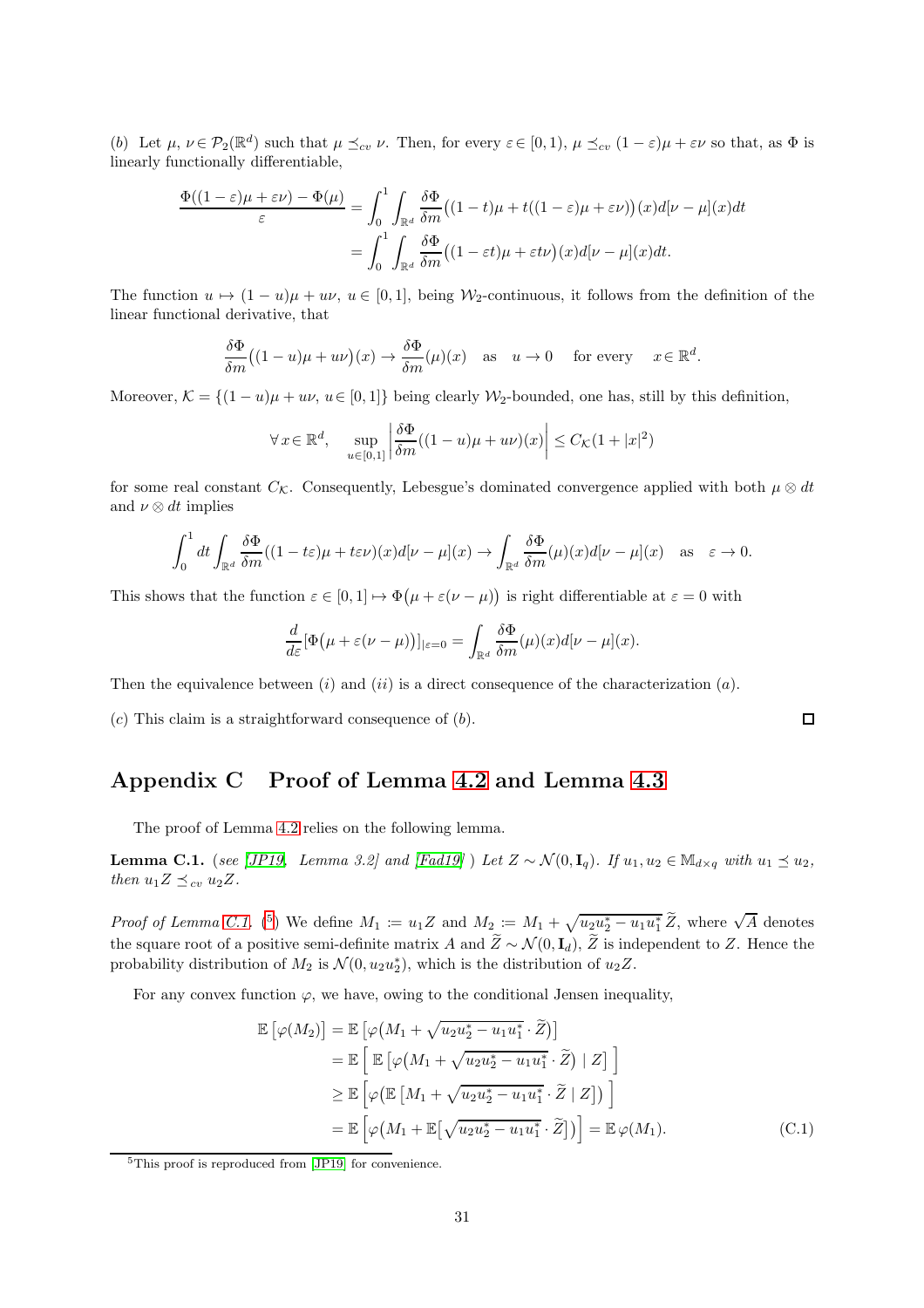Hence,  $u_1 Z \preceq_{cv} u_2 Z$  owing to the equivalence of convex order of the random variable and its probability distribution. distribution.

Proof of Lemma [4.2.](#page-11-2) (i) Let  $(Q_m^{\mu}\varphi)(\cdot,\cdot) \coloneqq (Q_m\varphi)(\cdot,\mu,\cdot)$  to simplify the notation. For every  $(x_1,u_1), (x_2,u_2) \in$  $\mathbb{R}^d \times \mathbb{M}_{d \times q}$  and  $\lambda \in [0, 1],$ 

$$
(Q_m^{\mu}\varphi)\big(\lambda(x_1, u_1) + (1 - \lambda)(x_2, u_2)\big)
$$
  
=  $\mathbb{E}\big[\varphi\Big(b_{m-1}\big(\lambda_1x_1 + (1 - \lambda)x_2, \mu\big) + \big(\lambda u_1 + (1 - \lambda)u_2\big)Z_m\big)\big]$   
=  $\mathbb{E}\big[\varphi\Big(\lambda b_{m-1}(x_1, \mu) + (1 - \lambda)b_{m-1}(x_2, \mu) + \lambda u_1 Z_m + (1 - \lambda)u_2 Z_m\big)\big]$   
(as  $b_m$  is affine in  $x$ , see Assumption II<sub>disc</sub>-(5))  
 $\leq \lambda \mathbb{E}\big[\varphi\Big(b_{m-1}(x_1, \mu) + u_1 Z_m\big)\big] + (1 - \lambda)\mathbb{E}\big[\varphi\Big(b_{m-1}(x_1, \mu) + u_2 Z_m\big)\big]$   
(by the convexity of  $\varphi$  and the linearity of the expectation)  
=  $\lambda(Q_m^{\mu}\varphi)(x_1, u_1) + (1 - \lambda)(Q_m^{\mu}\varphi)(x_2, u_2).$ 

Hence,  $(Q_m \varphi)(\cdot, \mu, \cdot)$  is convex.

(*ii*) If we fix  $(x, \mu) \in \mathbb{R}^d \times \mathcal{P}_1(\mathbb{R}^d)$ , then for any  $u \in \mathbb{M}_{d \times q}$ ,

$$
(Q_m \varphi)(x, \mu, u) = \mathbb{E}\Big[\varphi(b_{m-1}(x,\mu) + uZ_m)\Big]
$$
  
\n
$$
\geq \varphi\Big(\mathbb{E}\big[b_{m-1}(x,\mu) + uZ_m\big]\Big)
$$
  
\n
$$
= \varphi\big(b_{m-1}(x,\mu) + \mathbf{0}_{d\times 1}\big) = (Q_m \varphi)(x, \mu, \mathbf{0}_{d\times q}).
$$

(*iii*) For every fixed  $(x, \mu) \in \mathbb{R}^d \times \mathcal{P}_1(\mathbb{R}^d)$ , it is obvious that  $\varphi(b_{m-1}(x,\mu)+\cdot)$  is also a convex function. Thus, Lemma [C.1](#page-30-1) directly implies that if  $u_1 \preceq u_2$ , then

$$
\mathbb{E}\,\varphi\big(b_{m-1}(x,\mu)+u_1Z_m\big)\leq \mathbb{E}\,\varphi\big(b_{m-1}(x,\mu)+u_2Z_m\big),
$$

which is equivalent to  $Q_m\varphi(x,\mu,u_1) \leq Q_m\varphi(x,\mu,u_2)$ .

*Proof of Lemma [4.3.](#page-11-1)* Let  $x, y \in \mathbb{R}^d$  and  $\lambda \in [0, 1]$ . For every  $m = 0, \ldots, M - 1$ , we have

$$
\mathbb{E}\left[\varphi\Big(b_m\big(\lambda x + (1-\lambda)y,\mu\big) + \sigma_m\big(\lambda x + (1-\lambda)y,\mu\big)Z_{m+1}\Big)\right]
$$
\n
$$
\leq \mathbb{E}\left[\varphi\Big(\lambda b_m(x,\mu) + (1-\lambda)b_m(y,\mu) + \lambda\sigma_m(x,\mu)Z_{m+1} + (1-\lambda)\sigma_m(y,\mu)Z_{m+1}\Big)\right]
$$
\n(by Assumption (4.5), (4.4) and Lemma 4.2)\n
$$
\leq \lambda \mathbb{E}\left[\varphi\big(b_m(x,\mu) + \sigma_m(x,\mu)Z_{m+1}\big)\right] + (1-\lambda)\mathbb{E}\left[\varphi\big(b_m(y,\mu) + \sigma_m(y,\mu)Z_{m+1}\big)\right]
$$
\n(by the convexity of  $\varphi$  and the linearity of the expectation).

The function  $x \mapsto \mathbb{E}\Big[\varphi\big(b_m(x,\mu) + \sigma_m(x,\mu)Z_{m+1}\big)\Big]$  obviously has a linear growth since Assumption [I](#page-2-2) implies that  $b_m$  and  $\sigma_m$  have a linear growth (see [\(A.1\)](#page-22-1)).  $\Box$ 

## <span id="page-31-0"></span>Appendix D Proof of Lemma [5.2](#page-17-0)

Proof of Lemma [5.2.](#page-17-0) For any  $\mu \in \mathcal{P}_p(\mathcal{C}([0,T],\mathbb{R}^d))$ , there exists  $X: (\Omega,\mathcal{F},\mathbb{P}) \to \mathcal{C}([0,T],\mathbb{R}^d)$  such that  $\mathbb{P}_X = \mu$  and  $\mathbb{E} \|X\|_{\sup}^p < +\infty$  so that  $\sup_{t \in [0,T]} \mathbb{E} |X_t|^p < +\infty$ . Hence, for any  $t \in [0,T]$ , we have  $\mu_t \in \mathcal{P}_p(\mathbb{R}^d).$